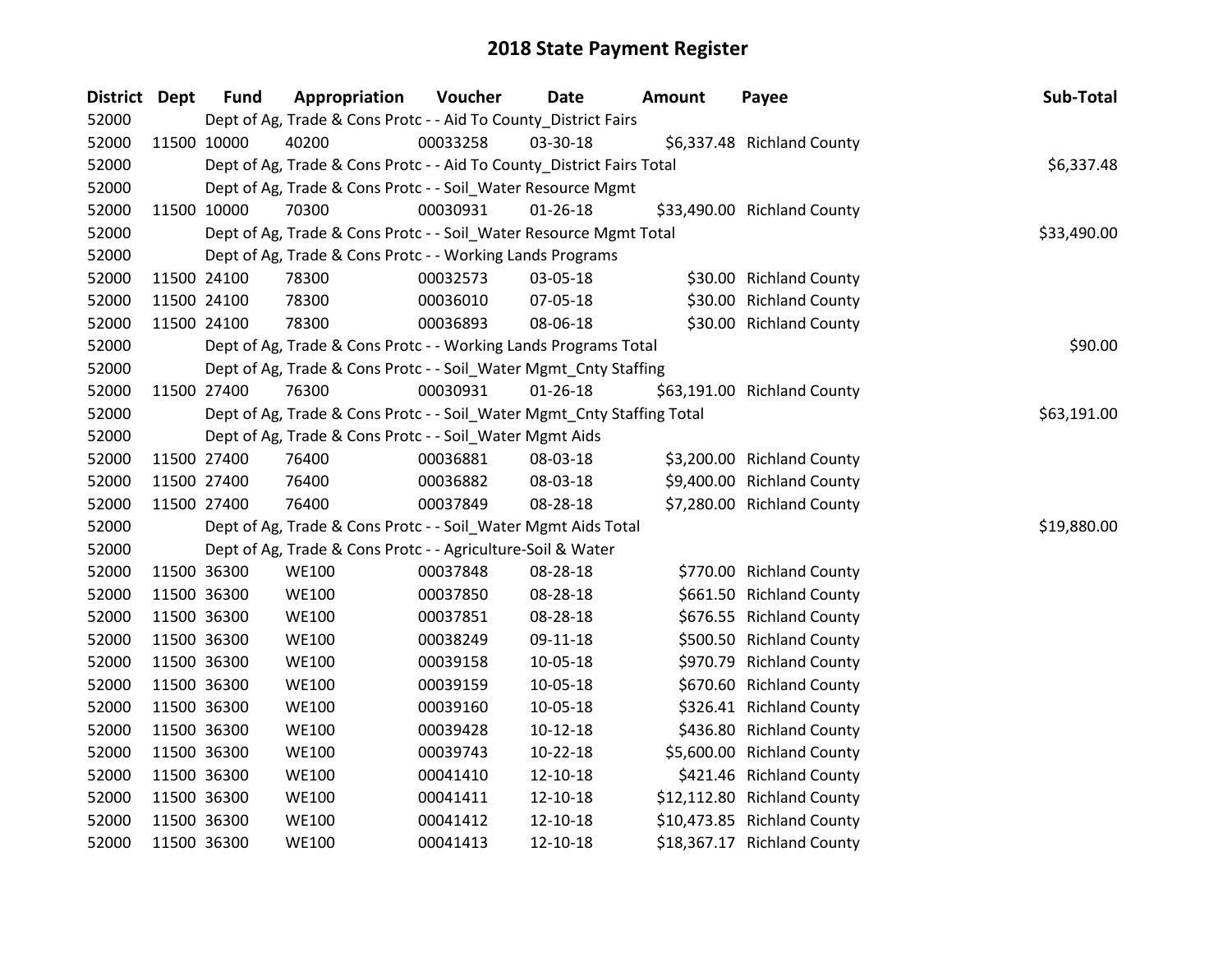| District Dept |             | <b>Fund</b> | Appropriation                                                      | Voucher     | <b>Date</b>    | <b>Amount</b> | Payee                       | Sub-Total   |
|---------------|-------------|-------------|--------------------------------------------------------------------|-------------|----------------|---------------|-----------------------------|-------------|
| 52000         |             |             | Dept of Ag, Trade & Cons Protc - - Agriculture-Soil & Water Total  |             |                |               |                             | \$51,988.43 |
| 52000         |             |             | Dept of Safety & Prof Services - - Powts Replacement Rehab         |             |                |               |                             |             |
| 52000         | 16500 10000 |             | 23600                                                              | 00014787    | $01 - 10 - 18$ |               | \$4,100.00 Richland County  |             |
| 52000         |             | 16500 10000 | 23600                                                              | 00015031    | $01-19-18$     |               | \$6,850.00 Richland County  |             |
| 52000         | 16500 10000 |             | 23600                                                              | 00027336    | 11-29-18       |               | \$45,438.00 Richland County |             |
| 52000         |             |             | Dept of Safety & Prof Services - - Powts Replacement Rehab Total   | \$56,388.00 |                |               |                             |             |
| 52000         |             |             | Dept of Natural Resources - - General Program Operations --        |             |                |               |                             |             |
| 52000         |             | 37000 21200 | 25400                                                              | 00218678    | 03-07-18       |               | \$870.00 Richland County    |             |
| 52000         |             | 37000 21200 | 25400                                                              | 00261335    | 08-27-18       |               | \$750.00 Richland County    |             |
| 52000         |             | 37000 21200 | 25400                                                              | 00282613    | 12-03-18       |               | \$450.00 Richland County    |             |
| 52000         |             |             | Dept of Natural Resources - - General Program Operations -- Total  |             |                |               |                             | \$2,070.00  |
| 52000         |             |             | Dept of Natural Resources - - Venison Processing                   |             |                |               |                             |             |
| 52000         |             | 37000 21200 | 54900                                                              | 00223092    | 03-29-18       |               | \$1,528.59 Richland County  |             |
| 52000         |             |             | Dept of Natural Resources - - Venison Processing Total             |             |                |               |                             | \$1,528.59  |
| 52000         |             |             | Dept of Natural Resources - - Wildlife Damage Claims & Abat        |             |                |               |                             |             |
| 52000         | 37000 21200 |             | 55300                                                              | 00220121    | 03-15-18       |               | \$7,465.66 Richland County  |             |
| 52000         |             | 37000 21200 | 55300                                                              | 00282018    | 11-26-18       |               | \$6,963.35 Richland County  |             |
| 52000         |             |             | Dept of Natural Resources - - Wildlife Damage Claims & Abat Total  |             |                |               |                             | \$14,429.01 |
| 52000         |             |             | Dept of Natural Resources - - Resaids - Forest Croplnd & Mfl       |             |                |               |                             |             |
| 52000         |             | 37000 21200 | 56600                                                              | 00267479    | 09-17-18       |               | \$27,158.36 Richland County |             |
| 52000         |             |             | Dept of Natural Resources - - Resaids - Forest Croplnd & Mfl Total |             |                |               |                             | \$27,158.36 |
| 52000         |             |             | Dept of Natural Resources - - Ra- Cnty Snow Trail & Area Aid       |             |                |               |                             |             |
| 52000         |             | 37000 21200 | 57400                                                              | 00273999    | $10-17-18$     |               | \$20,220.00 Richland County |             |
| 52000         |             | 37000 21200 | 57400                                                              | 00274000    | $10-17-18$     |               | \$20,220.00 Richland County |             |
| 52000         |             |             | Dept of Natural Resources - - Ra- Cnty Snow Trail & Area Aid Total |             |                |               |                             | \$40,440.00 |
| 52000         |             |             | Dept of Natural Resources - - Ra- Snowmobile Trail Areas           |             |                |               |                             |             |
| 52000         |             | 37000 21200 | 57500                                                              | 00232677    | 05-01-18       |               | \$753.84 Richland County    |             |
| 52000         |             | 37000 21200 | 57500                                                              | 00232679    | 05-01-18       |               | \$615.84 Richland County    |             |
| 52000         |             | 37000 21200 | 57500                                                              | 00232681    | 05-01-18       |               | \$775.15 Richland County    |             |
| 52000         | 37000 21200 |             | 57500                                                              | 00232683    | 05-01-18       |               | \$1,372.84 Richland County  |             |
| 52000         |             | 37000 21200 | 57500                                                              | 00232688    | $05 - 22 - 18$ |               | \$980.44 Richland County    |             |
| 52000         |             |             | Dept of Natural Resources - - Ra- Snowmobile Trail Areas Total     |             |                |               |                             | \$4,498.11  |
| 52000         |             |             | Dept of Natural Resources - - Gpo-Environmental Fund               |             |                |               |                             |             |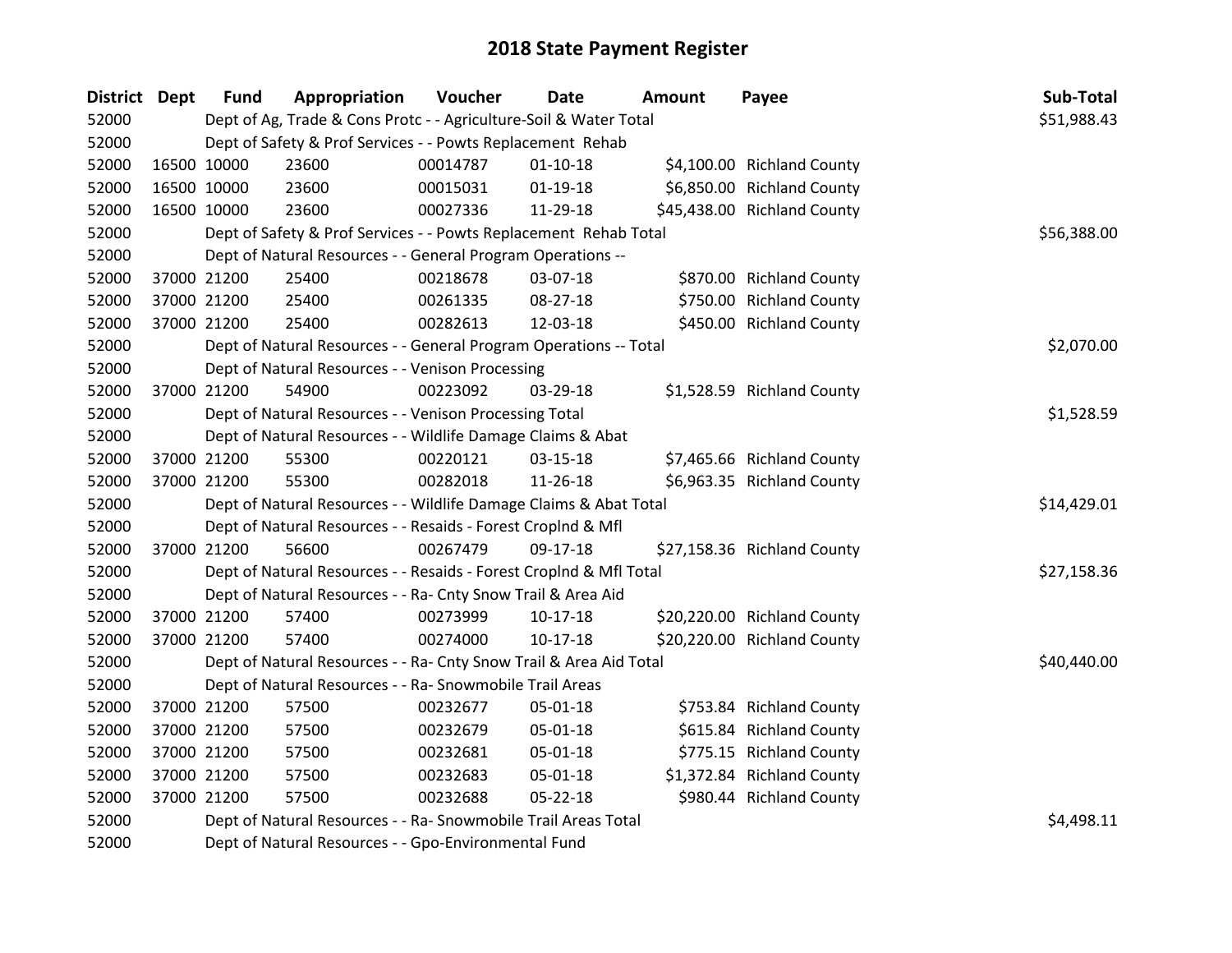| District Dept | <b>Fund</b> | Appropriation                                                      | Voucher  | <b>Date</b>    | <b>Amount</b> | Payee                        | Sub-Total    |
|---------------|-------------|--------------------------------------------------------------------|----------|----------------|---------------|------------------------------|--------------|
| 52000         | 37000 27400 | 46100                                                              | 00237435 | $05 - 17 - 18$ |               | \$30.00 Richland County      |              |
| 52000         |             | Dept of Natural Resources - - Gpo-Environmental Fund Total         |          |                |               |                              | \$30.00      |
| 52000         |             | Dept of Natural Resources - - Fin Asst For Responsible Units       |          |                |               |                              |              |
| 52000         | 37000 27400 | 67000                                                              | 00235701 | $05-11-18$     |               | \$94,409.67 Richland County  |              |
| 52000         |             | Dept of Natural Resources - - Fin Asst For Responsible Units Total |          |                |               |                              | \$94,409.67  |
| 52000         |             | Dept of Natural Resources - - Recycling Consolidation Grants       |          |                |               |                              |              |
| 52000         | 37000 27400 | 67300                                                              | 00235701 | $05 - 11 - 18$ |               | \$4,431.81 Richland County   |              |
| 52000         |             | Dept of Natural Resources - - Recycling Consolidation Grants Total |          |                |               |                              | \$4,431.81   |
| 52000         |             | WI Dept of Transportation - - Eldly&Disa Co/Aid Sf                 |          |                |               |                              |              |
| 52000         | 39500 21100 | 16800                                                              | 00229663 | $03 - 14 - 18$ |               | \$70,970.00 Richland County  |              |
| 52000         |             | WI Dept of Transportation - - Eldly&Disa Co/Aid Sf Total           |          |                |               |                              | \$70,970.00  |
| 52000         |             | WI Dept of Transportation - - Eldly&Disa Aid Fd Fd                 |          |                |               |                              |              |
| 52000         | 39500 21100 | 18300                                                              | 00230317 | 03-14-18       |               | \$4,670.26 Richland County   |              |
| 52000         | 39500 21100 | 18300                                                              | 00297587 | 09-18-18       |               | \$3,903.54 Richland County   |              |
| 52000         | 39500 21100 | 18300                                                              | 00297588 | 09-18-18       |               | \$4,655.98 Richland County   |              |
| 52000         | 39500 21100 | 18300                                                              | 00321091 | 11-07-18       |               | \$5,669.24 Richland County   |              |
| 52000         |             | WI Dept of Transportation - - Eldly&Disa Aid Fd Fd Total           |          |                |               |                              | \$18,899.02  |
| 52000         |             | WI Dept of Transportation - - Hwy Sfty Loc Aid Ffd                 |          |                |               |                              |              |
| 52000         | 39500 21100 | 18500                                                              | 00279013 | 08-01-18       |               | \$11,274.48 Richland County  |              |
| 52000         | 39500 21100 | 18500                                                              | 00291935 | 08-29-18       |               | \$17,495.67 Richland County  |              |
| 52000         | 39500 21100 | 18500                                                              | 00296402 | 09-13-18       |               | \$21,652.35 Richland County  |              |
| 52000         | 39500 21100 | 18500                                                              | 00300013 | 09-24-18       |               | \$3,033.82 Richland County   |              |
| 52000         | 39500 21100 | 18500                                                              | 00323844 | 11-19-18       |               | \$176.00 Richland County     |              |
| 52000         |             | WI Dept of Transportation - - Hwy Sfty Loc Aid Ffd Total           |          |                |               |                              | \$53,632.32  |
| 52000         |             | WI Dept of Transportation - - Trans Aids To Co.-Sf                 |          |                |               |                              |              |
| 52000         | 39500 21100 | 19000                                                              | 00203664 | $01 - 02 - 18$ |               | \$150,958.85 Richland County |              |
| 52000         | 39500 21100 | 19000                                                              | 00267872 | 07-02-18       |               | \$301,917.70 Richland County |              |
| 52000         | 39500 21100 | 19000                                                              | 00301924 | 10-01-18       |               | \$150,958.87 Richland County |              |
| 52000         |             | WI Dept of Transportation - - Trans Aids To Co.-Sf Total           |          |                |               |                              | \$603,835.42 |
| 52000         |             | WI Dept of Transportation - - Loc Trns Facl Implfd                 |          |                |               |                              |              |
| 52000         | 39500 21100 | 27600                                                              | 00220749 | 02-09-18       |               | \$530.22 Richland County     |              |
| 52000         |             | WI Dept of Transportation - - Loc Trns Facl Implfd Total           |          |                |               |                              | \$530.22     |
| 52000         |             | WI Dept of Transportation - - Loc Rd Imp Prg St Fd                 |          |                |               |                              |              |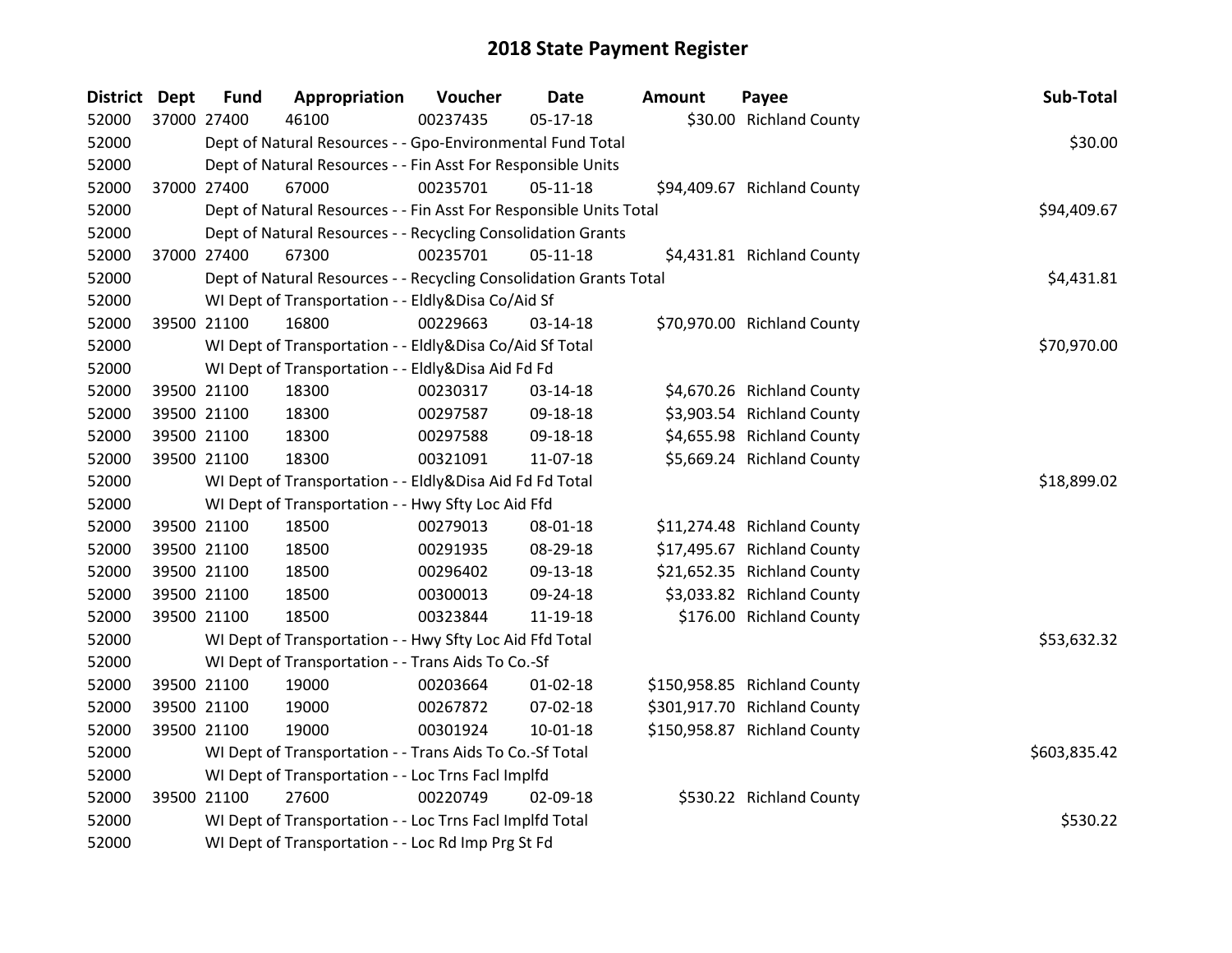| District Dept | <b>Fund</b> | Appropriation                                            | Voucher  | <b>Date</b>    | <b>Amount</b> | Payee                        | Sub-Total    |
|---------------|-------------|----------------------------------------------------------|----------|----------------|---------------|------------------------------|--------------|
| 52000         | 39500 21100 | 27800                                                    | 00278513 | $07 - 25 - 18$ |               | \$3,192.20 Richland County   |              |
| 52000         |             | WI Dept of Transportation - - Loc Rd Imp Prg St Fd Total |          |                |               |                              | \$3,192.20   |
| 52000         |             | WI Dept of Transportation - - Hwy Mgmt & Opers Sf        |          |                |               |                              |              |
| 52000         | 39500 21100 | 36500                                                    | 00214521 | $01 - 24 - 18$ |               | \$174.20 Richland County     |              |
| 52000         | 39500 21100 | 36500                                                    | 00220749 | 02-09-18       |               | \$2,118.15 Richland County   |              |
| 52000         | 39500 21100 | 36500                                                    | 00228665 | 03-09-18       |               | \$2,139.04 Richland County   |              |
| 52000         | 39500 21100 | 36500                                                    | 00232721 | 03-23-18       |               | \$12,595.67 Richland County  |              |
| 52000         | 39500 21100 | 36500                                                    | 00276515 | $07 - 18 - 18$ |               | \$1,320.85 Richland County   |              |
| 52000         | 39500 21100 | 36500                                                    | 00276516 | 07-18-18       |               | \$9,402.36 Richland County   |              |
| 52000         | 39500 21100 | 36500                                                    | 00276517 | $07 - 18 - 18$ |               | \$1,867.45 Richland County   |              |
| 52000         | 39500 21100 | 36500                                                    | 00285020 | 08-15-18       |               | \$1,319.87 Richland County   |              |
| 52000         | 39500 21100 | 36500                                                    | 00294750 | 09-10-18       |               | \$72,521.20 Richland County  |              |
| 52000         | 39500 21100 | 36500                                                    | 00306766 | 10-05-18       |               | \$42,040.17 Richland County  |              |
| 52000         | 39500 21100 | 36500                                                    | 00325338 | 11-23-18       |               | \$27,326.09 Richland County  |              |
| 52000         | 39500 21100 | 36500                                                    | 00327842 | 11-30-18       |               | \$76,482.10 Richland County  |              |
| 52000         | 39500 21100 | 36500                                                    | 00328020 | 12-03-18       |               | \$44,899.85 Richland County  |              |
| 52000         |             | WI Dept of Transportation - - Hwy Mgmt & Opers Sf Total  |          |                |               |                              | \$294,207.00 |
| 52000         |             | WI Dept of Transportation - - Routine Maint Sf           |          |                |               |                              |              |
| 52000         | 39500 21100 | 36800                                                    | 00207753 | 01-03-18       |               | \$1,483.51 Richland County   |              |
| 52000         | 39500 21100 | 36800                                                    | 00213931 | $01 - 22 - 18$ |               | \$118,160.28 Richland County |              |
| 52000         | 39500 21100 | 36800                                                    | 00214521 | $01 - 24 - 18$ |               | \$59,973.87 Richland County  |              |
| 52000         | 39500 21100 | 36800                                                    | 00220749 | 02-09-18       |               | \$126,761.03 Richland County |              |
| 52000         | 39500 21100 | 36800                                                    | 00228665 | 03-09-18       |               | \$138,803.76 Richland County |              |
| 52000         | 39500 21100 | 36800                                                    | 00232721 | 03-23-18       |               | \$5,205.99 Richland County   |              |
| 52000         | 39500 21100 | 36800                                                    | 00271967 | 07-05-18       |               | \$212.22 Richland County     |              |
| 52000         | 39500 21100 | 36800                                                    | 00276515 | 07-18-18       |               | \$121,935.35 Richland County |              |
| 52000         | 39500 21100 | 36800                                                    | 00276516 | 07-18-18       |               | \$129,527.41 Richland County |              |
| 52000         | 39500 21100 | 36800                                                    | 00276517 | 07-18-18       |               | \$88,229.01 Richland County  |              |
| 52000         | 39500 21100 | 36800                                                    | 00276518 | 07-18-18       |               | \$176,514.55 Richland County |              |
| 52000         | 39500 21100 | 36800                                                    | 00281029 | 08-01-18       |               | \$17,846.24 Richland County  |              |
| 52000         | 39500 21100 | 36800                                                    | 00285020 | 08-15-18       |               | \$95,601.75 Richland County  |              |
| 52000         | 39500 21100 | 36800                                                    | 00291265 | 08-29-18       |               | \$141,397.00 Richland County |              |
| 52000         | 39500 21100 | 36800                                                    | 00294750 | 09-10-18       |               | \$20,389.19 Richland County  |              |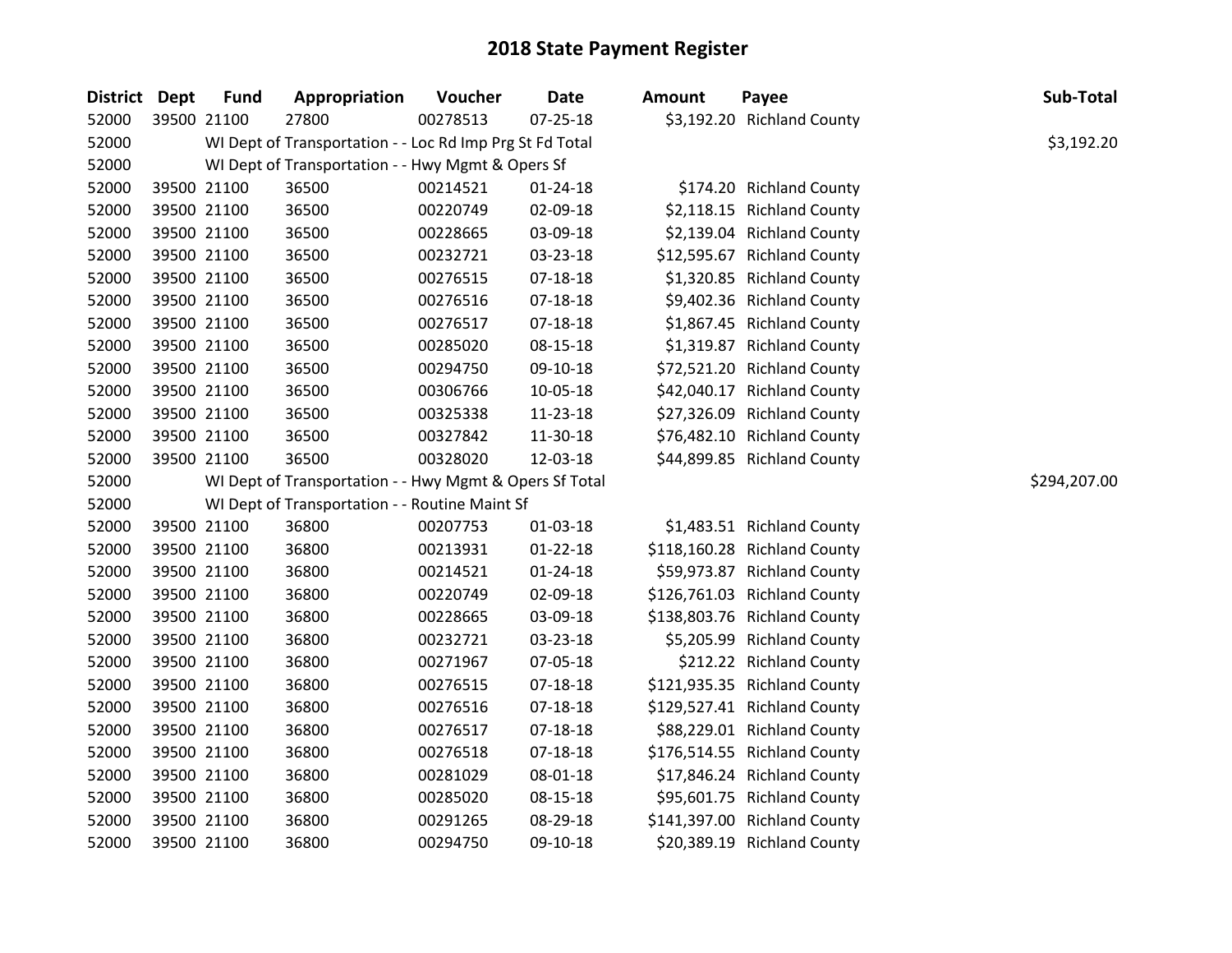| District Dept |             | <b>Fund</b> | Appropriation                                                                                                 | Voucher  | <b>Date</b>    | <b>Amount</b> | Payee                                                                                                   | Sub-Total      |  |  |  |
|---------------|-------------|-------------|---------------------------------------------------------------------------------------------------------------|----------|----------------|---------------|---------------------------------------------------------------------------------------------------------|----------------|--|--|--|
| 52000         |             | 39500 21100 | 36800                                                                                                         | 00306766 | 10-05-18       |               | \$11,127.55 Richland County                                                                             |                |  |  |  |
| 52000         |             | 39500 21100 | 36800                                                                                                         | 00325338 | 11-23-18       |               | \$90,108.32 Richland County                                                                             |                |  |  |  |
| 52000         | 39500 21100 |             | 36800                                                                                                         | 00327842 | 11-30-18       |               | \$30,396.75 Richland County                                                                             |                |  |  |  |
| 52000         |             | 39500 21100 | 36800                                                                                                         | 00328020 | 12-03-18       |               | \$56,135.10 Richland County                                                                             |                |  |  |  |
| 52000         |             | 39500 21100 | 36800                                                                                                         | 00333047 | 12-18-18       |               | \$1,822.42 Richland County                                                                              |                |  |  |  |
| 52000         |             |             | WI Dept of Transportation - - Routine Maint Sf Total                                                          |          |                |               |                                                                                                         | \$1,431,631.30 |  |  |  |
| 52000         |             |             | WI Dept of Transportation - - Hwy Mgmt & Opers Lf                                                             |          |                |               |                                                                                                         |                |  |  |  |
| 52000         |             | 39500 21100 | 37500                                                                                                         | 00328020 | 12-03-18       |               | \$56.39 Richland County                                                                                 |                |  |  |  |
| 52000         |             |             | WI Dept of Transportation - - Hwy Mgmt & Opers Lf Total                                                       |          |                |               |                                                                                                         | \$56.39        |  |  |  |
| 52000         |             |             | WI Dept of Transportation - - Routine Maint Ff                                                                |          |                |               |                                                                                                         |                |  |  |  |
| 52000         |             | 39500 21100 | 38000                                                                                                         | 00220749 | 02-09-18       |               | \$64.67 Richland County                                                                                 |                |  |  |  |
| 52000         |             |             | WI Dept of Transportation - - Routine Maint Ff Total                                                          |          |                |               |                                                                                                         | \$64.67        |  |  |  |
| 52000         |             |             |                                                                                                               |          |                |               | Department of Corrections - - Reimbursing Counties For Probation, Extended Supervision And Parole Holds |                |  |  |  |
| 52000         | 41000 10000 |             | 11600                                                                                                         | 00246272 | 11-02-18       |               | \$6,398.40 Richland County                                                                              |                |  |  |  |
| 52000         |             |             | Department of Corrections - - Reimbursing Counties For Probation, Extended Supervision And Parole Holds Total |          |                |               |                                                                                                         |                |  |  |  |
| 52000         |             |             | Department of Corrections - - Probation, Parole And Extended                                                  |          |                |               |                                                                                                         |                |  |  |  |
| 52000         | 41000 10000 |             | 18700                                                                                                         | 00246272 | 11-02-18       |               | \$481.60 Richland County                                                                                |                |  |  |  |
| 52000         |             |             | Department of Corrections - - Probation, Parole And Extended Total                                            |          |                |               |                                                                                                         | \$481.60       |  |  |  |
| 52000         |             |             | Department of Health Services - - State/Federal Aids                                                          |          |                |               |                                                                                                         |                |  |  |  |
| 52000         | 43500 10000 |             | 00000                                                                                                         | 90808    | $01 - 02 - 18$ |               | \$183,015.00 Richland County                                                                            |                |  |  |  |
| 52000         | 43500 10000 |             | 00000                                                                                                         | 90809    | 02-01-18       |               | \$171,282.00 Richland County                                                                            |                |  |  |  |
| 52000         | 43500 10000 |             | 00000                                                                                                         | 90810    | 03-01-18       |               | \$174,124.00 Richland County                                                                            |                |  |  |  |
| 52000         | 43500 10000 |             | 00000                                                                                                         | 90812    | 04-02-18       |               | \$32,411.00 Richland County                                                                             |                |  |  |  |
| 52000         | 43500 10000 |             | 00000                                                                                                         | 90813    | 05-01-18       |               | \$6,156.00 Richland County                                                                              |                |  |  |  |
| 52000         | 43500 10000 |             | 00000                                                                                                         | 90900    | 07-02-18       |               | \$106,350.00 Richland County                                                                            |                |  |  |  |
| 52000         |             | 43500 10000 | 00000                                                                                                         | 90901    | 08-01-18       |               | \$39,599.00 Richland County                                                                             |                |  |  |  |
| 52000         | 43500 10000 |             | 00000                                                                                                         | 90902    | 09-04-18       |               | \$64,157.00 Richland County                                                                             |                |  |  |  |
| 52000         | 43500 10000 |             | 00000                                                                                                         | 90905    | 12-03-18       |               | \$1,616.00 Richland County                                                                              |                |  |  |  |
| 52000         |             |             | Department of Health Services - - State/Federal Aids Total                                                    |          |                |               |                                                                                                         | \$778,710.00   |  |  |  |
| 52000         |             |             | Department of Health Services - - Emergency Medical Services, Ai                                              |          |                |               |                                                                                                         |                |  |  |  |
| 52000         | 43500 10000 |             | 11900                                                                                                         | 00229428 | 08-31-18       |               | \$5,249.70 Richland County                                                                              |                |  |  |  |
| 52000         |             |             | Department of Health Services - - Emergency Medical Services, Ai Total                                        |          |                |               |                                                                                                         | \$5,249.70     |  |  |  |
| 52000         |             |             | Department of Health Services - - Prepaid Medical Transport Reimbursement                                     |          |                |               |                                                                                                         |                |  |  |  |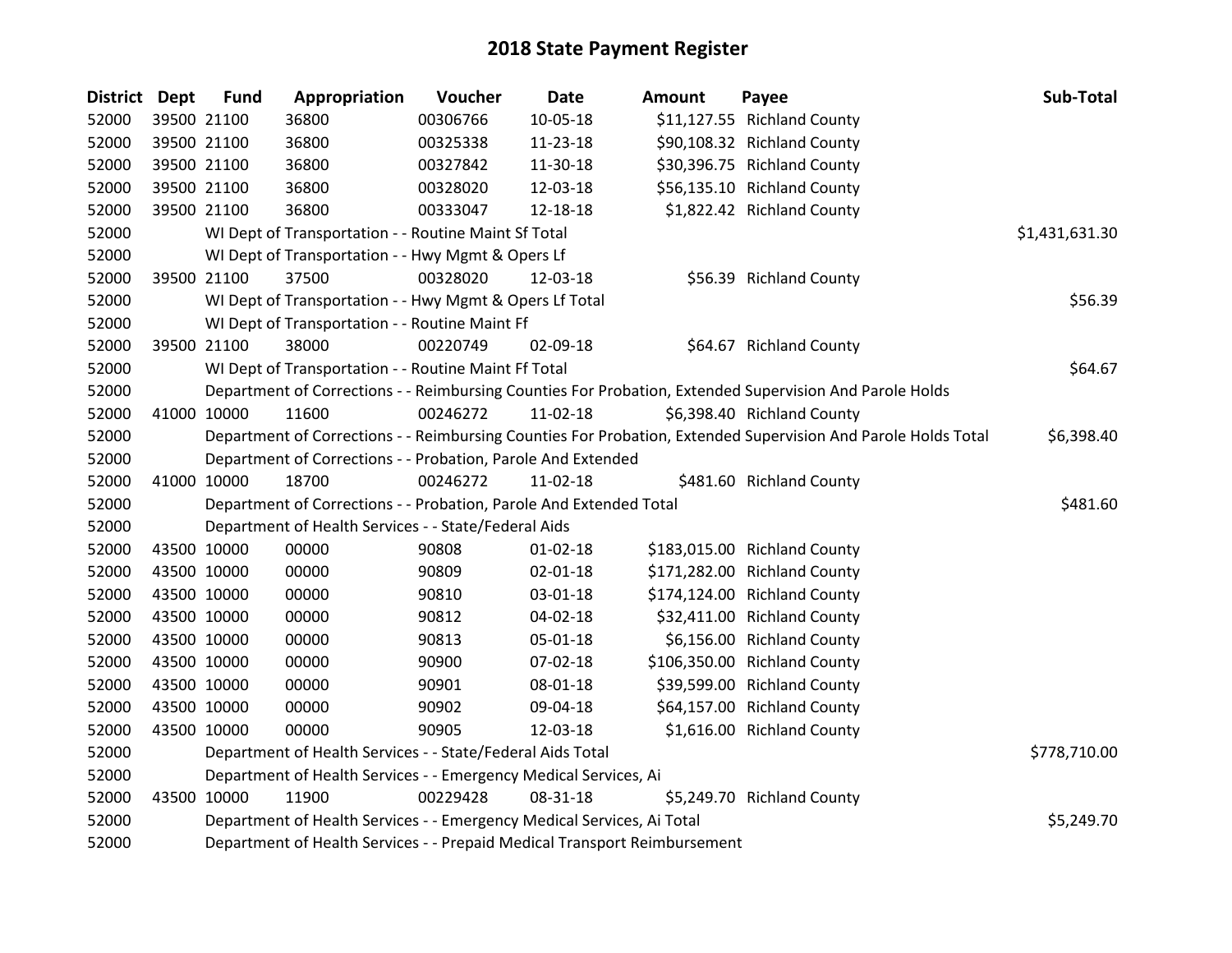| District Dept | <b>Fund</b> | Appropriation                                                                   | Voucher   | <b>Date</b>    | <b>Amount</b> | Payee                       | Sub-Total   |
|---------------|-------------|---------------------------------------------------------------------------------|-----------|----------------|---------------|-----------------------------|-------------|
| 52000         | 43500 10000 | 16300                                                                           | AMBULANCE | 11-08-18       |               | \$36,351.61 Richland County |             |
| 52000         |             | Department of Health Services - - Prepaid Medical Transport Reimbursement Total |           |                |               |                             | \$36,351.61 |
| 52000         |             | Department of Health Services - - Federal Block Grant Aids -- Pr                |           |                |               |                             |             |
| 52000         | 43500 10000 | 19200                                                                           | 00251458  | 12-14-18       |               | \$3,750.00 Richland County  |             |
| 52000         |             | Department of Health Services - - Federal Block Grant Aids -- Pr Total          |           |                |               |                             | \$3,750.00  |
| 52000         |             | Department of Health Services - - General Program Operations                    |           |                |               |                             |             |
| 52000         | 43500 10000 | 40100                                                                           | 00183448  | $01 - 31 - 18$ |               | \$1.50 Richland County      |             |
| 52000         | 43500 10000 | 40100                                                                           | 00191132  | 03-07-18       |               | \$1.00 Richland County      |             |
| 52000         | 43500 10000 | 40100                                                                           | 00197265  | 04-04-18       |               | \$1.50 Richland County      |             |
| 52000         | 43500 10000 | 40100                                                                           | 00197271  | 04-04-18       |               | \$0.50 Richland County      |             |
| 52000         | 43500 10000 | 40100                                                                           | 00199183  | $04 - 13 - 18$ |               | \$1.50 Richland County      |             |
| 52000         | 43500 10000 | 40100                                                                           | 00210329  | 06-07-18       |               | \$1.50 Richland County      |             |
| 52000         | 43500 10000 | 40100                                                                           | 00221589  | $07 - 25 - 18$ |               | \$1.50 Richland County      |             |
| 52000         | 43500 10000 | 40100                                                                           | 00248392  | 11-28-18       |               | \$1.50 Richland County      |             |
| 52000         |             | Department of Health Services - - General Program Operations Total              |           |                |               |                             | \$10.50     |
| 52000         |             | Department of Health Services - - Medical Assistance State Admin                |           |                |               |                             |             |
| 52000         | 43500 10000 | 44000                                                                           | 00183448  | $01 - 31 - 18$ |               | \$1.50 Richland County      |             |
| 52000         | 43500 10000 | 44000                                                                           | 00191132  | 03-07-18       |               | \$1.00 Richland County      |             |
| 52000         | 43500 10000 | 44000                                                                           | 00197265  | 04-04-18       |               | \$1.50 Richland County      |             |
| 52000         | 43500 10000 | 44000                                                                           | 00197271  | 04-04-18       |               | \$0.50 Richland County      |             |
| 52000         | 43500 10000 | 44000                                                                           | 00199183  | $04 - 13 - 18$ |               | \$1.50 Richland County      |             |
| 52000         | 43500 10000 | 44000                                                                           | 00210329  | 06-07-18       |               | \$1.50 Richland County      |             |
| 52000         | 43500 10000 | 44000                                                                           | 00221589  | 07-25-18       |               | \$1.50 Richland County      |             |
| 52000         | 43500 10000 | 44000                                                                           | 00248392  | 11-28-18       |               | \$1.50 Richland County      |             |
| 52000         |             | Department of Health Services - - Medical Assistance State Admin Total          |           |                |               |                             | \$10.50     |
| 52000         |             | Dept of Children and Families - - Fees For Administrative Servic                |           |                |               |                             |             |
| 52000         | 43700 10000 | 23100                                                                           | 00033818  | 01-19-18       |               | \$10.00 Richland County     |             |
| 52000         | 43700 10000 | 23100                                                                           | 00038277  | $04 - 18 - 18$ |               | \$10.00 Richland County     |             |
| 52000         | 43700 10000 | 23100                                                                           | 00042339  | 07-17-18       |               | \$15.00 Richland County     |             |
| 52000         | 43700 10000 | 23100                                                                           | 00045805  | 10-18-18       |               | \$5.00 Richland County      |             |
| 52000         |             | Dept of Children and Families - - Fees For Administrative Servic Total          |           |                |               |                             | \$40.00     |
| 52000         |             | Dept of Children and Families - - General Aids                                  |           |                |               |                             |             |
| 52000         | 43700 10000 | 99000                                                                           | 00033214  | 01-05-18       |               | \$1,084.00 Richland County  |             |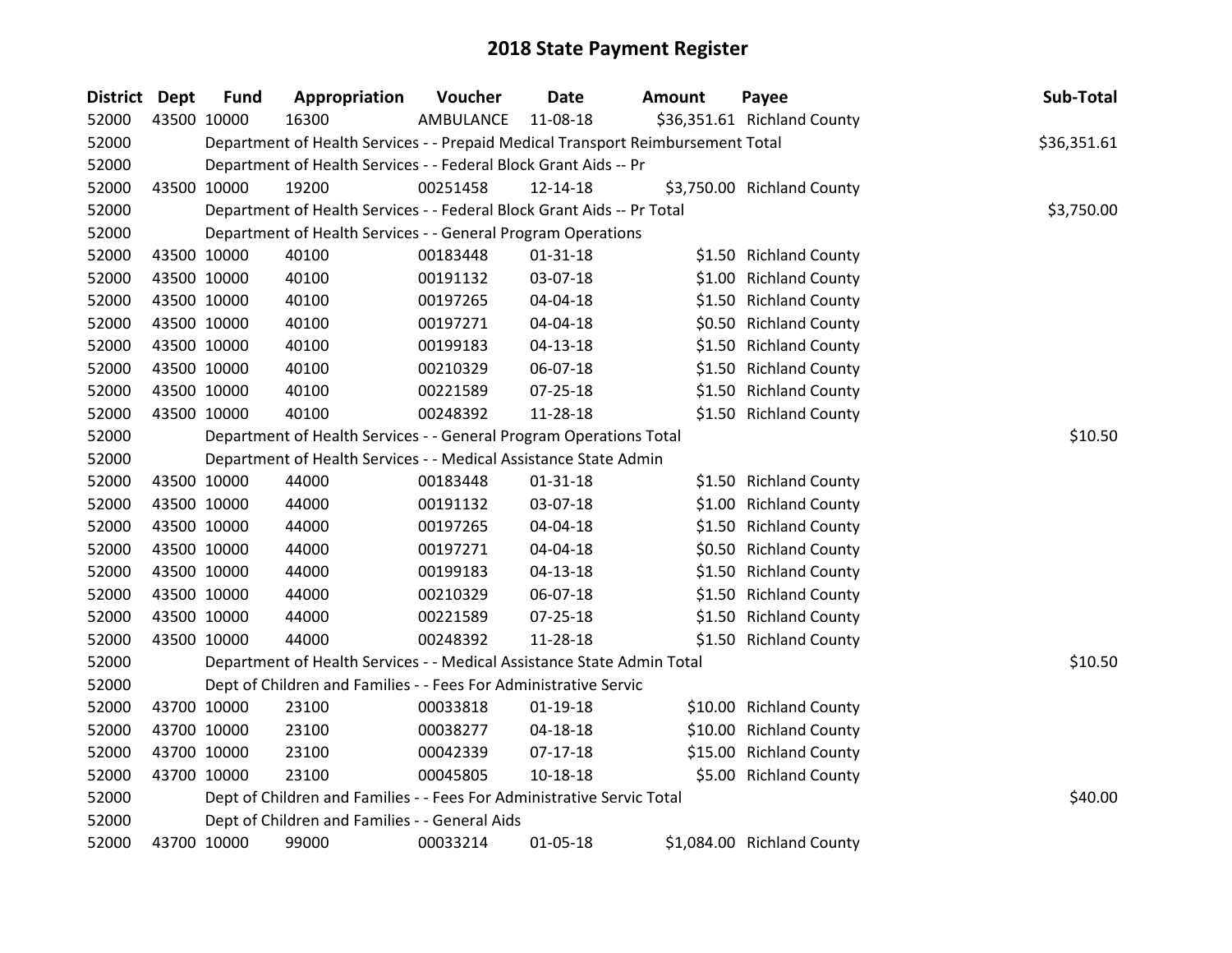| District Dept |             | <b>Fund</b> | Appropriation                                        | Voucher  | <b>Date</b>    | <b>Amount</b> | Payee                        | Sub-Total    |
|---------------|-------------|-------------|------------------------------------------------------|----------|----------------|---------------|------------------------------|--------------|
| 52000         |             | 43700 10000 | 99000                                                | 00033757 | $01 - 22 - 18$ |               | \$60,930.00 Richland County  |              |
| 52000         |             | 43700 10000 | 99000                                                | 00034133 | $01-30-18$     |               | \$26,263.63 Richland County  |              |
| 52000         |             | 43700 10000 | 99000                                                | 00034199 | 01-30-18       |               | \$16,563.93 Richland County  |              |
| 52000         | 43700 10000 |             | 99000                                                | 00034373 | 02-05-18       |               | \$1,120.00 Richland County   |              |
| 52000         |             | 43700 10000 | 99000                                                | 00034873 | 02-21-18       |               | \$1.35 Richland County       |              |
| 52000         |             | 43700 10000 | 99000                                                | 00035026 | $02 - 21 - 18$ |               | \$4.20 Richland County       |              |
| 52000         |             | 43700 10000 | 99000                                                | 00035129 | $02 - 21 - 18$ |               | \$7.20 Richland County       |              |
| 52000         |             | 43700 10000 | 99000                                                | 00035259 | 02-22-18       |               | \$41,156.00 Richland County  |              |
| 52000         |             | 43700 10000 | 99000                                                | 00035660 | 03-05-18       |               | \$1,120.00 Richland County   |              |
| 52000         |             | 43700 10000 | 99000                                                | 00036857 | 03-28-18       |               | \$40,521.00 Richland County  |              |
| 52000         |             | 43700 10000 | 99000                                                | 00037586 | 04-05-18       |               | \$1,012.00 Richland County   |              |
| 52000         |             | 43700 10000 | 99000                                                | 00038406 | 04-23-18       |               | \$45,810.00 Richland County  |              |
| 52000         |             | 43700 10000 | 99000                                                | 00038825 | 04-30-18       |               | \$55,310.92 Richland County  |              |
| 52000         |             | 43700 10000 | 99000                                                | 00039201 | 05-07-18       |               | \$1,139.95 Richland County   |              |
| 52000         |             | 43700 10000 | 99000                                                | 00040621 | 06-05-18       |               | \$44,998.50 Richland County  |              |
| 52000         |             | 43700 10000 | 99000                                                | 00041637 | 06-29-18       |               | \$24,729.00 Richland County  |              |
| 52000         |             | 43700 10000 | 99000                                                | 00041802 | 07-05-18       |               | \$1,125.85 Richland County   |              |
| 52000         |             | 43700 10000 | 99000                                                | 00042816 | 07-31-18       |               | \$30,932.68 Richland County  |              |
| 52000         |             | 43700 10000 | 99000                                                | 00043022 | 08-03-18       |               | \$1,502.00 Richland County   |              |
| 52000         | 43700 10000 |             | 99000                                                | 00043112 | 08-06-18       |               | \$13,557.85 Richland County  |              |
| 52000         |             | 43700 10000 | 99000                                                | 00043254 | 08-07-18       |               | \$13,581.15 Richland County  |              |
| 52000         |             | 43700 10000 | 99000                                                | 00043990 | 08-29-18       |               | \$82,668.00 Richland County  |              |
| 52000         |             | 43700 10000 | 99000                                                | 00044075 | 08-30-18       |               | \$10,602.00 Richland County  |              |
| 52000         |             | 43700 10000 | 99000                                                | 00045335 | 10-05-18       |               | \$51,092.00 Richland County  |              |
| 52000         |             | 43700 10000 | 99000                                                | 00045392 | 10-05-18       |               | \$43,708.05 Richland County  |              |
| 52000         |             | 43700 10000 | 99000                                                | 00046213 | 10-30-18       |               | \$40,638.39 Richland County  |              |
| 52000         |             | 43700 10000 | 99000                                                | 00046527 | 11-05-18       |               | \$101,105.70 Richland County |              |
| 52000         |             | 43700 10000 | 99000                                                | 00047584 | 12-05-18       |               | \$41,912.10 Richland County  |              |
| 52000         |             | 43700 10000 | 99000                                                | 00048188 | 12-27-18       |               | \$11,058.50 Richland County  |              |
| 52000         |             |             | Dept of Children and Families - - General Aids Total |          |                |               |                              | \$805,255.95 |
| 52000         |             |             | Dept of Workforce Development - - Ui Admin Fed       |          |                |               |                              |              |
| 52000         |             | 44500 10000 | 15100                                                | 00146838 | 02-02-18       |               | \$10.00 Richland County      |              |
| 52000         |             | 44500 10000 | 15100                                                | 00152423 | 03-02-18       |               | \$15.00 Richland County      |              |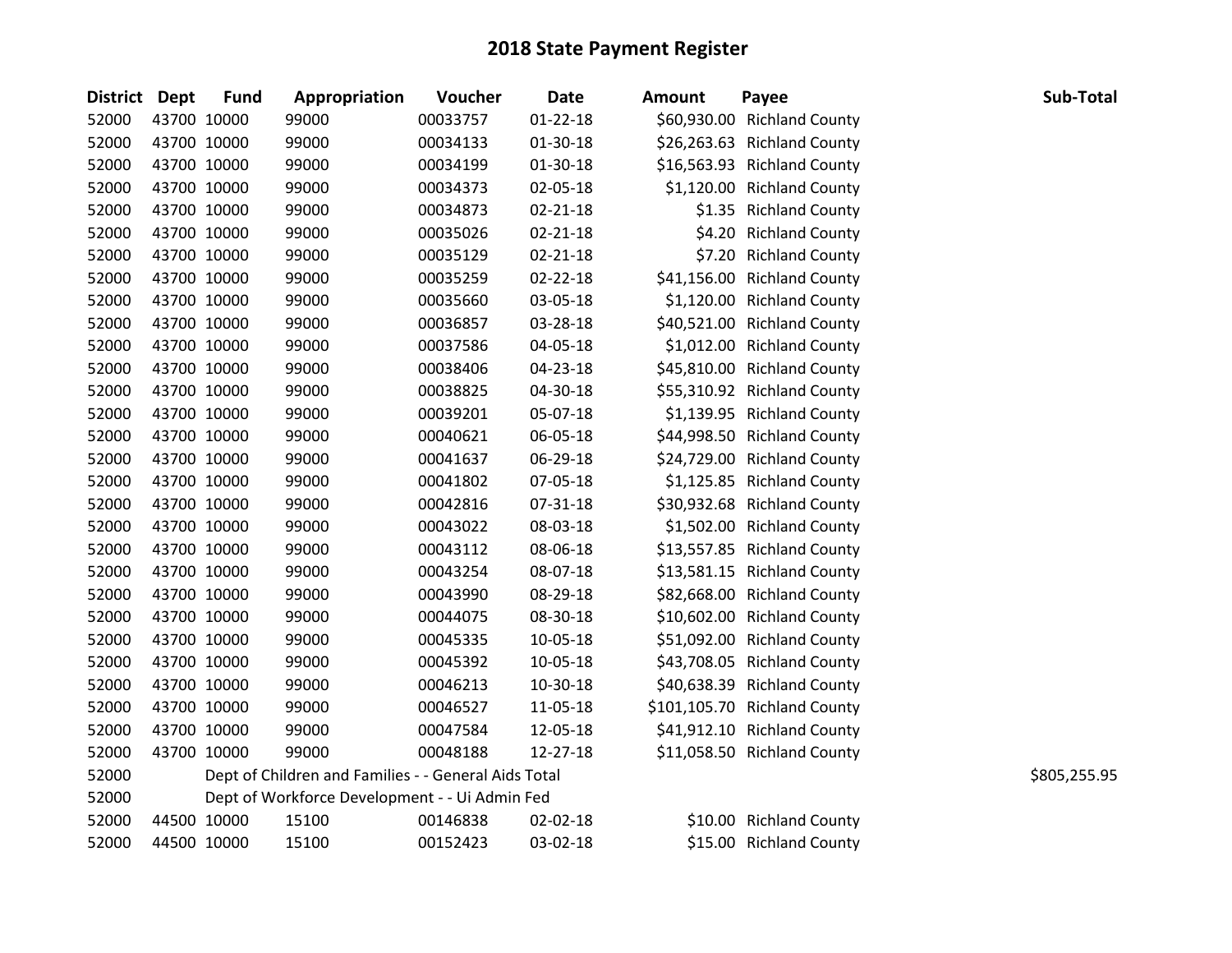|       |             |             | Appropriation                                                         | Voucher  | Date           | <b>Amount</b> | Payee                       | Sub-Total    |
|-------|-------------|-------------|-----------------------------------------------------------------------|----------|----------------|---------------|-----------------------------|--------------|
| 52000 |             | 44500 10000 | 15100                                                                 | 00157734 | 04-03-18       |               | \$5.00 Richland County      |              |
| 52000 | 44500 10000 |             | 15100                                                                 | 00163053 | 05-02-18       |               | \$15.00 Richland County     |              |
| 52000 | 44500 10000 |             | 15100                                                                 | 00168129 | 06-04-18       |               | \$5.00 Richland County      |              |
| 52000 | 44500 10000 |             | 15100                                                                 | 00173131 | 07-03-18       |               | \$20.00 Richland County     |              |
| 52000 | 44500 10000 |             | 15100                                                                 | 00178377 | 08-02-18       |               | \$30.00 Richland County     |              |
| 52000 | 44500 10000 |             | 15100                                                                 | 00188581 | 10-02-18       |               | \$5.00 Richland County      |              |
| 52000 | 44500 10000 |             | 15100                                                                 | 00194643 | 11-02-18       |               | \$10.00 Richland County     |              |
| 52000 | 44500 10000 |             | 15100                                                                 | 00199625 | 12-04-18       |               | \$10.00 Richland County     |              |
| 52000 |             |             | Dept of Workforce Development - - Ui Admin Fed Total                  |          |                |               |                             | \$125.00     |
| 52000 |             |             | Dept of Workforce Development - - Title Ib Aids State Gpr             |          |                |               |                             |              |
| 52000 | 44500 10000 |             | 50900                                                                 | 00159403 | 04-30-18       |               | \$3.78 Richland County      |              |
| 52000 | 44500 10000 |             | 50900                                                                 | 00160504 | 05-07-18       |               | \$3.46 Richland County      |              |
| 52000 | 44500 10000 |             | 50900                                                                 | 00168924 | 06-07-18       |               | \$4.31 Richland County      |              |
| 52000 |             |             | Dept of Workforce Development - - Title Ib Aids State Gpr Total       |          |                |               |                             | \$11.55      |
| 52000 |             |             | Dept of Workforce Development - - Title Ib Aids Federal Prf           |          |                |               |                             |              |
| 52000 | 44500 10000 |             | 54400                                                                 | 00159403 | 04-30-18       |               | \$13.97 Richland County     |              |
| 52000 | 44500 10000 |             | 54400                                                                 | 00160504 | 05-07-18       |               | \$12.79 Richland County     |              |
| 52000 | 44500 10000 |             | 54400                                                                 | 00168924 | 06-07-18       |               | \$15.94 Richland County     |              |
| 52000 |             |             | Dept of Workforce Development - - Title Ib Aids Federal Prf Total     |          |                |               |                             | \$42.70      |
| 52000 |             |             | Dept of Workforce Development - - Wc Ops Uninsured Emplyr Admin       |          |                |               |                             |              |
| 52000 |             | 44500 22700 | 17700                                                                 | 00150167 | $02 - 20 - 18$ |               | \$5.00 Richland County      |              |
| 52000 |             |             | Dept of Workforce Development - - Wc Ops Uninsured Emplyr Admin Total |          |                |               |                             | \$5.00       |
| 52000 |             |             | Department of Justice - - Drug Courts                                 |          |                |               |                             |              |
| 52000 |             | 45500 10000 | 21700                                                                 | 00042520 | 03-01-18       |               | \$31,442.89 Richland County |              |
| 52000 | 45500 10000 |             | 21700                                                                 | 00045588 | 05-14-18       |               | \$2,493.96 Richland County  |              |
| 52000 | 45500 10000 |             | 21700                                                                 | 00047921 | 07-05-18       |               | \$23,624.15 Richland County |              |
| 52000 | 45500 10000 |             | 21700                                                                 | 00050363 | 08-20-18       |               | \$27,165.95 Richland County |              |
| 52000 | 45500 10000 |             | 21700                                                                 | 00056377 | 12-06-18       |               | \$37,813.44 Richland County |              |
| 52000 |             |             | Department of Justice - - Drug Courts Total                           |          |                |               |                             | \$122,540.39 |
| 52000 |             |             | Department of Justice - - Crime Laboratories, Dna                     |          |                |               |                             |              |
| 52000 |             | 45500 10000 | 22100                                                                 | 00049024 | $07-19-18$     |               | \$830.00 Richland County    |              |
| 52000 |             |             | Department of Justice - - Crime Laboratories, Dna Total               |          |                |               |                             | \$830.00     |
| 52000 |             |             | Department of Justice - - Law Enforcement Train, Local                |          |                |               |                             |              |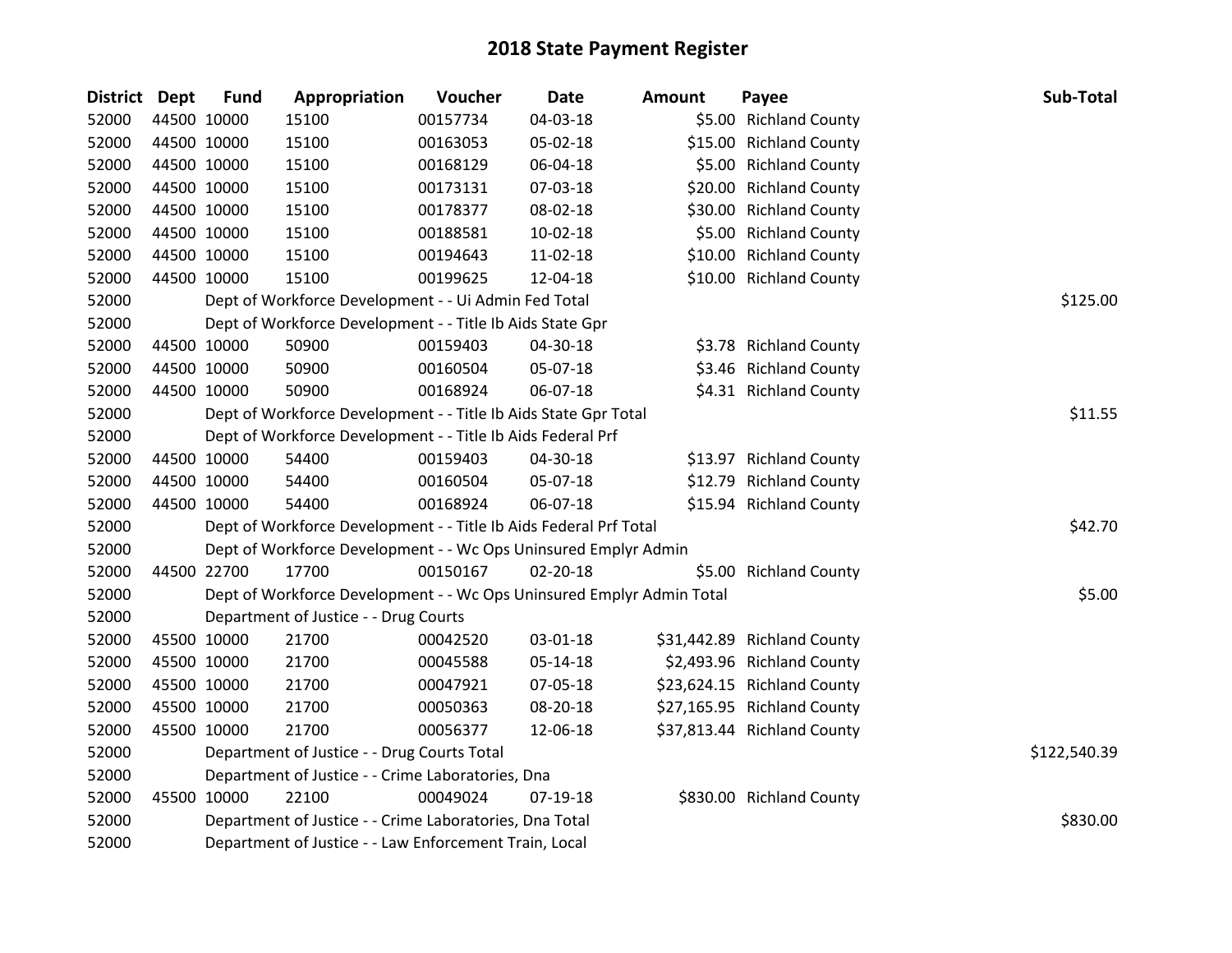| <b>District Dept</b> |             | <b>Fund</b> | Appropriation                                                           | Voucher  | <b>Date</b>    | <b>Amount</b> | Payee                       | Sub-Total    |
|----------------------|-------------|-------------|-------------------------------------------------------------------------|----------|----------------|---------------|-----------------------------|--------------|
| 52000                | 45500 10000 |             | 23100                                                                   | 00050272 | 08-14-18       |               | \$807.81 Richland County    |              |
| 52000                | 45500 10000 |             | 23100                                                                   | 00053680 | 10-18-18       |               | \$4,640.00 Richland County  |              |
| 52000                |             |             | Department of Justice - - Law Enforcement Train, Local Total            |          |                |               |                             | \$5,447.81   |
| 52000                |             |             | Department of Justice - - Crime Victim Witness Assist                   |          |                |               |                             |              |
| 52000                | 45500 10000 |             | 53200                                                                   | 00043073 | 03-06-18       |               | \$11,728.59 Richland County |              |
| 52000                |             | 45500 10000 | 53200                                                                   | 00049132 | $07-19-18$     |               | \$11,278.87 Richland County |              |
| 52000                |             |             | Department of Justice - - Crime Victim Witness Assist Total             |          |                |               |                             | \$23,007.46  |
| 52000                |             |             | Department of Military Affairs - - Disaster Recovery Aid                |          |                |               |                             |              |
| 52000                | 46500 10000 |             | 30500                                                                   | 00047245 | 08-03-18       |               | \$2,582.88 Richland County  |              |
| 52000                |             | 46500 10000 | 30500                                                                   | 00048965 | 09-14-18       |               | \$3,990.05 Richland County  |              |
| 52000                |             |             | Department of Military Affairs - - Disaster Recovery Aid Total          |          |                |               |                             | \$6,572.93   |
| 52000                |             |             | Department of Military Affairs - - Emergency Response Equipment         |          |                |               |                             |              |
| 52000                | 46500 10000 |             | 30800                                                                   | 00039065 | $02 - 13 - 18$ |               | \$1,153.74 Richland County  |              |
| 52000                |             |             | Department of Military Affairs - - Emergency Response Equipment Total   |          |                |               |                             | \$1,153.74   |
| 52000                |             |             | Department of Military Affairs - - Local Emer Planning Grants           |          |                |               |                             |              |
| 52000                | 46500 10000 |             | 33700                                                                   | 00045739 | $07 - 02 - 18$ |               | \$3,946.43 Richland County  |              |
| 52000                |             |             | Department of Military Affairs - - Local Emer Planning Grants Total     |          |                |               |                             | \$3,946.43   |
| 52000                |             |             | Department of Military Affairs - - Federal Aid, Local Assistance        |          |                |               |                             |              |
| 52000                | 46500 10000 |             | 34200                                                                   | 00038102 | 01-30-18       |               | \$14,171.12 Richland County |              |
| 52000                | 46500 10000 |             | 34200                                                                   | 00047245 | 08-03-18       |               | \$15,497.25 Richland County |              |
| 52000                |             | 46500 10000 | 34200                                                                   | 00048214 | 08-29-18       |               | \$14,124.09 Richland County |              |
| 52000                | 46500 10000 |             | 34200                                                                   | 00048965 | 09-14-18       |               | \$57,972.59 Richland County |              |
| 52000                |             |             | Department of Military Affairs - - Federal Aid, Local Assistance Total  |          |                |               |                             | \$101,765.05 |
| 52000                |             |             | Department of Military Affairs - - St Emerg Response Bd Grant Pif       |          |                |               |                             |              |
| 52000                | 46500 27200 |             | 36400                                                                   | 00038218 | $01-30-18$     |               | \$4,033.49 Richland County  |              |
| 52000                |             |             | Department of Military Affairs - - St Emerg Response Bd Grant Pif Total |          |                |               |                             | \$4,033.49   |
| 52000                |             |             | Department of Veterans Affairs - - Grants To Counties                   |          |                |               |                             |              |
| 52000                | 48500 15200 |             | 12700                                                                   | 00043061 | $02 - 16 - 18$ |               | \$850.00 Richland County    |              |
| 52000                |             |             | Department of Veterans Affairs - - Grants To Counties Total             |          |                |               |                             | \$850.00     |
| 52000                |             |             | Department of Veterans Affairs - - County Grants                        |          |                |               |                             |              |
| 52000                |             | 48500 58200 | 26700                                                                   | 00043061 | $02 - 16 - 18$ |               | \$3,825.00 Richland County  |              |
| 52000                |             |             | Department of Veterans Affairs - - County Grants Total                  |          |                |               |                             | \$3,825.00   |
| 52000                |             |             | Department of Veterans Affairs - - County Grants                        |          |                |               |                             |              |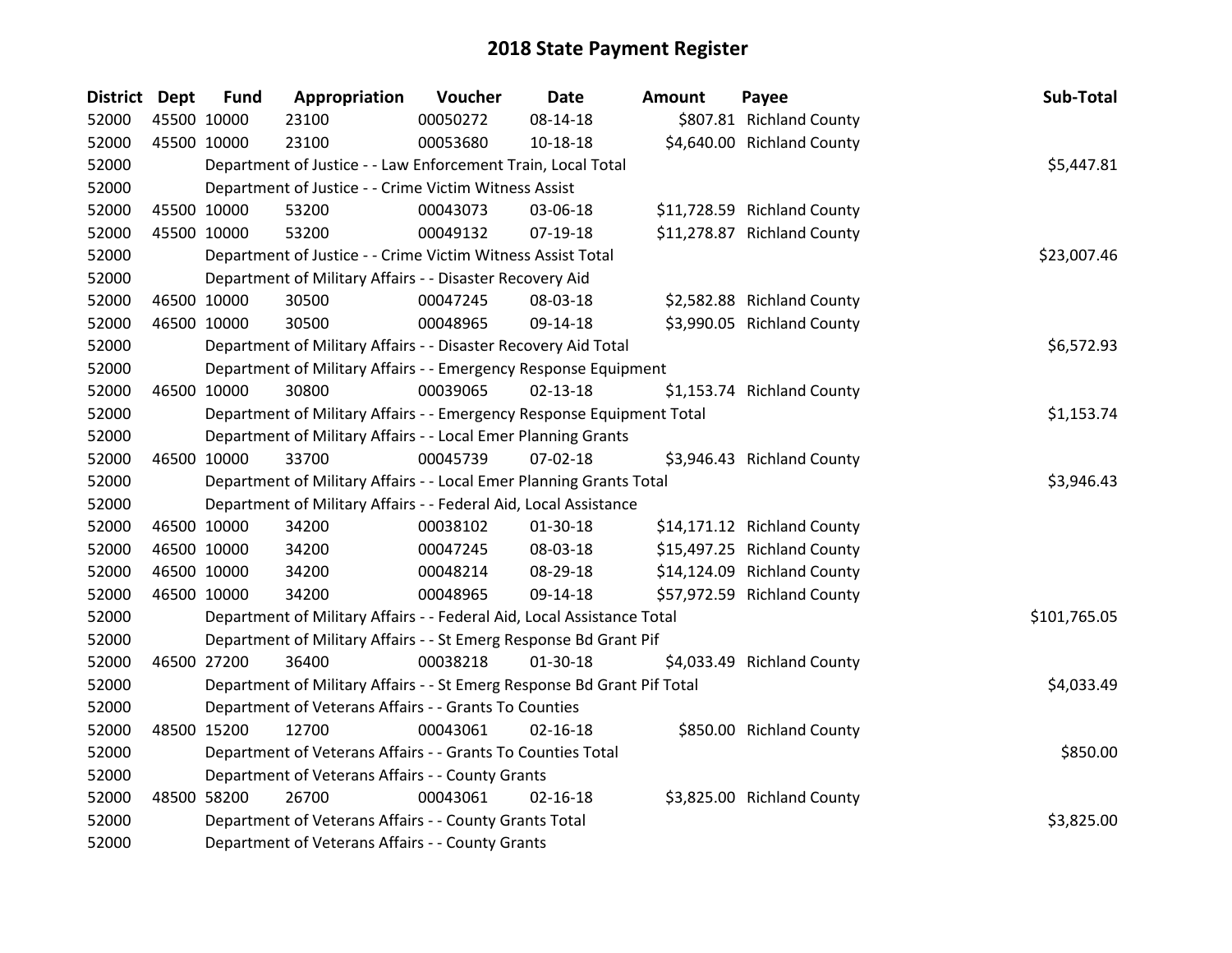| District Dept | <b>Fund</b> | Appropriation                                                        | Voucher  | <b>Date</b>    | <b>Amount</b> | Payee                        | Sub-Total    |
|---------------|-------------|----------------------------------------------------------------------|----------|----------------|---------------|------------------------------|--------------|
| 52000         | 48500 58300 | 37000                                                                | 00043061 | $02 - 16 - 18$ |               | \$3,825.00 Richland County   |              |
| 52000         |             | Department of Veterans Affairs - - County Grants Total               |          |                |               |                              | \$3,825.00   |
| 52000         |             | Department of Administration - - Federal Aid, Local Assistance       |          |                |               |                              |              |
| 52000         | 50500 10000 | 15500                                                                | 00070033 | $01 - 16 - 18$ |               | \$4,804.20 Richland County   |              |
| 52000         | 50500 10000 | 15500                                                                | 00075135 | 03-14-18       |               | \$3,848.28 Richland County   |              |
| 52000         | 50500 10000 | 15500                                                                | 00077653 | 04-16-18       |               | \$2,651.39 Richland County   |              |
| 52000         | 50500 10000 | 15500                                                                | 00081294 | 05-29-18       |               | \$3,069.20 Richland County   |              |
| 52000         | 50500 10000 | 15500                                                                | 00082689 | 06-14-18       |               | \$6,041.55 Richland County   |              |
| 52000         | 50500 10000 | 15500                                                                | 00083954 | 06-28-18       |               | \$1,558.79 Richland County   |              |
| 52000         | 50500 10000 | 15500                                                                | 00094441 | 12-28-18       |               | \$5,631.78 Richland County   |              |
| 52000         |             | Department of Administration - - Federal Aid, Local Assistance Total |          |                |               |                              | \$27,605.19  |
| 52000         |             | Department of Administration - - Federal Aid, Local Assistance       |          |                |               |                              |              |
| 52000         | 50500 10000 | 74300                                                                | 00074584 | 03-12-18       |               | \$19,658.45 Richland County  |              |
| 52000         | 50500 10000 | 74300                                                                | 00075150 | 03-21-18       |               | \$2,971.50 Richland County   |              |
| 52000         | 50500 10000 | 74300                                                                | 00079224 | 05-08-18       |               | \$16,638.23 Richland County  |              |
| 52000         | 50500 10000 | 74300                                                                | 00083690 | 07-03-18       |               | \$25,444.31 Richland County  |              |
| 52000         | 50500 10000 | 74300                                                                | 00085886 | 08-09-18       |               | \$41,787.54 Richland County  |              |
| 52000         | 50500 10000 | 74300                                                                | 00089008 | $10 - 01 - 18$ |               | \$9,729.17 Richland County   |              |
| 52000         | 50500 10000 | 74300                                                                | 00092243 | 11-23-18       |               | \$88,495.07 Richland County  |              |
| 52000         | 50500 10000 | 74300                                                                | 00093911 | 12-19-18       |               | \$125,691.81 Richland County |              |
| 52000         |             | Department of Administration - - Federal Aid, Local Assistance Total |          |                |               |                              | \$330,416.08 |
| 52000         |             | Department of Administration - - Low-Income Assistance Grants        |          |                |               |                              |              |
| 52000         | 50500 23500 | 37100                                                                | 00070033 | $01 - 16 - 18$ |               | \$1,589.59 Richland County   |              |
| 52000         | 50500 23500 | 37100                                                                | 00075135 | 03-14-18       |               | \$1,987.36 Richland County   |              |
| 52000         | 50500 23500 | 37100                                                                | 00077653 | 04-16-18       |               | \$1,812.10 Richland County   |              |
| 52000         | 50500 23500 | 37100                                                                | 00081294 | 05-29-18       |               | \$1,160.13 Richland County   |              |
| 52000         | 50500 23500 | 37100                                                                | 00082689 | 06-14-18       |               | \$2,733.63 Richland County   |              |
| 52000         | 50500 23500 | 37100                                                                | 00083954 | 06-28-18       |               | \$1,243.24 Richland County   |              |
| 52000         | 50500 23500 | 37100                                                                | 00086683 | 08-14-18       |               | \$972.77 Richland County     |              |
| 52000         | 50500 23500 | 37100                                                                | 00089345 | 09-28-18       |               | \$1,742.93 Richland County   |              |
| 52000         | 50500 23500 | 37100                                                                | 00091243 | 10-29-18       |               | \$1,915.14 Richland County   |              |
| 52000         | 50500 23500 | 37100                                                                | 00094441 | 12-28-18       |               | \$2,416.07 Richland County   |              |
| 52000         |             | Department of Administration - - Low-Income Assistance Grants Total  |          |                |               |                              | \$17,572.96  |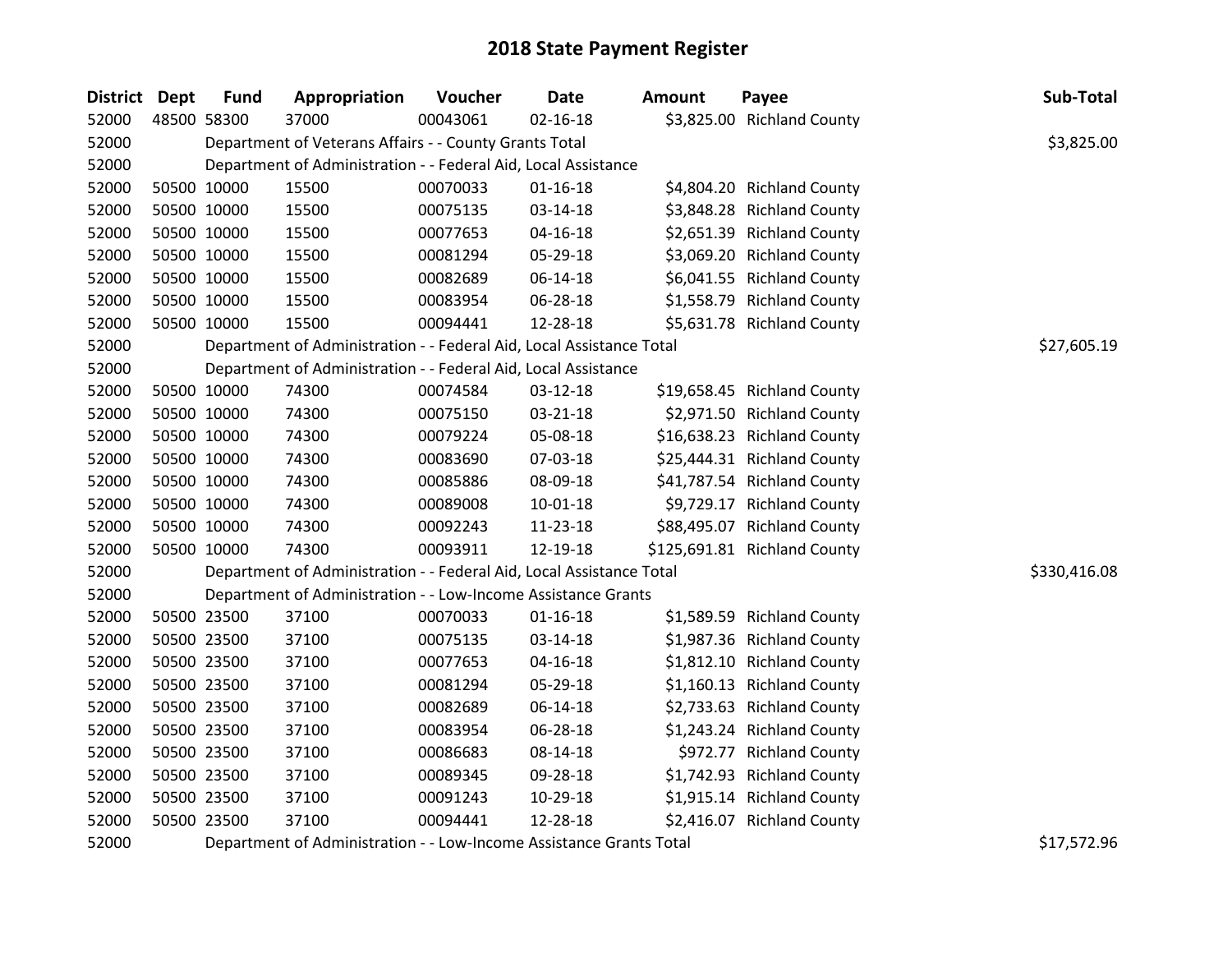| District Dept | <b>Fund</b> | Appropriation                                                         | Voucher  | <b>Date</b>    | <b>Amount</b> | Payee                       | Sub-Total   |
|---------------|-------------|-----------------------------------------------------------------------|----------|----------------|---------------|-----------------------------|-------------|
| 52000         |             | Department of Administration - - Land                                 |          |                |               |                             |             |
| 52000         | 50500 26900 | 16600                                                                 | 00077911 | 04-20-18       |               | \$25,000.00 Richland County |             |
| 52000         |             | Department of Administration - - Land Total                           |          |                |               |                             | \$25,000.00 |
| 52000         |             | Department of Administration - - Land Information Program; Loca       |          |                |               |                             |             |
| 52000         | 50500 26900 | 17300                                                                 | 00073067 | 02-22-18       |               | \$1,000.00 Richland County  |             |
| 52000         | 50500 26900 | 17300                                                                 | 00075540 | 03-20-18       |               | \$73,152.00 Richland County |             |
| 52000         | 50500 26900 | 17300                                                                 | 00077012 | 04-06-18       |               | \$25,000.00 Richland County |             |
| 52000         |             | Department of Administration - - Land Information Program; Loca Total |          |                |               |                             | \$99,152.00 |
| 52000         |             | Public Defender Board - - Transcript, Discovery And Int               |          |                |               |                             |             |
| 52000         | 55000 10000 | 10600                                                                 | 00128209 | $02 - 13 - 18$ |               | \$25.00 Richland County     |             |
| 52000         | 55000 10000 | 10600                                                                 | 00131622 | 03-07-18       |               | \$10.00 Richland County     |             |
| 52000         | 55000 10000 | 10600                                                                 | 00134012 | 03-26-18       |               | \$20.00 Richland County     |             |
| 52000         | 55000 10000 | 10600                                                                 | 00135303 | 04-04-18       |               | \$15.00 Richland County     |             |
| 52000         | 55000 10000 | 10600                                                                 | 00135561 | 04-04-18       |               | \$10.00 Richland County     |             |
| 52000         | 55000 10000 | 10600                                                                 | 00136704 | $04 - 11 - 18$ |               | \$20.00 Richland County     |             |
| 52000         | 55000 10000 | 10600                                                                 | 00136766 | $04 - 11 - 18$ |               | \$5.00 Richland County      |             |
| 52000         | 55000 10000 | 10600                                                                 | 00142417 | 05-18-18       |               | \$35.00 Richland County     |             |
| 52000         | 55000 10000 | 10600                                                                 | 00147487 | $06 - 15 - 18$ |               | \$30.00 Richland County     |             |
| 52000         | 55000 10000 | 10600                                                                 | 00147528 | 06-15-18       |               | \$10.64 Richland County     |             |
| 52000         | 55000 10000 | 10600                                                                 | 00150631 | 07-09-18       |               | \$35.00 Richland County     |             |
| 52000         | 55000 10000 | 10600                                                                 | 00157478 | 08-21-18       |               | \$30.00 Richland County     |             |
| 52000         | 55000 10000 | 10600                                                                 | 00162904 | 09-26-18       |               | \$20.00 Richland County     |             |
| 52000         | 55000 10000 | 10600                                                                 | 00167468 | 11-07-18       |               | \$25.00 Richland County     |             |
| 52000         | 55000 10000 | 10600                                                                 | 00171611 | 12-06-18       |               | \$15.00 Richland County     |             |
| 52000         |             | Public Defender Board - - Transcript, Discovery And Int Total         |          |                |               |                             | \$305.64    |
| 52000         |             | Department of Revenue - - General Program Operations                  |          |                |               |                             |             |
| 52000         | 56600 10000 | 10100                                                                 | 00082321 | $01 - 16 - 18$ |               | \$65.00 Richland County     |             |
| 52000         | 56600 10000 | 10100                                                                 | 00103524 | 06-28-18       |               | \$4.00 Richland County      |             |
| 52000         | 56600 10000 | 10100                                                                 | 00104534 | 07-09-18       |               | \$85.00 Richland County     |             |
| 52000         |             | Department of Revenue - - General Program Operations Total            |          |                |               |                             | \$154.00    |
| 52000         |             | Circuit Courts - - Circuit Courts                                     |          |                |               |                             |             |
| 52000         | 62500 10000 | 10100                                                                 | 00000778 | 06-05-18       |               | \$202.50 Richland County    |             |
| 52000         |             | Circuit Courts - - Circuit Courts Total                               |          |                |               |                             | \$202.50    |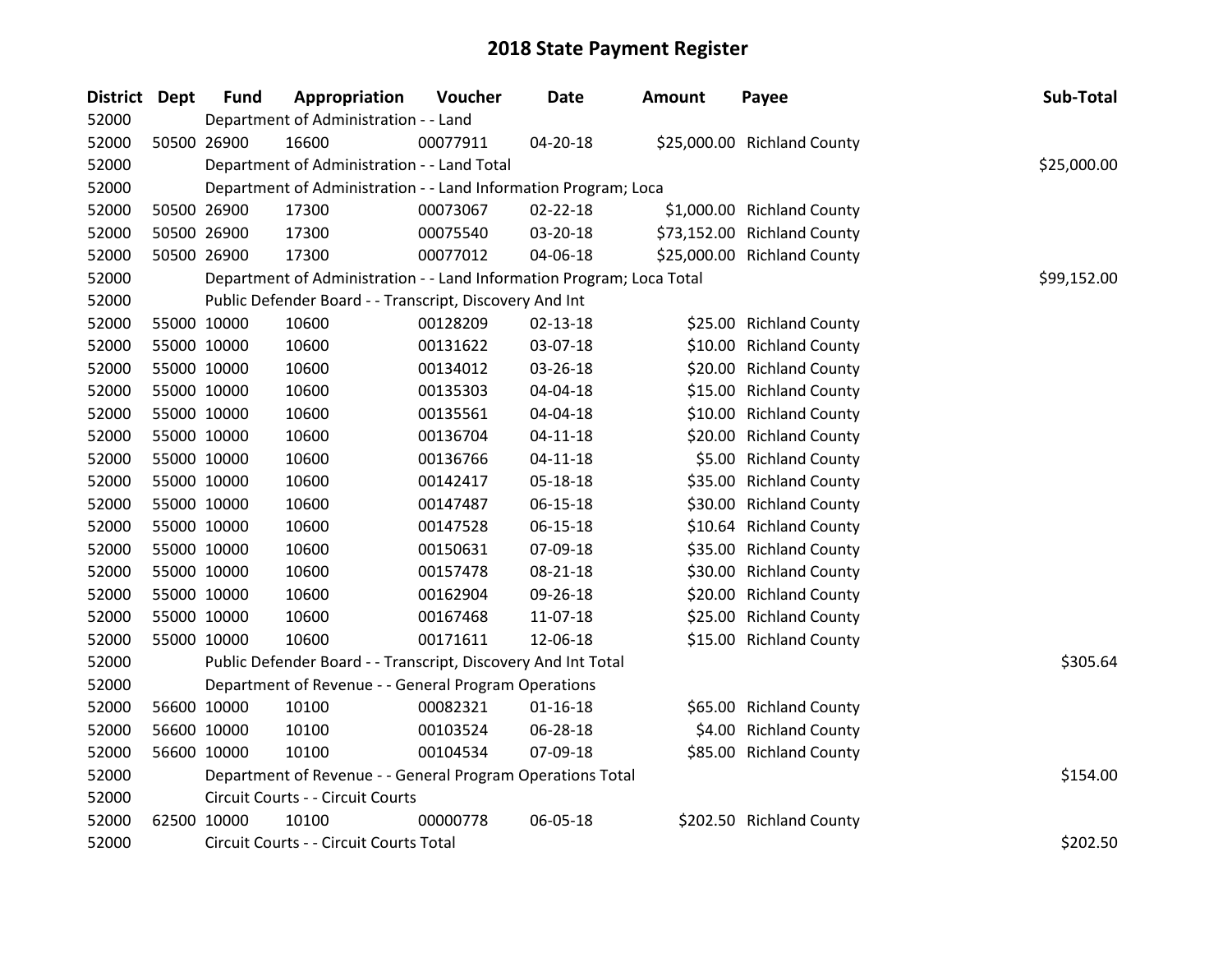| <b>District Dept</b> |             | <b>Fund</b> | Appropriation                                                         | <b>Voucher</b> | <b>Date</b>    | Amount | Payee                          | Sub-Total      |
|----------------------|-------------|-------------|-----------------------------------------------------------------------|----------------|----------------|--------|--------------------------------|----------------|
| 52000                |             |             | Circuit Courts - - Circuit Court Costs                                |                |                |        |                                |                |
| 52000                | 62500 10000 |             | 10500                                                                 | 00000518       | 01-09-18       |        | \$26,137.00 Richland County    |                |
| 52000                | 62500 10000 |             | 10500                                                                 | 00000607       | $02 - 15 - 18$ |        | \$87.43 Richland County        |                |
| 52000                | 62500 10000 |             | 10500                                                                 | 00000691       | 04-19-18       |        | \$40.00 Richland County        |                |
| 52000                | 62500 10000 |             | 10500                                                                 | 00000704       | 04-06-18       |        | \$80.00 Richland County        |                |
| 52000                |             | 62500 10000 | 10500                                                                 | 00000717       | 04-26-18       |        | \$172.60 Richland County       |                |
| 52000                | 62500 10000 |             | 10500                                                                 | 00000868       | $07 - 27 - 18$ |        | \$369.81 Richland County       |                |
| 52000                | 62500 10000 |             | 10500                                                                 | 00000992       | 08-24-18       |        | \$47,237.20 Richland County    |                |
| 52000                |             |             | Circuit Courts - - Circuit Court Costs Total                          |                |                |        |                                | \$74,124.04    |
| 52000                |             |             | Shared Revenue and Tax Relief - - County And Municipal Aid            |                |                |        |                                |                |
| 52000                | 83500 10000 |             | 10500                                                                 | 00033968       | 07-23-18       |        | \$175,862.78 Richland County   |                |
| 52000                | 83500 10000 |             | 10500                                                                 | 00036854       | 11-19-18       |        | \$960,204.14 Richland County   |                |
| 52000                |             |             | Shared Revenue and Tax Relief - - County And Municipal Aid Total      | \$1,136,066.92 |                |        |                                |                |
| 52000                |             |             | Shared Revenue and Tax Relief - - Exempt Computer Aid                 |                |                |        |                                |                |
| 52000                | 83500 10000 |             | 10900                                                                 | 00029921       | 07-23-18       |        | \$10,609.70 Richland County    |                |
| 52000                |             |             | Shared Revenue and Tax Relief - - Exempt Computer Aid Total           |                |                |        |                                | \$10,609.70    |
| 52000                |             |             | Shared Revenue and Tax Relief - - Utility Aid                         |                |                |        |                                |                |
| 52000                | 83500 10000 |             | 11000                                                                 | 00033968       | 07-23-18       |        | \$4,804.42 Richland County     |                |
| 52000                | 83500 10000 |             | 11000                                                                 | 00036854       | 11-19-18       |        | \$47,803.02 Richland County    |                |
| 52000                |             |             | Shared Revenue and Tax Relief - - Utility Aid Total                   |                |                |        |                                | \$52,607.44    |
| 52000                |             |             | Shared Revenue and Tax Relief - - School Lvy Tx/First Dollar Cr       |                |                |        |                                |                |
| 52000                | 83500 10000 |             | 30200                                                                 | 00029679       | 07-23-18       |        | \$554,680.01 Richland County   |                |
| 52000                | 83500 10000 |             | 30200                                                                 | 00029827       | 07-23-18       |        | \$2,001,223.04 Richland County |                |
| 52000                |             |             | Shared Revenue and Tax Relief - - School Lvy Tx/First Dollar Cr Total |                |                |        |                                | \$2,555,903.05 |
| 52000                |             |             | Shared Revenue and Tax Relief - - Lottery & Gaming Credit             |                |                |        |                                |                |
| 52000                | 83500 52100 |             | 36300                                                                 | 00027194       | 03-26-18       |        | \$562,029.46 Richland County   |                |
| 52000                |             |             | Shared Revenue and Tax Relief - - Lottery & Gaming Credit Total       |                |                |        |                                | \$562,029.46   |
| <b>52000 Total</b>   |             |             |                                                                       |                |                |        |                                | \$9,703,367.79 |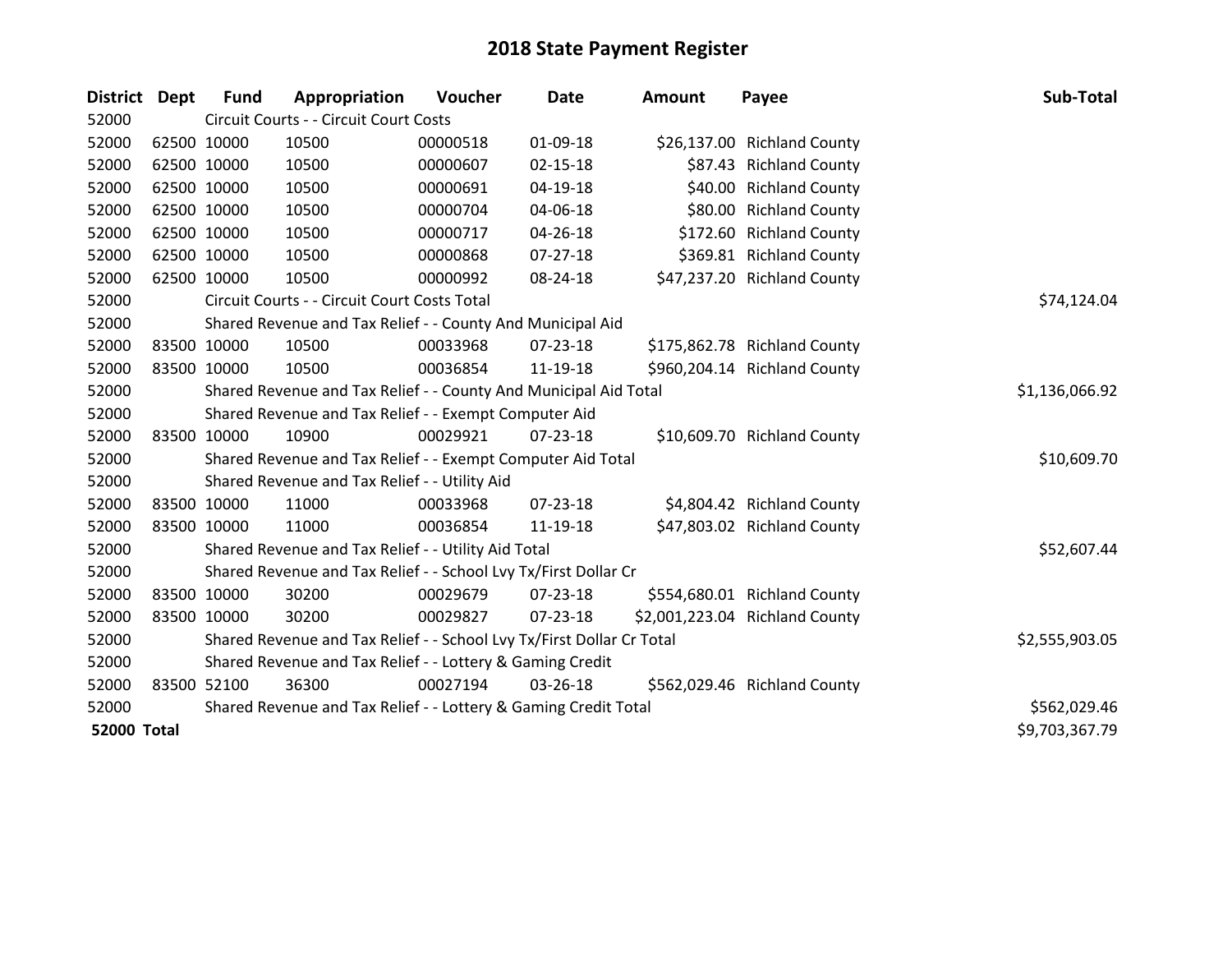| District           | Dept  | <b>Fund</b> | Appropriation                                                      | <b>Voucher</b> | Date           | <b>Amount</b> | Payee                    | Sub-Total    |
|--------------------|-------|-------------|--------------------------------------------------------------------|----------------|----------------|---------------|--------------------------|--------------|
| 52002              |       |             | Dept of Safety & Prof Services - - Fire Dues Distribution          |                |                |               |                          |              |
| 52002              |       | 16500 10000 | 22500                                                              | 00022339       | 07-25-18       |               | \$1,152.22 Town Of Akan  |              |
| 52002              |       |             | Dept of Safety & Prof Services - - Fire Dues Distribution Total    |                |                |               |                          | \$1,152.22   |
| 52002              |       |             | Dept of Natural Resources - - Aids In Lieu Of Taxes - Gener        |                |                |               |                          |              |
| 52002              |       | 37000 10000 | 50300                                                              | 00212270       | 02-05-18       |               | \$395.90 Town Of Akan    |              |
| 52002              |       | 37000 10000 | 50300                                                              | 00230515       | 04-20-18       |               | \$1.54 Town Of Akan      |              |
| 52002              |       |             | Dept of Natural Resources - - Aids In Lieu Of Taxes - Gener Total  |                |                |               |                          | \$397.44     |
| 52002              |       |             | Dept of Natural Resources - - Resaids - Cnty Forst, Cl & Mfl       |                |                |               |                          |              |
| 52002              | 37000 | 21200       | 57100                                                              | 00248006       | 06-28-18       |               | \$1,012.56 Town Of Akan  |              |
| 52002              |       |             | Dept of Natural Resources - - Resaids - Cnty Forst, CI & Mfl Total |                |                |               |                          | \$1,012.56   |
| 52002              |       |             | WI Dept of Transportation - - Trns Aids To Mnc.-Sf                 |                |                |               |                          |              |
| 52002              |       | 39500 21100 | 19100                                                              | 00204975       | $01 - 02 - 18$ |               | \$24,935.18 Town Of Akan |              |
| 52002              |       | 39500 21100 | 19100                                                              | 00235483       | 04-02-18       |               | \$24,935.18 Town Of Akan |              |
| 52002              |       | 39500 21100 | 19100                                                              | 00269182       | 07-02-18       |               | \$24,935.18 Town Of Akan |              |
| 52002              |       | 39500 21100 | 19100                                                              | 00303234       | 10-01-18       |               | \$24,935.21 Town Of Akan |              |
| 52002              |       |             | WI Dept of Transportation - - Trns Aids To Mnc.-Sf Total           |                |                |               |                          | \$99,740.75  |
| 52002              |       |             | Shared Revenue and Tax Relief - - County And Municipal Aid         |                |                |               |                          |              |
| 52002              |       | 83500 10000 | 10500                                                              | 00033946       | 07-23-18       |               | \$4,533.18 Town Of Akan  |              |
| 52002              |       | 83500 10000 | 10500                                                              | 00036832       | 11-19-18       |               | \$25,688.00 Town Of Akan |              |
| 52002              |       |             | Shared Revenue and Tax Relief - - County And Municipal Aid Total   |                |                |               |                          | \$30,221.18  |
| 52002              |       |             | Shared Revenue and Tax Relief - - Exempt Computer Aid              |                |                |               |                          |              |
| 52002              |       | 83500 10000 | 10900                                                              | 00031156       | $07 - 23 - 18$ |               | \$4.06 Town Of Akan      |              |
| 52002              |       |             | Shared Revenue and Tax Relief - - Exempt Computer Aid Total        |                |                |               |                          | \$4.06       |
| <b>52002 Total</b> |       |             |                                                                    |                |                |               |                          | \$132,528.21 |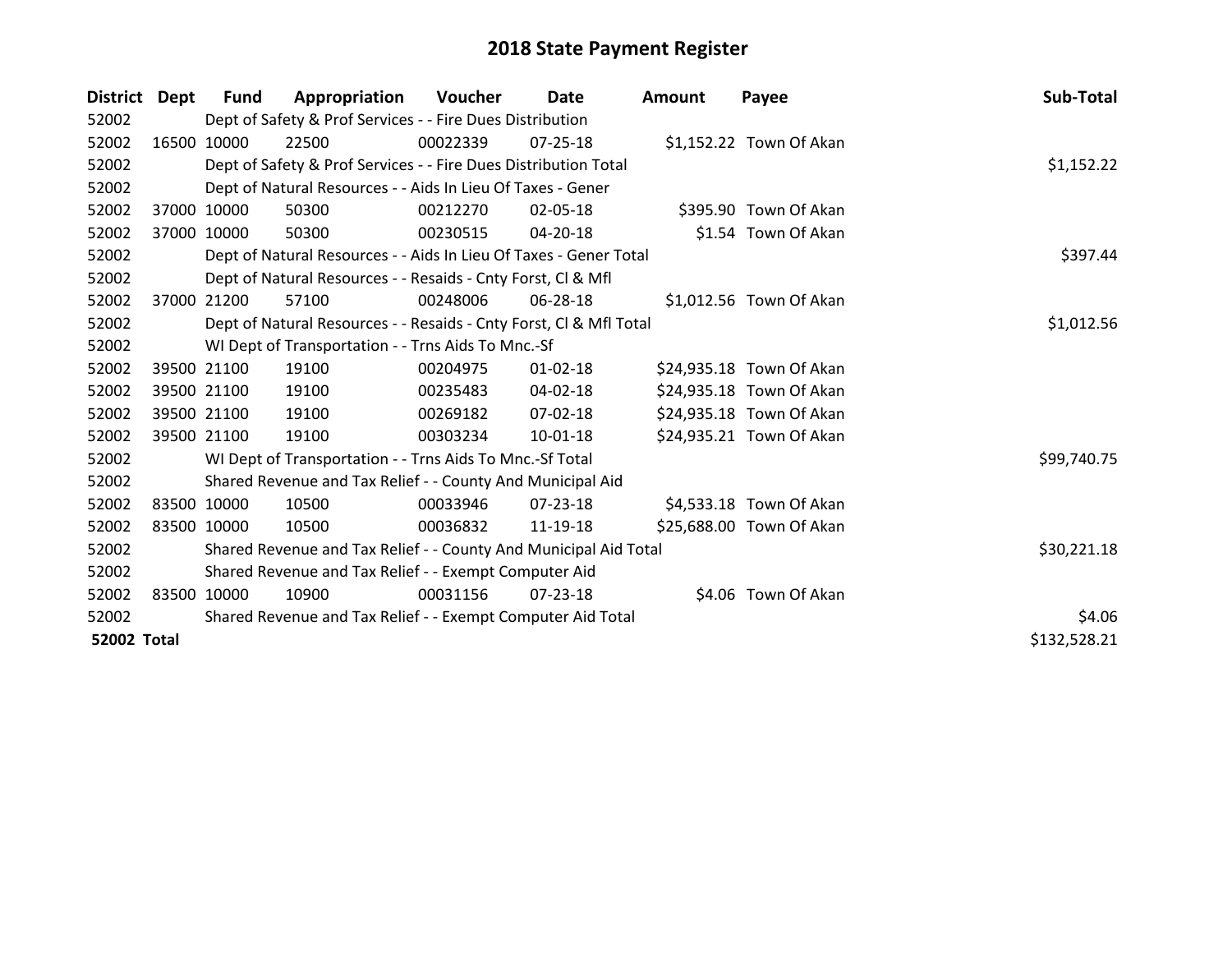| <b>District</b>    | Dept        | Fund        | Appropriation                                                      | Voucher  | Date           | Amount | Payee                     | Sub-Total    |
|--------------------|-------------|-------------|--------------------------------------------------------------------|----------|----------------|--------|---------------------------|--------------|
| 52004              |             |             | Dept of Safety & Prof Services - - Fire Dues Distribution          |          |                |        |                           |              |
| 52004              |             | 16500 10000 | 22500                                                              | 00022340 | 07-25-18       |        | \$1,280.68 Town Of Bloom  |              |
| 52004              |             |             | Dept of Safety & Prof Services - - Fire Dues Distribution Total    |          |                |        |                           | \$1,280.68   |
| 52004              |             |             | Dept of Natural Resources - - Resaids - Cnty Forst, CI & Mfl       |          |                |        |                           |              |
| 52004              | 37000       | 21200       | 57100                                                              | 00248007 | 06-28-18       |        | \$360.83 Town Of Bloom    |              |
| 52004              |             |             | Dept of Natural Resources - - Resaids - Cnty Forst, Cl & Mfl Total |          |                |        |                           | \$360.83     |
| 52004              |             |             | WI Dept of Transportation - - Trns Aids To Mnc.-Sf                 |          |                |        |                           |              |
| 52004              |             | 39500 21100 | 19100                                                              | 00204976 | $01 - 02 - 18$ |        | \$28,650.08 Town Of Bloom |              |
| 52004              |             | 39500 21100 | 19100                                                              | 00235484 | 04-02-18       |        | \$28,650.08 Town Of Bloom |              |
| 52004              |             | 39500 21100 | 19100                                                              | 00269183 | 07-02-18       |        | \$28,650.08 Town Of Bloom |              |
| 52004              |             | 39500 21100 | 19100                                                              | 00303235 | $10 - 01 - 18$ |        | \$28,650.09 Town Of Bloom |              |
| 52004              |             |             | WI Dept of Transportation - - Trns Aids To Mnc.-Sf Total           |          |                |        |                           | \$114,600.33 |
| 52004              |             |             | Shared Revenue and Tax Relief - - County And Municipal Aid         |          |                |        |                           |              |
| 52004              |             | 83500 10000 | 10500                                                              | 00033947 | 07-23-18       |        | \$7,068.91 Town Of Bloom  |              |
| 52004              | 83500 10000 |             | 10500                                                              | 00036833 | 11-19-18       |        | \$40,057.14 Town Of Bloom |              |
| 52004              |             |             | Shared Revenue and Tax Relief - - County And Municipal Aid Total   |          |                |        |                           | \$47,126.05  |
| 52004              |             |             | Shared Revenue and Tax Relief - - Exempt Computer Aid              |          |                |        |                           |              |
| 52004              |             | 83500 10000 | 10900                                                              | 00031157 | 07-23-18       |        | \$1.01 Town Of Bloom      |              |
| 52004              |             |             | Shared Revenue and Tax Relief - - Exempt Computer Aid Total        |          |                |        |                           | \$1.01       |
| 52004              |             |             | Shared Revenue and Tax Relief - - Utility Aid                      |          |                |        |                           |              |
| 52004              |             | 83500 10000 | 11000                                                              | 00033947 | $07 - 23 - 18$ |        | \$84.40 Town Of Bloom     |              |
| 52004              | 83500 10000 |             | 11000                                                              | 00036833 | 11-19-18       |        | \$498.46 Town Of Bloom    |              |
| 52004              |             |             | Shared Revenue and Tax Relief - - Utility Aid Total                |          |                |        |                           | \$582.86     |
| <b>52004 Total</b> |             |             |                                                                    |          |                |        |                           | \$163,951.76 |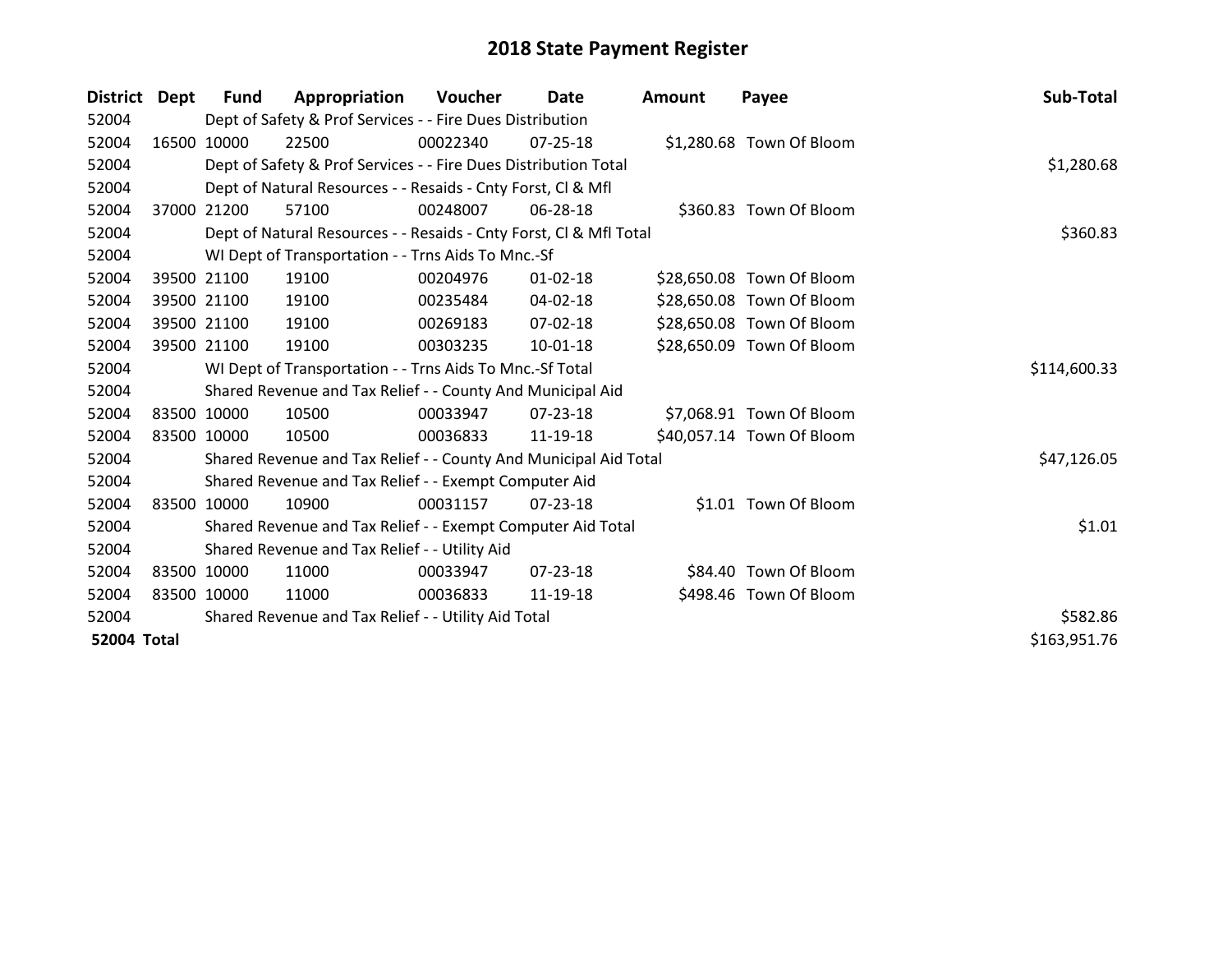| District Dept | <b>Fund</b> | Appropriation                                                      | Voucher  | Date           | <b>Amount</b> | Payee                           | Sub-Total   |
|---------------|-------------|--------------------------------------------------------------------|----------|----------------|---------------|---------------------------------|-------------|
| 52006         |             | Dept of Safety & Prof Services - - Fire Dues Distribution          |          |                |               |                                 |             |
| 52006         | 16500 10000 | 22500                                                              | 00022341 | $07 - 24 - 18$ |               | \$4,779.82 Town Of Buena Vista  |             |
| 52006         |             | Dept of Safety & Prof Services - - Fire Dues Distribution Total    |          |                |               |                                 | \$4,779.82  |
| 52006         |             | Dept of Natural Resources - - Aids In Lieu Of Taxes - Gener        |          |                |               |                                 |             |
| 52006         | 37000 10000 | 50300                                                              | 00212057 | 02-05-18       |               | \$3,596.44 Town Of Buena Vista  |             |
| 52006         | 37000 10000 | 50300                                                              | 00212058 | 02-05-18       |               | \$2,492.87 Town Of Buena Vista  |             |
| 52006         | 37000 10000 | 50300                                                              | 00212059 | 02-05-18       |               | \$25,725.77 Town Of Buena Vista |             |
| 52006         | 37000 10000 | 50300                                                              | 00229096 | 04-20-18       |               | \$25.50 Town Of Buena Vista     |             |
| 52006         | 37000 10000 | 50300                                                              | 00229097 | $04 - 20 - 18$ |               | \$260.23 Town Of Buena Vista    |             |
| 52006         |             | Dept of Natural Resources - - Aids In Lieu Of Taxes - Gener Total  |          |                |               |                                 | \$32,100.81 |
| 52006         |             | Dept of Natural Resources - - Gen Program Ops-State Funds          |          |                |               |                                 |             |
| 52006         | 37000 21200 | 16100                                                              | 00264613 | 09-06-18       |               | \$1,000.00 Town Of Buena Vista  |             |
| 52006         |             | Dept of Natural Resources - - Gen Program Ops-State Funds Total    |          |                |               |                                 | \$1,000.00  |
| 52006         |             | Dept of Natural Resources - - Resaids - Cnty Forst, Cl & Mfl       |          |                |               |                                 |             |
| 52006         | 37000 21200 | 57100                                                              | 00248008 | 06-28-18       |               | \$567.55 Town Of Buena Vista    |             |
| 52006         |             | Dept of Natural Resources - - Resaids - Cnty Forst, Cl & Mfl Total |          |                |               |                                 | \$567.55    |
| 52006         |             | Dept of Natural Resources - - Aids In Lieu Of Taxes - Sum S        |          |                |               |                                 |             |
| 52006         | 37000 21200 | 57900                                                              | 00229095 | 04-20-18       |               | \$582.11 Town Of Buena Vista    |             |
| 52006         |             | Dept of Natural Resources - - Aids In Lieu Of Taxes - Sum S Total  |          |                |               |                                 | \$582.11    |
| 52006         |             | WI Dept of Transportation - - Trns Aids To Mnc.-Sf                 |          |                |               |                                 |             |
| 52006         | 39500 21100 | 19100                                                              | 00204977 | $01 - 02 - 18$ |               | \$18,807.40 Town Of Buena Vista |             |
| 52006         | 39500 21100 | 19100                                                              | 00235485 | 04-02-18       |               | \$18,807.40 Town Of Buena Vista |             |
| 52006         | 39500 21100 | 19100                                                              | 00269184 | 07-02-18       |               | \$18,807.40 Town Of Buena Vista |             |
| 52006         | 39500 21100 | 19100                                                              | 00303236 | $10 - 01 - 18$ |               | \$18,807.41 Town Of Buena Vista |             |
| 52006         |             | WI Dept of Transportation - - Trns Aids To Mnc.-Sf Total           |          |                |               |                                 | \$75,229.61 |
| 52006         |             | Shared Revenue and Tax Relief - - County And Municipal Aid         |          |                |               |                                 |             |
| 52006         | 83500 10000 | 10500                                                              | 00033948 | 07-23-18       |               | \$9,122.83 Town Of Buena Vista  |             |
| 52006         | 83500 10000 | 10500                                                              | 00036834 | 11-19-18       |               | \$51,696.03 Town Of Buena Vista |             |
| 52006         |             | Shared Revenue and Tax Relief - - County And Municipal Aid Total   |          |                |               |                                 | \$60,818.86 |
| 52006         |             | Shared Revenue and Tax Relief - - Exempt Computer Aid              |          |                |               |                                 |             |
| 52006         | 83500 10000 | 10900                                                              | 00031158 | $07 - 23 - 18$ |               | \$11.16 Town Of Buena Vista     |             |
| 52006         |             | Shared Revenue and Tax Relief - - Exempt Computer Aid Total        |          |                |               |                                 | \$11.16     |
| 52006         |             | Shared Revenue and Tax Relief - - Utility Aid                      |          |                |               |                                 |             |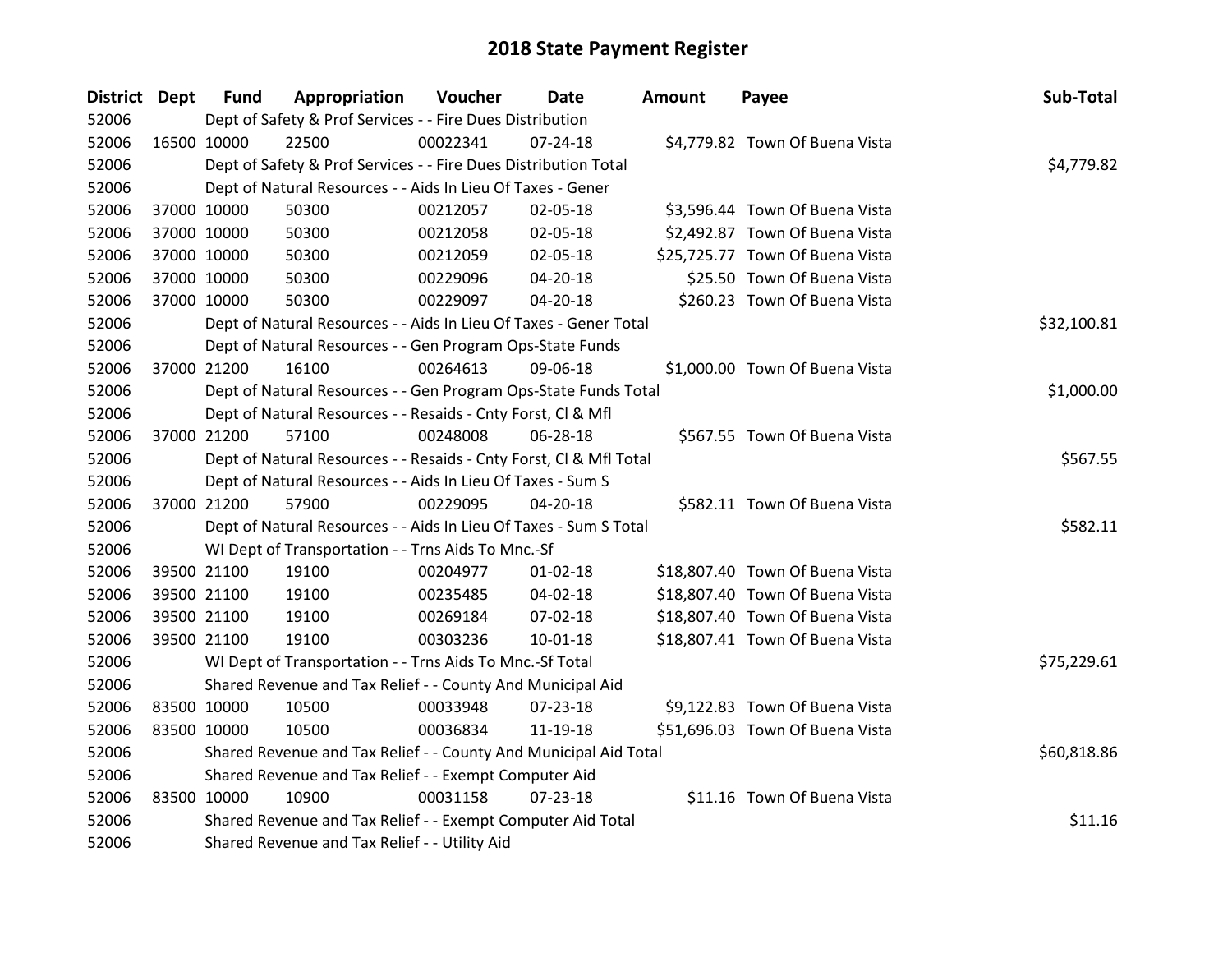| District Dept | Fund        | Appropriation                                                   | <b>Voucher</b> | Date           | Amount | Pavee                           | Sub-Total    |
|---------------|-------------|-----------------------------------------------------------------|----------------|----------------|--------|---------------------------------|--------------|
| 52006         | 83500 10000 | 11000                                                           | 00033948       | 07-23-18       |        | \$883.94 Town Of Buena Vista    |              |
| 52006         | 83500 10000 | 11000                                                           | 00036834       | 11-19-18       |        | \$14,693.49 Town Of Buena Vista |              |
| 52006         |             | Shared Revenue and Tax Relief - - Utility Aid Total             |                |                |        |                                 | \$15,577.43  |
| 52006         |             | Shared Revenue and Tax Relief - - Lottery & Gaming Credit       |                |                |        |                                 |              |
| 52006         | 83500 52100 | 36300                                                           | 00027570       | $03 - 26 - 18$ |        | \$3,543.24 Town Of Buena Vista  |              |
| 52006         |             | Shared Revenue and Tax Relief - - Lottery & Gaming Credit Total |                |                |        |                                 | \$3,543.24   |
| 52006 Total   |             |                                                                 |                |                |        |                                 | \$194,210.59 |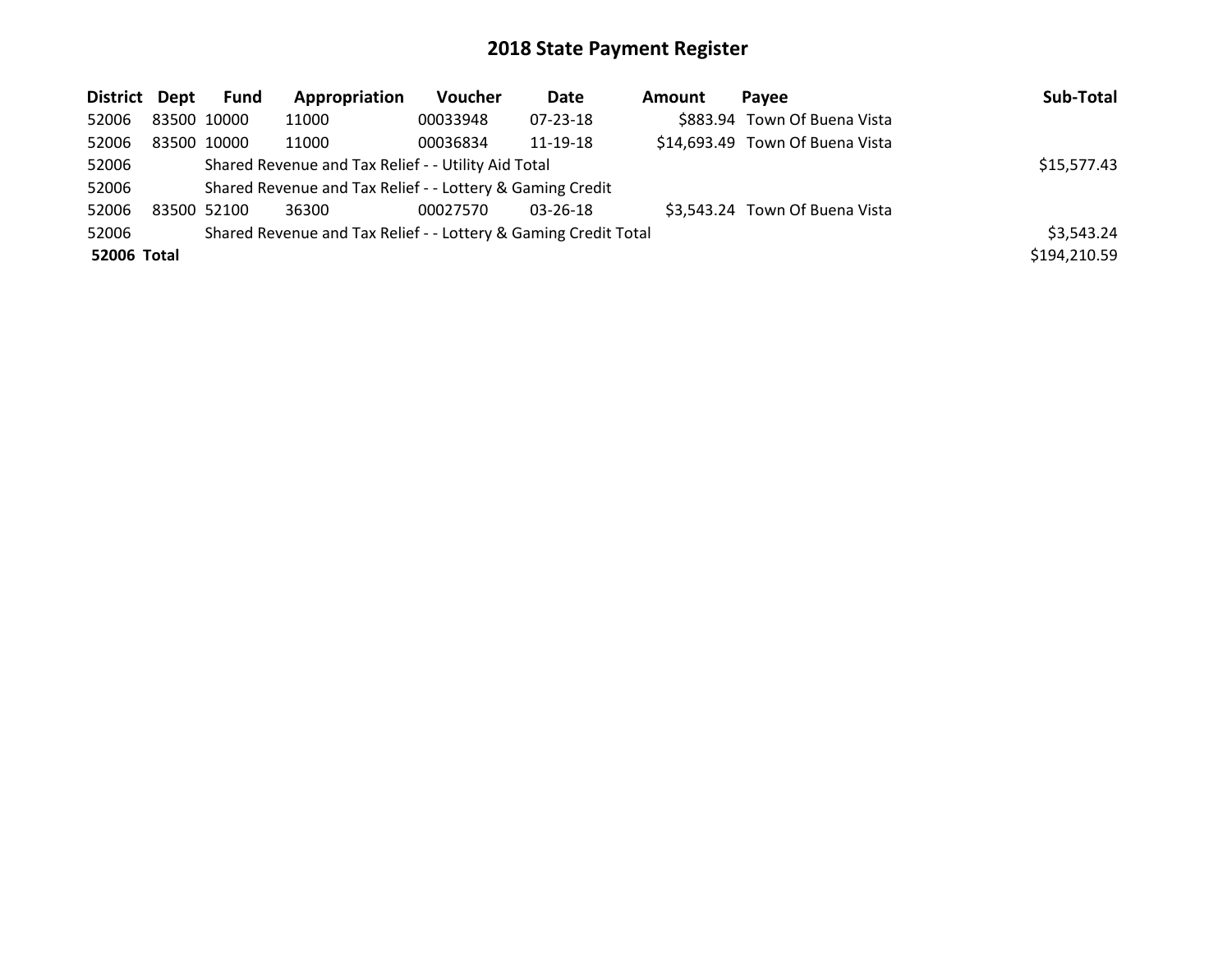| <b>District</b>    | Dept | <b>Fund</b> | Appropriation                                                      | Voucher    | Date           | Amount | Payee                      | Sub-Total    |
|--------------------|------|-------------|--------------------------------------------------------------------|------------|----------------|--------|----------------------------|--------------|
| 52008              |      |             | Dept of Safety & Prof Services - - Fire Dues Distribution          |            |                |        |                            |              |
| 52008              |      | 16500 10000 | 22500                                                              | 00022342   | $07 - 25 - 18$ |        | \$1,990.95 Town Of Dayton  |              |
| 52008              |      |             | Dept of Safety & Prof Services - - Fire Dues Distribution Total    |            |                |        |                            | \$1,990.95   |
| 52008              |      |             | Dept of Natural Resources - - Resaids - Cnty Forst, CI & Mfl       |            |                |        |                            |              |
| 52008              |      | 37000 21200 | 57100                                                              | 00248009   | 06-28-18       |        | \$921.70 Town Of Dayton    |              |
| 52008              |      |             | Dept of Natural Resources - - Resaids - Cnty Forst, Cl & Mfl Total |            |                |        |                            | \$921.70     |
| 52008              |      |             | WI Dept of Transportation - - Trns Aids To Mnc.-Sf                 |            |                |        |                            |              |
| 52008              |      | 39500 21100 | 19100                                                              | 00204978   | $01 - 02 - 18$ |        | \$23,764.57 Town Of Dayton |              |
| 52008              |      | 39500 21100 | 19100                                                              | 00235486   | 04-02-18       |        | \$23,764.57 Town Of Dayton |              |
| 52008              |      | 39500 21100 | 19100                                                              | 00269185   | 07-02-18       |        | \$23,764.57 Town Of Dayton |              |
| 52008              |      | 39500 21100 | 19100                                                              | 00303237   | $10 - 01 - 18$ |        | \$23,764.60 Town Of Dayton |              |
| 52008              |      |             | WI Dept of Transportation - - Trns Aids To Mnc.-Sf Total           |            |                |        |                            | \$95,058.31  |
| 52008              |      |             | WI Dept of Transportation - - Loc Rd Imp Prg St Fd                 |            |                |        |                            |              |
| 52008              |      | 39500 21100 | 27800                                                              | 00319423   | 11-05-18       |        | \$39,000.00 Town Of Dayton |              |
| 52008              |      |             | WI Dept of Transportation - - Loc Rd Imp Prg St Fd Total           |            |                |        |                            | \$39,000.00  |
| 52008              |      |             | Shared Revenue and Tax Relief - - County And Municipal Aid         |            |                |        |                            |              |
| 52008              |      | 83500 10000 | 10500                                                              | 00033949   | $07 - 23 - 18$ |        | \$6,997.41 Town Of Dayton  |              |
| 52008              |      | 83500 10000 | 10500                                                              | 00036835   | 11-19-18       |        | \$39,651.99 Town Of Dayton |              |
| 52008              |      |             | Shared Revenue and Tax Relief - - County And Municipal Aid Total   |            |                |        |                            | \$46,649.40  |
| 52008              |      |             | Shared Revenue and Tax Relief - - Exempt Computer Aid              |            |                |        |                            |              |
| 52008              |      | 83500 10000 | 10900                                                              | 00031159   | $07 - 23 - 18$ |        | \$95.38 Town Of Dayton     |              |
| 52008              |      |             | Shared Revenue and Tax Relief - - Exempt Computer Aid Total        |            |                |        |                            | \$95.38      |
| 52008              |      |             | Shared Revenue and Tax Relief - - Utility Aid                      |            |                |        |                            |              |
| 52008              |      | 83500 10000 | 11000                                                              | 00033949   | $07 - 23 - 18$ |        | \$303.63 Town Of Dayton    |              |
| 52008              |      | 83500 10000 | 11000                                                              | 00036835   | 11-19-18       |        | \$1,888.63 Town Of Dayton  |              |
| 52008              |      |             | Shared Revenue and Tax Relief - - Utility Aid Total                | \$2,192.26 |                |        |                            |              |
| <b>52008 Total</b> |      |             |                                                                    |            |                |        |                            | \$185,908.00 |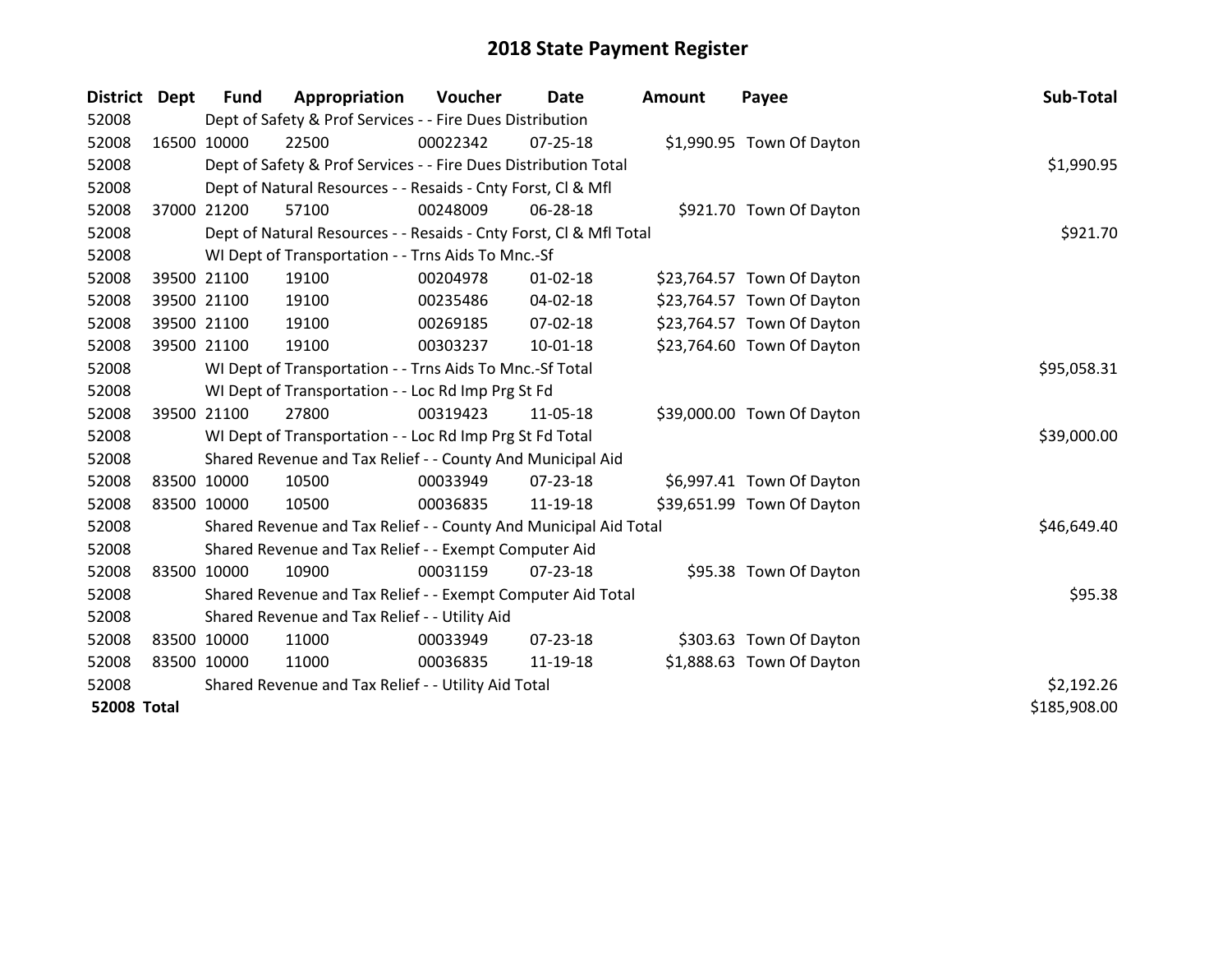| District Dept      | <b>Fund</b>                                         | Appropriation                                                      | Voucher  | Date           | <b>Amount</b> | Payee                     | Sub-Total    |
|--------------------|-----------------------------------------------------|--------------------------------------------------------------------|----------|----------------|---------------|---------------------------|--------------|
| 52010              |                                                     | Dept of Safety & Prof Services - - Fire Dues Distribution          |          |                |               |                           |              |
| 52010              | 16500 10000                                         | 22500                                                              | 00022343 | $07 - 25 - 18$ |               | \$1,685.63 Town Of Eagle  |              |
| 52010              |                                                     | Dept of Safety & Prof Services - - Fire Dues Distribution Total    |          |                |               |                           | \$1,685.63   |
| 52010              |                                                     | Dept of Natural Resources - - Aids In Lieu Of Taxes - Gener        |          |                |               |                           |              |
| 52010              | 37000 10000                                         | 50300                                                              | 00212051 | 02-05-18       |               | \$15,203.16 Town Of Eagle |              |
| 52010              |                                                     | Dept of Natural Resources - - Aids In Lieu Of Taxes - Gener Total  |          | \$15,203.16    |               |                           |              |
| 52010              |                                                     | Dept of Natural Resources - - Resaids - Cnty Forst, Cl & Mfl       |          |                |               |                           |              |
| 52010              | 37000 21200                                         | 57100                                                              | 00248010 | 06-28-18       |               | \$418.83 Town Of Eagle    |              |
| 52010              |                                                     | Dept of Natural Resources - - Resaids - Cnty Forst, Cl & Mfl Total |          |                |               |                           | \$418.83     |
| 52010              |                                                     | WI Dept of Transportation - - Trns Aids To Mnc.-Sf                 |          |                |               |                           |              |
| 52010              | 39500 21100                                         | 19100                                                              | 00204979 | $01 - 02 - 18$ |               | \$19,064.22 Town Of Eagle |              |
| 52010              | 39500 21100                                         | 19100                                                              | 00235487 | $04 - 02 - 18$ |               | \$19,064.22 Town Of Eagle |              |
| 52010              | 39500 21100                                         | 19100                                                              | 00269186 | 07-02-18       |               | \$19,064.22 Town Of Eagle |              |
| 52010              | 39500 21100                                         | 19100                                                              | 00303238 | $10 - 01 - 18$ |               | \$19,064.22 Town Of Eagle |              |
| 52010              |                                                     | WI Dept of Transportation - - Trns Aids To Mnc.-Sf Total           |          |                |               |                           | \$76,256.88  |
| 52010              |                                                     | Shared Revenue and Tax Relief - - County And Municipal Aid         |          |                |               |                           |              |
| 52010              | 83500 10000                                         | 10500                                                              | 00033950 | 07-23-18       |               | \$5,128.85 Town Of Eagle  |              |
| 52010              | 83500 10000                                         | 10500                                                              | 00036836 | 11-19-18       |               | \$29,063.49 Town Of Eagle |              |
| 52010              |                                                     | Shared Revenue and Tax Relief - - County And Municipal Aid Total   |          |                |               |                           | \$34,192.34  |
| 52010              |                                                     | Shared Revenue and Tax Relief - - Exempt Computer Aid              |          |                |               |                           |              |
| 52010              | 83500 10000                                         | 10900                                                              | 00031160 | $07 - 23 - 18$ |               | \$1.01 Town Of Eagle      |              |
| 52010              |                                                     | Shared Revenue and Tax Relief - - Exempt Computer Aid Total        |          |                |               |                           | \$1.01       |
| 52010              |                                                     | Shared Revenue and Tax Relief - - Utility Aid                      |          |                |               |                           |              |
| 52010              | 83500 10000                                         | 11000                                                              | 00033950 | $07 - 23 - 18$ |               | \$72.45 Town Of Eagle     |              |
| 52010              | 83500 10000                                         | 11000                                                              | 00036836 | 11-19-18       |               | \$433.18 Town Of Eagle    |              |
| 52010              | Shared Revenue and Tax Relief - - Utility Aid Total | \$505.63                                                           |          |                |               |                           |              |
| <b>52010 Total</b> |                                                     |                                                                    |          |                |               |                           | \$128,263.48 |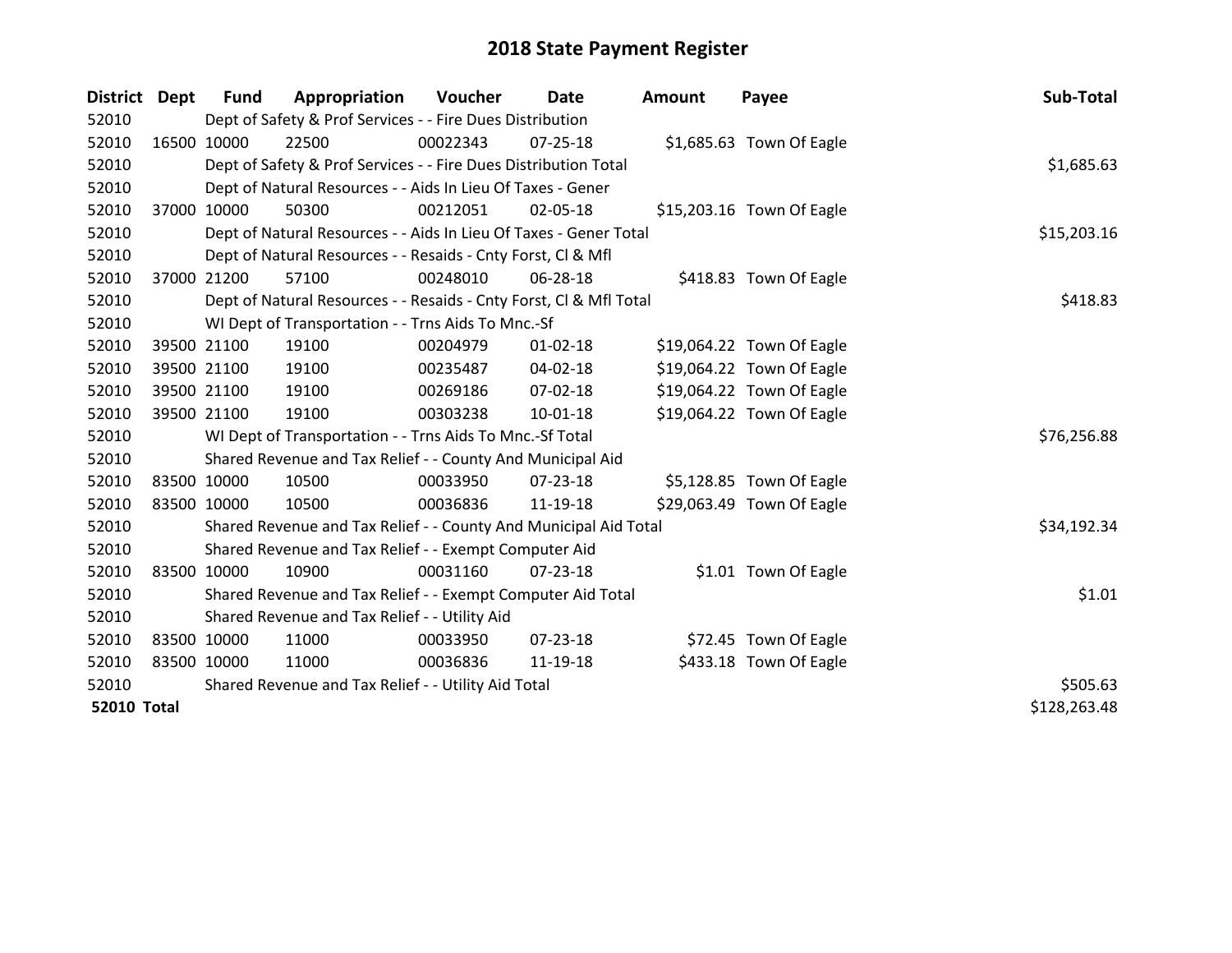| District Dept |             | <b>Fund</b> | Appropriation                                                          | Voucher  | <b>Date</b>    | <b>Amount</b> | Payee                      | Sub-Total   |
|---------------|-------------|-------------|------------------------------------------------------------------------|----------|----------------|---------------|----------------------------|-------------|
| 52012         |             |             | Dept of Safety & Prof Services - - Fire Dues Distribution              |          |                |               |                            |             |
| 52012         |             | 16500 10000 | 22500                                                                  | 00022344 | $07 - 24 - 18$ |               | \$1,124.74 Town Of Forest  |             |
| 52012         |             | 16500 10000 | 22500                                                                  | 00023146 | 07-24-18       |               | \$1,124.74 Town Of Forest  |             |
| 52012         |             |             | Dept of Safety & Prof Services - - Fire Dues Distribution Total        |          |                |               |                            | \$2,249.48  |
| 52012         |             |             | Dept of Natural Resources - - Aids In Lieu Of Taxes - Gener            |          |                |               |                            |             |
| 52012         |             | 37000 10000 | 50300                                                                  | 00212209 | 02-05-18       |               | \$7,773.16 Town Of Forest  |             |
| 52012         |             | 37000 10000 | 50300                                                                  | 00229987 | 04-20-18       |               | \$99.68 Town Of Forest     |             |
| 52012         |             |             | Dept of Natural Resources - - Aids In Lieu Of Taxes - Gener Total      |          |                |               |                            | \$7,872.84  |
| 52012         |             |             | Dept of Natural Resources - - Resaids - Cnty Forst, CI & Mfl           |          |                |               |                            |             |
| 52012         |             | 37000 21200 | 57100                                                                  | 00248011 | 06-28-18       |               | \$950.36 Town Of Forest    |             |
| 52012         |             |             | Dept of Natural Resources - - Resaids - Cnty Forst, Cl & Mfl Total     |          |                |               |                            | \$950.36    |
| 52012         |             |             | WI Dept of Transportation - - Trns Aids To Mnc.-Sf                     |          |                |               |                            |             |
| 52012         |             | 39500 21100 | 19100                                                                  | 00204980 | $01 - 02 - 18$ |               | \$23,376.36 Town Of Forest |             |
| 52012         |             | 39500 21100 | 19100                                                                  | 00235488 | 04-02-18       |               | \$23,376.36 Town Of Forest |             |
| 52012         |             | 39500 21100 | 19100                                                                  | 00269187 | 07-02-18       |               | \$23,376.36 Town Of Forest |             |
| 52012         |             | 39500 21100 | 19100                                                                  | 00303239 | $10 - 01 - 18$ |               | \$23,376.38 Town Of Forest |             |
| 52012         |             |             | WI Dept of Transportation - - Trns Aids To Mnc.-Sf Total               |          |                |               |                            | \$93,505.46 |
| 52012         |             |             | Department of Military Affairs - - Disaster Recovery Aid               |          |                |               |                            |             |
| 52012         |             | 46500 10000 | 30500                                                                  | 00042610 | 05-04-18       |               | \$4,887.29 Town Of Forest  |             |
| 52012         |             |             | Department of Military Affairs - - Disaster Recovery Aid Total         |          |                |               |                            | \$4,887.29  |
| 52012         |             |             | Department of Military Affairs - - Federal Aid, Local Assistance       |          |                |               |                            |             |
| 52012         |             | 46500 10000 | 34200                                                                  | 00042610 | 05-04-18       |               | \$29,323.72 Town Of Forest |             |
| 52012         |             | 46500 10000 | 34200                                                                  | 00052638 | 12-06-18       |               | \$53,081.08 Town Of Forest |             |
| 52012         |             |             | Department of Military Affairs - - Federal Aid, Local Assistance Total |          |                |               |                            | \$82,404.80 |
| 52012         |             |             | Shared Revenue and Tax Relief - - County And Municipal Aid             |          |                |               |                            |             |
| 52012         |             | 83500 10000 | 10500                                                                  | 00033951 | 07-23-18       |               | \$2,834.37 Town Of Forest  |             |
| 52012         |             | 83500 10000 | 10500                                                                  | 00036837 | 11-19-18       |               | \$16,061.42 Town Of Forest |             |
| 52012         |             |             | Shared Revenue and Tax Relief - - County And Municipal Aid Total       |          |                |               |                            | \$18,895.79 |
| 52012         |             |             | Shared Revenue and Tax Relief - - Exempt Computer Aid                  |          |                |               |                            |             |
| 52012         |             | 83500 10000 | 10900                                                                  | 00031161 | $07 - 23 - 18$ |               | \$1,051.23 Town Of Forest  |             |
| 52012         |             |             | Shared Revenue and Tax Relief - - Exempt Computer Aid Total            |          |                |               |                            | \$1,051.23  |
| 52012         |             |             | Shared Revenue and Tax Relief - - Utility Aid                          |          |                |               |                            |             |
| 52012         | 83500 10000 |             | 11000                                                                  | 00033951 | 07-23-18       |               | \$0.15 Town Of Forest      |             |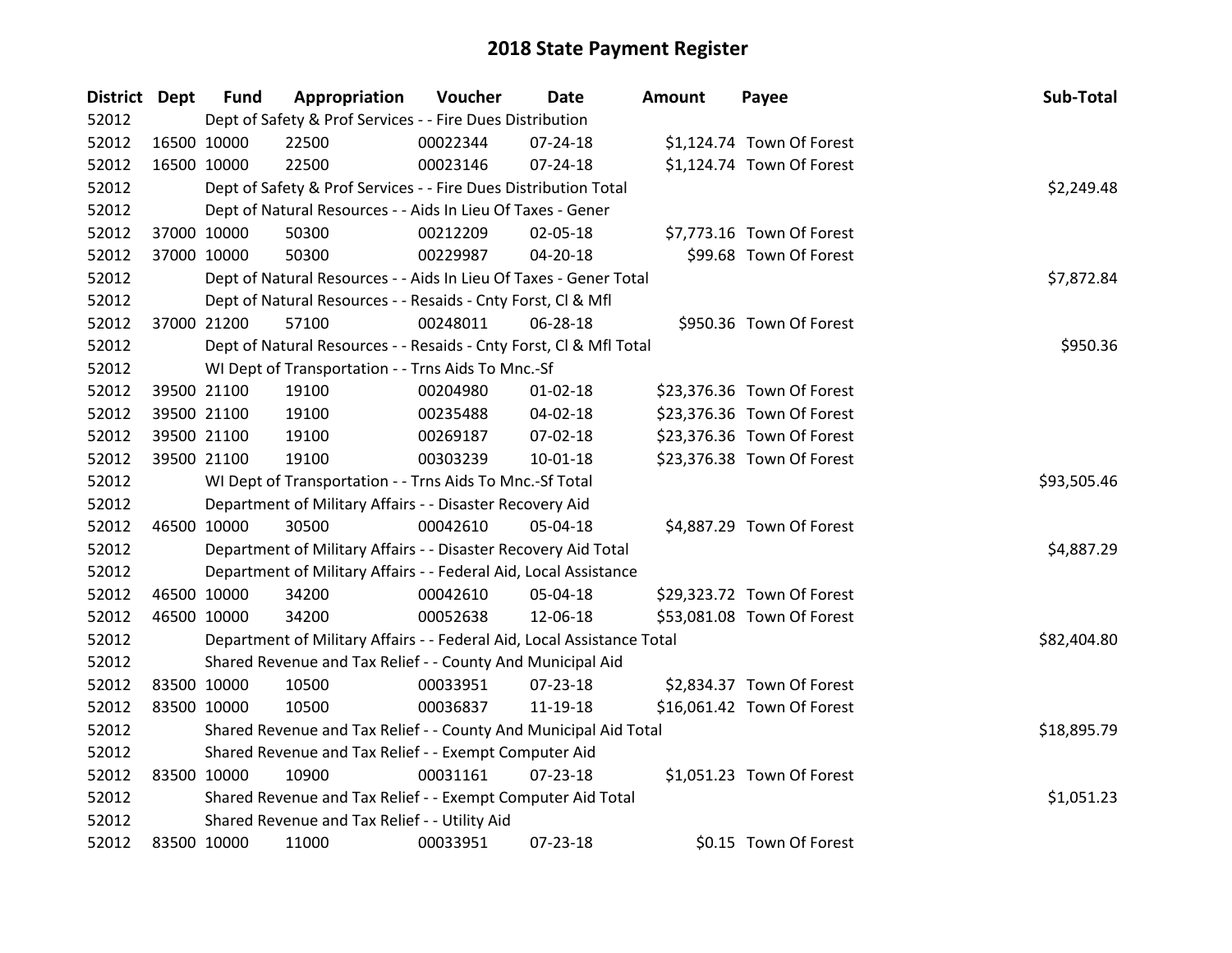|             | District Dept Fund | <b>Appropriation</b>                                | Voucher  | Date     | Amount | <b>Pavee</b>            | Sub-Total    |
|-------------|--------------------|-----------------------------------------------------|----------|----------|--------|-------------------------|--------------|
| 52012       | 83500 10000        | 11000                                               | 00036837 | 11-19-18 |        | \$945.44 Town Of Forest |              |
| 52012       |                    | Shared Revenue and Tax Relief - - Utility Aid Total |          |          |        |                         | \$945.59     |
| 52012 Total |                    |                                                     |          |          |        |                         | \$212,762.84 |
|             |                    |                                                     |          |          |        |                         |              |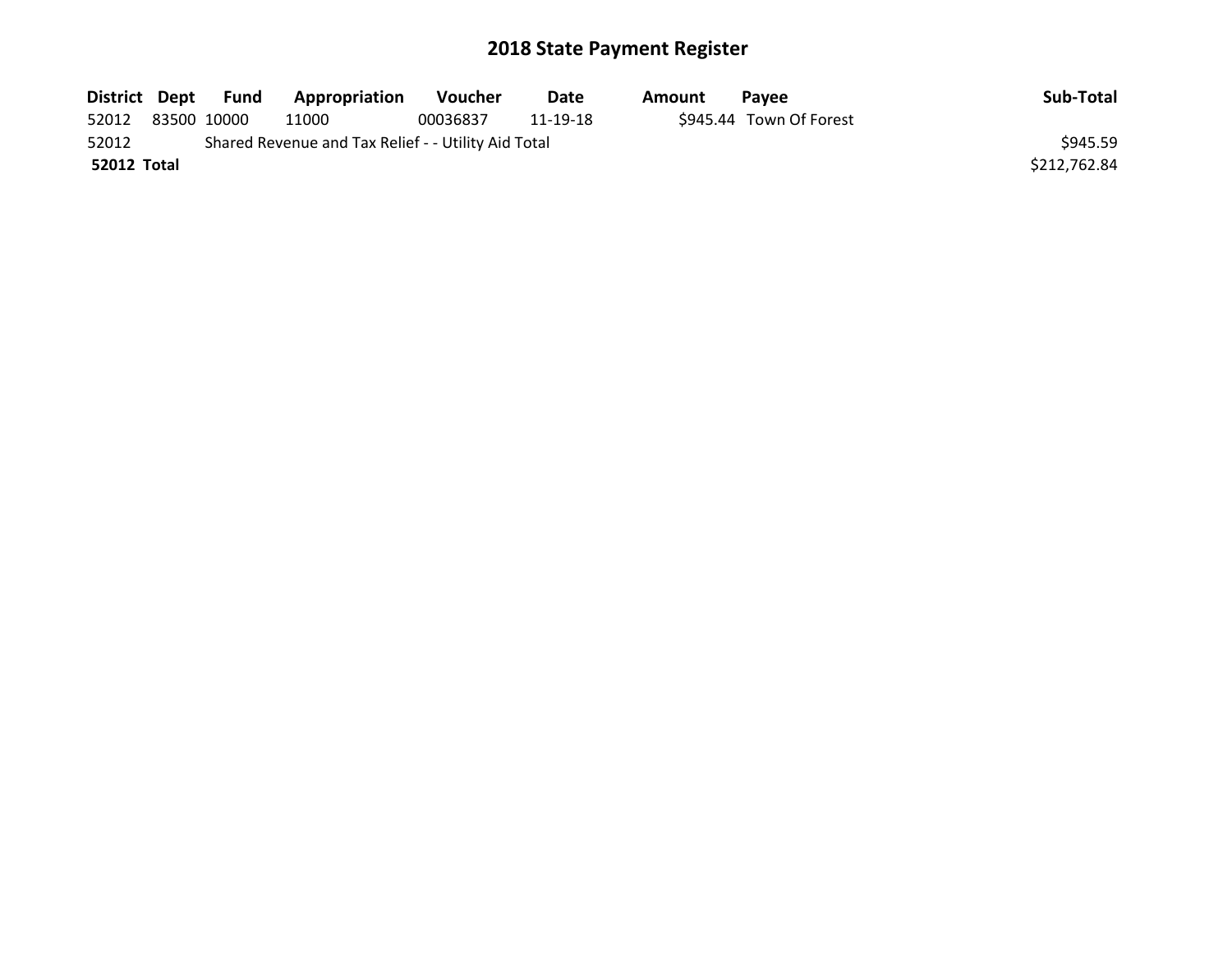| District Dept      |             | <b>Fund</b> | Appropriation                                                          | <b>Voucher</b> | Date           | <b>Amount</b> | Payee                         | Sub-Total    |
|--------------------|-------------|-------------|------------------------------------------------------------------------|----------------|----------------|---------------|-------------------------------|--------------|
| 52014              |             |             | Dept of Safety & Prof Services - - Fire Dues Distribution              |                |                |               |                               |              |
| 52014              | 16500 10000 |             | 22500                                                                  | 00022345       | $07 - 24 - 18$ |               | \$1,145.68 Town Of Henrietta  |              |
| 52014              |             |             | Dept of Safety & Prof Services - - Fire Dues Distribution Total        |                |                |               |                               | \$1,145.68   |
| 52014              |             |             | Dept of Natural Resources - - Aids In Lieu Of Taxes - Gener            |                |                |               |                               |              |
| 52014              |             | 37000 10000 | 50300                                                                  | 00212071       | 02-05-18       |               | \$277.02 Town Of Henrietta    |              |
| 52014              |             | 37000 10000 | 50300                                                                  | 00229136       | 04-20-18       |               | \$343.74 Town Of Henrietta    |              |
| 52014              |             |             | Dept of Natural Resources - - Aids In Lieu Of Taxes - Gener Total      |                |                |               |                               | \$620.76     |
| 52014              |             |             | Dept of Natural Resources - - Resaids - Cnty Forst, CI & Mfl           |                |                |               |                               |              |
| 52014              |             | 37000 21200 | 57100                                                                  | 00248012       | 06-28-18       |               | \$1,254.39 Town Of Henrietta  |              |
| 52014              |             |             | Dept of Natural Resources - - Resaids - Cnty Forst, CI & Mfl Total     |                |                |               |                               | \$1,254.39   |
| 52014              |             |             | WI Dept of Transportation - - Trns Aids To Mnc.-Sf                     |                |                |               |                               |              |
| 52014              |             | 39500 21100 | 19100                                                                  | 00204981       | $01 - 02 - 18$ |               | \$26,912.08 Town Of Henrietta |              |
| 52014              |             | 39500 21100 | 19100                                                                  | 00235489       | $04 - 02 - 18$ |               | \$26,912.08 Town Of Henrietta |              |
| 52014              |             | 39500 21100 | 19100                                                                  | 00269188       | $07 - 02 - 18$ |               | \$26,912.08 Town Of Henrietta |              |
| 52014              |             | 39500 21100 | 19100                                                                  | 00303240       | 10-01-18       |               | \$26,912.10 Town Of Henrietta |              |
| 52014              |             |             | WI Dept of Transportation - - Trns Aids To Mnc.-Sf Total               |                |                |               |                               | \$107,648.34 |
| 52014              |             |             | Department of Military Affairs - - Disaster Recovery Aid               |                |                |               |                               |              |
| 52014              | 46500 10000 |             | 30500                                                                  | 00044899       | 06-15-18       |               | \$14,762.98 Town Of Henrietta |              |
| 52014              |             |             | Department of Military Affairs - - Disaster Recovery Aid Total         |                |                |               |                               | \$14,762.98  |
| 52014              |             |             | Department of Military Affairs - - Federal Aid, Local Assistance       |                |                |               |                               |              |
| 52014              | 46500 10000 |             | 34200                                                                  | 00041609       | $04 - 12 - 18$ |               | \$88,577.85 Town Of Henrietta |              |
| 52014              |             |             | Department of Military Affairs - - Federal Aid, Local Assistance Total |                |                |               |                               | \$88,577.85  |
| 52014              |             |             | Shared Revenue and Tax Relief - - County And Municipal Aid             |                |                |               |                               |              |
| 52014              | 83500 10000 |             | 10500                                                                  | 00033952       | $07 - 23 - 18$ |               | \$9,226.82 Town Of Henrietta  |              |
| 52014              |             | 83500 10000 | 10500                                                                  | 00036838       | 11-19-18       |               | \$52,285.30 Town Of Henrietta |              |
| 52014              |             |             | Shared Revenue and Tax Relief - - County And Municipal Aid Total       |                |                |               |                               | \$61,512.12  |
| 52014              |             |             | Shared Revenue and Tax Relief - - Exempt Computer Aid                  |                |                |               |                               |              |
| 52014              | 83500 10000 |             | 10900                                                                  | 00031162       | $07 - 23 - 18$ |               | \$2.03 Town Of Henrietta      |              |
| 52014              |             |             | Shared Revenue and Tax Relief - - Exempt Computer Aid Total            | \$2.03         |                |               |                               |              |
| <b>52014 Total</b> |             |             |                                                                        |                |                |               |                               | \$275,524.15 |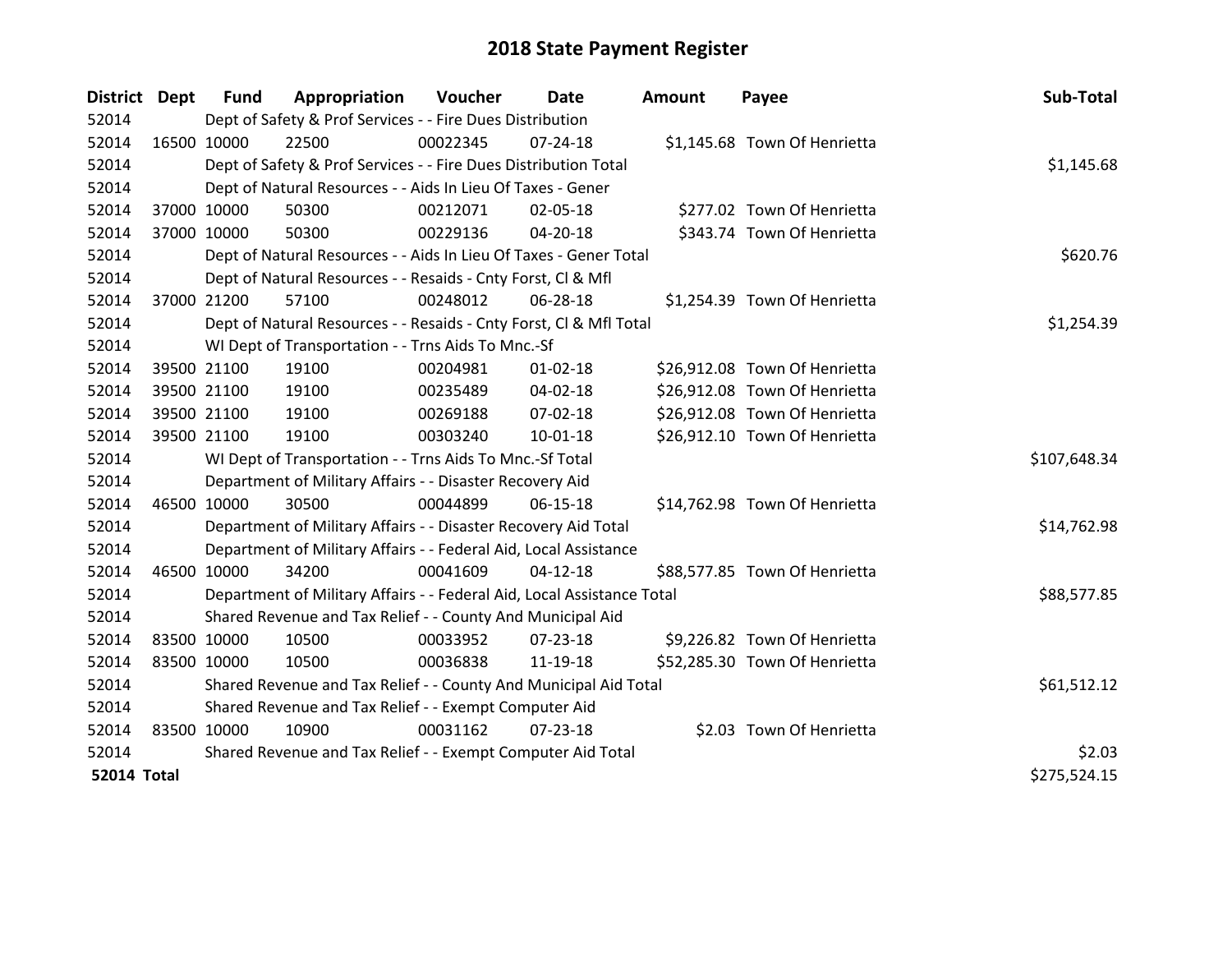| District Dept      |       | Fund                                                  | Appropriation                                                      | Voucher  | Date       | <b>Amount</b> | Payee                      | Sub-Total    |
|--------------------|-------|-------------------------------------------------------|--------------------------------------------------------------------|----------|------------|---------------|----------------------------|--------------|
| 52016              |       |                                                       | Dept of Safety & Prof Services - - Fire Dues Distribution          |          |            |               |                            |              |
| 52016              |       | 16500 10000                                           | 22500                                                              | 00022346 | 07-25-18   |               | \$1,871.21 Town Of Ithaca  |              |
| 52016              |       |                                                       | Dept of Safety & Prof Services - - Fire Dues Distribution Total    |          |            |               |                            | \$1,871.21   |
| 52016              |       |                                                       | Dept of Natural Resources - - Aids In Lieu Of Taxes - Gener        |          |            |               |                            |              |
| 52016              |       | 37000 10000                                           | 50300                                                              | 00212053 | 02-05-18   |               | \$2,152.34 Town Of Ithaca  |              |
| 52016              |       | 37000 10000                                           | 50300                                                              | 00229043 | 04-20-18   |               | \$354.30 Town Of Ithaca    |              |
| 52016              |       |                                                       | Dept of Natural Resources - - Aids In Lieu Of Taxes - Gener Total  |          | \$2,506.64 |               |                            |              |
| 52016              |       |                                                       | Dept of Natural Resources - - Resaids - Cnty Forst, CI & Mfl       |          |            |               |                            |              |
| 52016              | 37000 | 21200                                                 | 57100                                                              | 00248013 | 06-28-18   |               | \$835.58 Town Of Ithaca    |              |
| 52016              |       |                                                       | Dept of Natural Resources - - Resaids - Cnty Forst, Cl & Mfl Total |          |            |               |                            | \$835.58     |
| 52016              |       |                                                       | WI Dept of Transportation - - Trns Aids To Mnc.-Sf                 |          |            |               |                            |              |
| 52016              |       | 39500 21100                                           | 19100                                                              | 00204982 | 01-02-18   |               | \$21,405.44 Town Of Ithaca |              |
| 52016              |       | 39500 21100                                           | 19100                                                              | 00235490 | 04-02-18   |               | \$21,405.44 Town Of Ithaca |              |
| 52016              |       | 39500 21100                                           | 19100                                                              | 00269189 | 07-02-18   |               | \$21,405.44 Town Of Ithaca |              |
| 52016              |       | 39500 21100                                           | 19100                                                              | 00303241 | 10-01-18   |               | \$21,405.44 Town Of Ithaca |              |
| 52016              |       |                                                       | WI Dept of Transportation - - Trns Aids To Mnc.-Sf Total           |          |            |               |                            | \$85,621.76  |
| 52016              |       |                                                       | Shared Revenue and Tax Relief - - County And Municipal Aid         |          |            |               |                            |              |
| 52016              |       | 83500 10000                                           | 10500                                                              | 00033953 | 07-23-18   |               | \$6,292.33 Town Of Ithaca  |              |
| 52016              |       | 83500 10000                                           | 10500                                                              | 00036839 | 11-19-18   |               | \$35,656.53 Town Of Ithaca |              |
| 52016              |       |                                                       | Shared Revenue and Tax Relief - - County And Municipal Aid Total   |          |            |               |                            | \$41,948.86  |
| 52016              |       | Shared Revenue and Tax Relief - - Exempt Computer Aid |                                                                    |          |            |               |                            |              |
| 52016              |       | 83500 10000                                           | 10900                                                              | 00031163 | 07-23-18   |               | \$7.10 Town Of Ithaca      |              |
| 52016              |       |                                                       | Shared Revenue and Tax Relief - - Exempt Computer Aid Total        |          |            |               |                            | \$7.10       |
| <b>52016 Total</b> |       |                                                       |                                                                    |          |            |               |                            | \$132,791.15 |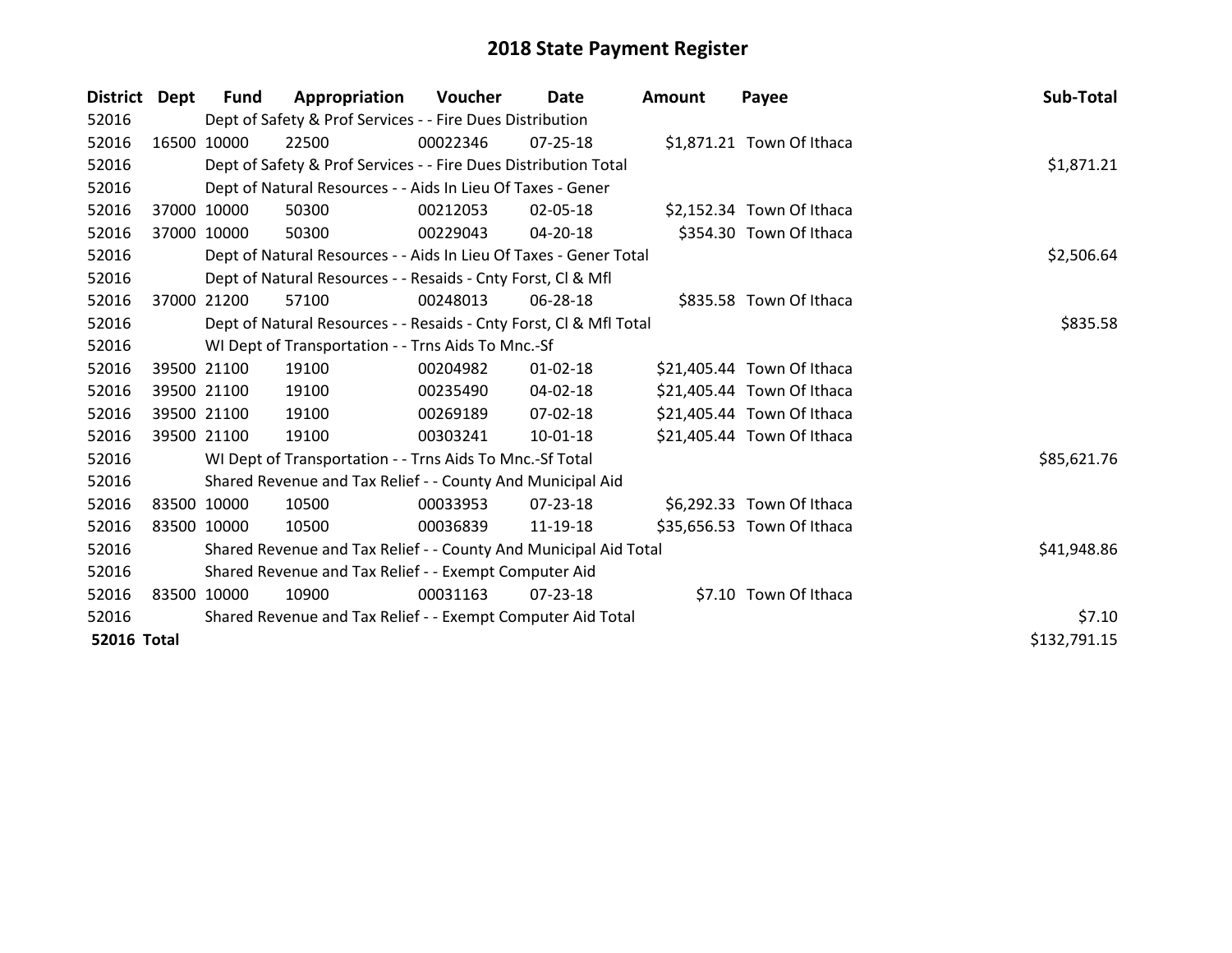| District Dept      | Fund        | Appropriation                                                          | Voucher  | Date           | <b>Amount</b> | Payee                        | Sub-Total    |
|--------------------|-------------|------------------------------------------------------------------------|----------|----------------|---------------|------------------------------|--------------|
| 52018              |             | Dept of Safety & Prof Services - - Fire Dues Distribution              |          |                |               |                              |              |
| 52018              | 16500 10000 | 22500                                                                  | 00022347 | $07 - 25 - 18$ |               | \$1,530.24 Town Of Marshall  |              |
| 52018              |             | Dept of Safety & Prof Services - - Fire Dues Distribution Total        |          |                |               |                              | \$1,530.24   |
| 52018              |             | Dept of Natural Resources - - Resaids - Cnty Forst, CI & Mfl           |          |                |               |                              |              |
| 52018              | 37000 21200 | 57100                                                                  | 00248014 | 06-28-18       |               | \$1,373.16 Town Of Marshall  |              |
| 52018              |             | Dept of Natural Resources - - Resaids - Cnty Forst, Cl & Mfl Total     |          | \$1,373.16     |               |                              |              |
| 52018              |             | Dept of Natural Resources - - Aids In Lieu Of Taxes - Sum S            |          |                |               |                              |              |
| 52018              | 37000 21200 | 57900                                                                  | 00229047 | 04-20-18       |               | \$4.36 Town Of Marshall      |              |
| 52018              |             | Dept of Natural Resources - - Aids In Lieu Of Taxes - Sum S Total      |          |                |               |                              | \$4.36       |
| 52018              |             | WI Dept of Transportation - - Trns Aids To Mnc.-Sf                     |          |                |               |                              |              |
| 52018              | 39500 21100 | 19100                                                                  | 00204983 | $01 - 02 - 18$ |               | \$22,148.23 Town Of Marshall |              |
| 52018              | 39500 21100 | 19100                                                                  | 00235491 | $04 - 02 - 18$ |               | \$22,148.23 Town Of Marshall |              |
| 52018              | 39500 21100 | 19100                                                                  | 00269190 | 07-02-18       |               | \$22,148.23 Town Of Marshall |              |
| 52018              | 39500 21100 | 19100                                                                  | 00303242 | $10 - 01 - 18$ |               | \$22,148.26 Town Of Marshall |              |
| 52018              |             | WI Dept of Transportation - - Trns Aids To Mnc.-Sf Total               |          |                |               |                              | \$88,592.95  |
| 52018              |             | Department of Military Affairs - - Federal Aid, Local Assistance       |          |                |               |                              |              |
| 52018              | 46500 10000 | 34200                                                                  | 00052632 | 12-06-18       |               | \$4,977.86 Town Of Marshall  |              |
| 52018              |             | Department of Military Affairs - - Federal Aid, Local Assistance Total |          |                |               |                              | \$4,977.86   |
| 52018              |             | Shared Revenue and Tax Relief - - County And Municipal Aid             |          |                |               |                              |              |
| 52018              | 83500 10000 | 10500                                                                  | 00033954 | $07 - 23 - 18$ |               | \$6,083.03 Town Of Marshall  |              |
| 52018              | 83500 10000 | 10500                                                                  | 00036840 | 11-19-18       |               | \$34,470.51 Town Of Marshall |              |
| 52018              |             | Shared Revenue and Tax Relief - - County And Municipal Aid Total       |          |                |               |                              | \$40,553.54  |
| 52018              |             | Shared Revenue and Tax Relief - - Utility Aid                          |          |                |               |                              |              |
| 52018              | 83500 10000 | 11000                                                                  | 00033954 | $07 - 23 - 18$ |               | \$96.42 Town Of Marshall     |              |
| 52018              | 83500 10000 | 11000                                                                  | 00036840 | 11-19-18       |               | \$569.38 Town Of Marshall    |              |
| 52018              |             | Shared Revenue and Tax Relief - - Utility Aid Total                    | \$665.80 |                |               |                              |              |
| <b>52018 Total</b> |             |                                                                        |          |                |               |                              | \$137,697.91 |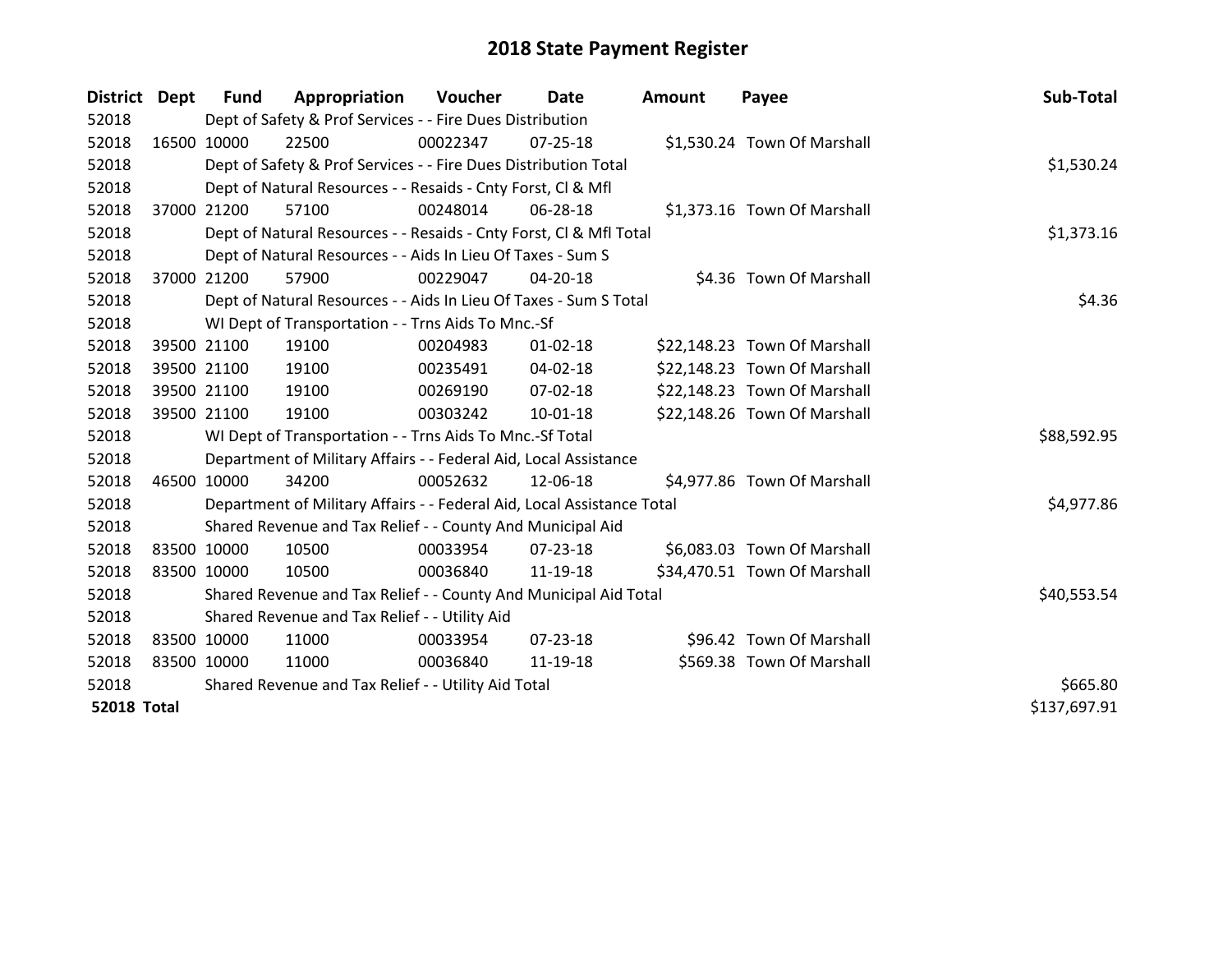| District Dept |             | <b>Fund</b> | Appropriation                                                      | Voucher  | Date           | <b>Amount</b> | Payee                     | Sub-Total   |
|---------------|-------------|-------------|--------------------------------------------------------------------|----------|----------------|---------------|---------------------------|-------------|
| 52020         |             |             | Dept of Safety & Prof Services - - Fire Dues Distribution          |          |                |               |                           |             |
| 52020         |             | 16500 10000 | 22500                                                              | 00022348 | $07 - 25 - 18$ |               | \$2,284.06 Town Of Orion  |             |
| 52020         |             |             | Dept of Safety & Prof Services - - Fire Dues Distribution Total    |          |                |               |                           | \$2,284.06  |
| 52020         |             |             | Dept of Natural Resources - - Aids In Lieu Of Taxes - Gener        |          |                |               |                           |             |
| 52020         |             | 37000 10000 | 50300                                                              | 00212083 | 02-05-18       |               | \$812.85 Town Of Orion    |             |
| 52020         |             | 37000 10000 | 50300                                                              | 00212084 | 02-05-18       |               | \$9,607.84 Town Of Orion  |             |
| 52020         |             | 37000 10000 | 50300                                                              | 00212085 | 02-05-18       |               | \$18,518.74 Town Of Orion |             |
| 52020         |             | 37000 10000 | 50300                                                              | 00229221 | $04 - 20 - 18$ |               | \$226.82 Town Of Orion    |             |
| 52020         |             |             | Dept of Natural Resources - - Aids In Lieu Of Taxes - Gener Total  |          |                |               |                           | \$29,166.25 |
| 52020         |             |             | Dept of Natural Resources - - Resaids - Cnty Forst, Cl & Mfl       |          |                |               |                           |             |
| 52020         |             | 37000 21200 | 57100                                                              | 00248015 | 06-28-18       |               | \$880.09 Town Of Orion    |             |
| 52020         |             |             | Dept of Natural Resources - - Resaids - Cnty Forst, Cl & Mfl Total |          |                |               |                           | \$880.09    |
| 52020         |             |             | Dept of Natural Resources - - Aids In Lieu Of Taxes - Sum S        |          |                |               |                           |             |
| 52020         |             | 37000 21200 | 57900                                                              | 00229222 | 04-20-18       |               | \$7.31 Town Of Orion      |             |
| 52020         |             |             | Dept of Natural Resources - - Aids In Lieu Of Taxes - Sum S Total  | \$7.31   |                |               |                           |             |
| 52020         |             |             | WI Dept of Transportation - - Trns Aids To Mnc.-Sf                 |          |                |               |                           |             |
| 52020         |             | 39500 21100 | 19100                                                              | 00204984 | $01 - 02 - 18$ |               | \$18,924.18 Town Of Orion |             |
| 52020         |             | 39500 21100 | 19100                                                              | 00235492 | 04-02-18       |               | \$18,924.18 Town Of Orion |             |
| 52020         |             | 39500 21100 | 19100                                                              | 00269191 | 07-02-18       |               | \$18,924.18 Town Of Orion |             |
| 52020         |             | 39500 21100 | 19100                                                              | 00303243 | $10 - 01 - 18$ |               | \$18,924.21 Town Of Orion |             |
| 52020         |             |             | WI Dept of Transportation - - Trns Aids To Mnc.-Sf Total           |          |                |               |                           | \$75,696.75 |
| 52020         |             |             | WI Dept of Transportation - - Hwy Mgmt & Opers Sf                  |          |                |               |                           |             |
| 52020         |             | 39500 21100 | 36500                                                              | 00306414 | 10-04-18       |               | \$500.00 Town Of Orion    |             |
| 52020         |             |             | WI Dept of Transportation - - Hwy Mgmt & Opers Sf Total            |          |                |               |                           | \$500.00    |
| 52020         |             |             | Shared Revenue and Tax Relief - - County And Municipal Aid         |          |                |               |                           |             |
| 52020         | 83500 10000 |             | 10500                                                              | 00033955 | 07-23-18       |               | \$3,926.92 Town Of Orion  |             |
| 52020         |             | 83500 10000 | 10500                                                              | 00036841 | 11-19-18       |               | \$22,252.56 Town Of Orion |             |
| 52020         |             |             | Shared Revenue and Tax Relief - - County And Municipal Aid Total   |          |                |               |                           | \$26,179.48 |
| 52020         |             |             | Shared Revenue and Tax Relief - - Exempt Computer Aid              |          |                |               |                           |             |
| 52020         | 83500 10000 |             | 10900                                                              | 00031164 | $07 - 23 - 18$ |               | \$11.16 Town Of Orion     |             |
| 52020         |             |             | Shared Revenue and Tax Relief - - Exempt Computer Aid Total        |          |                |               |                           | \$11.16     |
| 52020         |             |             | Shared Revenue and Tax Relief - - Utility Aid                      |          |                |               |                           |             |
| 52020         | 83500 10000 |             | 11000                                                              | 00033955 | 07-23-18       |               | \$21.84 Town Of Orion     |             |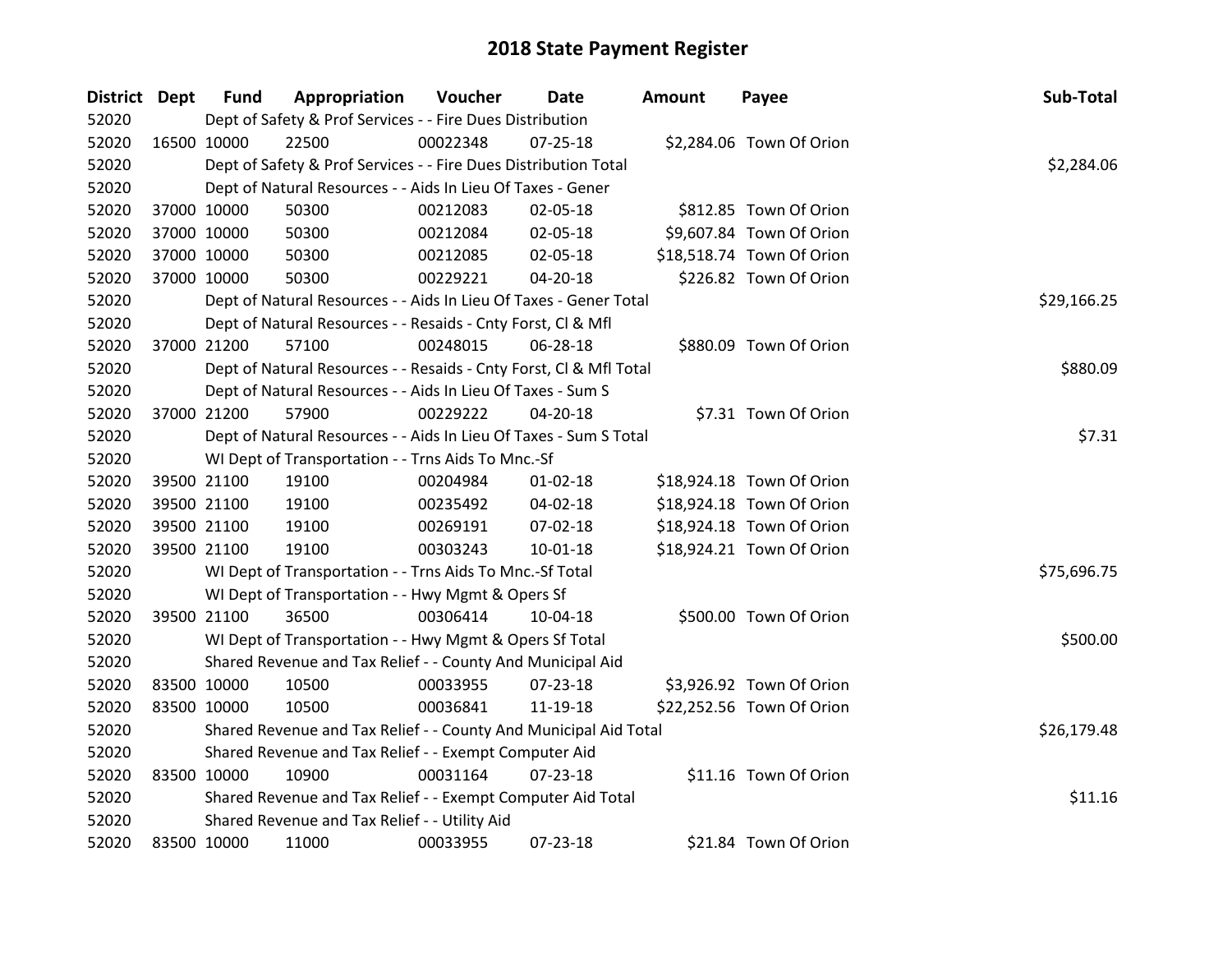| District Dept | Fund        | Appropriation                                       | <b>Voucher</b> | Date     | Amount | <b>Pavee</b>           | Sub-Total    |
|---------------|-------------|-----------------------------------------------------|----------------|----------|--------|------------------------|--------------|
| 52020         | 83500 10000 | 11000                                               | 00036841       | 11-19-18 |        | \$138.16 Town Of Orion |              |
| 52020         |             | Shared Revenue and Tax Relief - - Utility Aid Total |                |          |        |                        | \$160.00     |
| 52020 Total   |             |                                                     |                |          |        |                        | \$134,885.10 |
|               |             |                                                     |                |          |        |                        |              |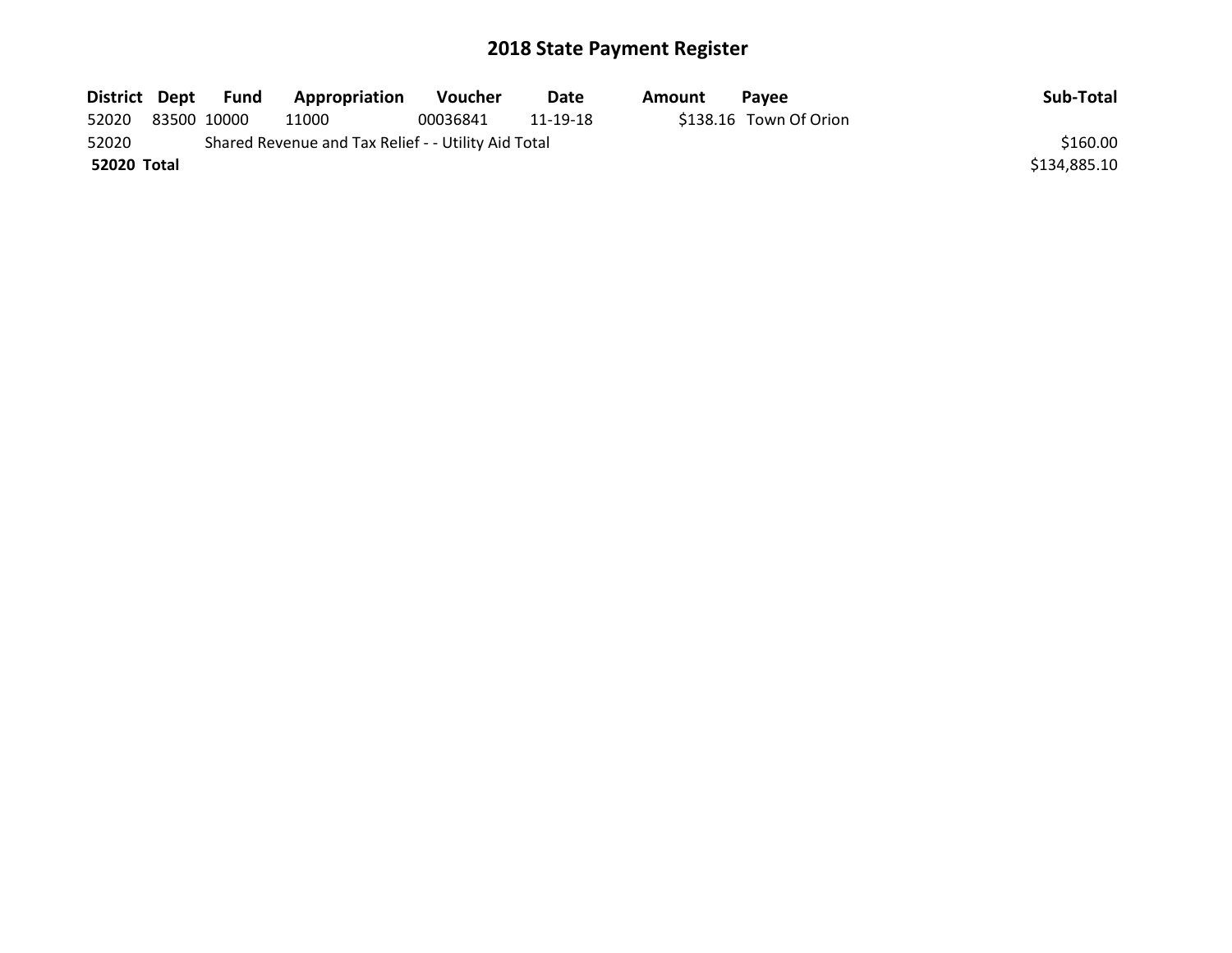| District Dept      |             | <b>Fund</b>                                         | Appropriation                                                      | Voucher  | Date           | <b>Amount</b> | Payee                        | Sub-Total    |
|--------------------|-------------|-----------------------------------------------------|--------------------------------------------------------------------|----------|----------------|---------------|------------------------------|--------------|
| 52022              |             |                                                     | Dept of Safety & Prof Services - - Fire Dues Distribution          |          |                |               |                              |              |
| 52022              |             | 16500 10000                                         | 22500                                                              | 00022349 | $07 - 24 - 18$ |               | \$3,671.81 Town Of Richland  |              |
| 52022              |             |                                                     | Dept of Safety & Prof Services - - Fire Dues Distribution Total    |          |                |               |                              | \$3,671.81   |
| 52022              |             |                                                     | Dept of Natural Resources - - Resaids - Cnty Forst, CI & Mfl       |          |                |               |                              |              |
| 52022              |             | 37000 21200                                         | 57100                                                              | 00248016 | 06-28-18       |               | \$866.10 Town Of Richland    |              |
| 52022              |             |                                                     | Dept of Natural Resources - - Resaids - Cnty Forst, Cl & Mfl Total |          |                |               |                              | \$866.10     |
| 52022              |             |                                                     | WI Dept of Transportation - - Trns Aids To Mnc.-Sf                 |          |                |               |                              |              |
| 52022              |             | 39500 21100                                         | 19100                                                              | 00204985 | $01 - 02 - 18$ |               | \$23,382.33 Town Of Richland |              |
| 52022              |             | 39500 21100                                         | 19100                                                              | 00235493 | 04-02-18       |               | \$23,382.33 Town Of Richland |              |
| 52022              |             | 39500 21100                                         | 19100                                                              | 00269192 | $07 - 02 - 18$ |               | \$23,382.33 Town Of Richland |              |
| 52022              |             | 39500 21100                                         | 19100                                                              | 00303244 | $10 - 01 - 18$ |               | \$23,382.36 Town Of Richland |              |
| 52022              |             |                                                     | WI Dept of Transportation - - Trns Aids To Mnc.-Sf Total           |          |                |               |                              | \$93,529.35  |
| 52022              |             |                                                     | WI Dept of Transportation - - Hwy Mgmt & Opers Sf                  |          |                |               |                              |              |
| 52022              |             | 39500 21100                                         | 36500                                                              | 00277770 | $07 - 20 - 18$ |               | \$500.00 Town Of Richland    |              |
| 52022              |             |                                                     | WI Dept of Transportation - - Hwy Mgmt & Opers Sf Total            |          |                |               |                              | \$500.00     |
| 52022              |             |                                                     | Shared Revenue and Tax Relief - - County And Municipal Aid         |          |                |               |                              |              |
| 52022              |             | 83500 10000                                         | 10500                                                              | 00033956 | $07 - 23 - 18$ |               | \$5,660.55 Town Of Richland  |              |
| 52022              |             | 83500 10000                                         | 10500                                                              | 00036842 | 11-19-18       |               | \$32,076.45 Town Of Richland |              |
| 52022              |             |                                                     | Shared Revenue and Tax Relief - - County And Municipal Aid Total   |          |                |               |                              | \$37,737.00  |
| 52022              |             |                                                     | Shared Revenue and Tax Relief - - Exempt Computer Aid              |          |                |               |                              |              |
| 52022              |             | 83500 10000                                         | 10900                                                              | 00031165 | $07 - 23 - 18$ |               | \$41.60 Town Of Richland     |              |
| 52022              |             |                                                     | Shared Revenue and Tax Relief - - Exempt Computer Aid Total        |          |                |               |                              | \$41.60      |
| 52022              |             |                                                     | Shared Revenue and Tax Relief - - Utility Aid                      |          |                |               |                              |              |
| 52022              |             | 83500 10000                                         | 11000                                                              | 00033956 | $07 - 23 - 18$ |               | \$42.83 Town Of Richland     |              |
| 52022              | 83500 10000 |                                                     | 11000                                                              | 00036842 | 11-19-18       |               | \$243.00 Town Of Richland    |              |
| 52022              |             | Shared Revenue and Tax Relief - - Utility Aid Total | \$285.83                                                           |          |                |               |                              |              |
| <b>52022 Total</b> |             |                                                     |                                                                    |          |                |               |                              | \$136,631.69 |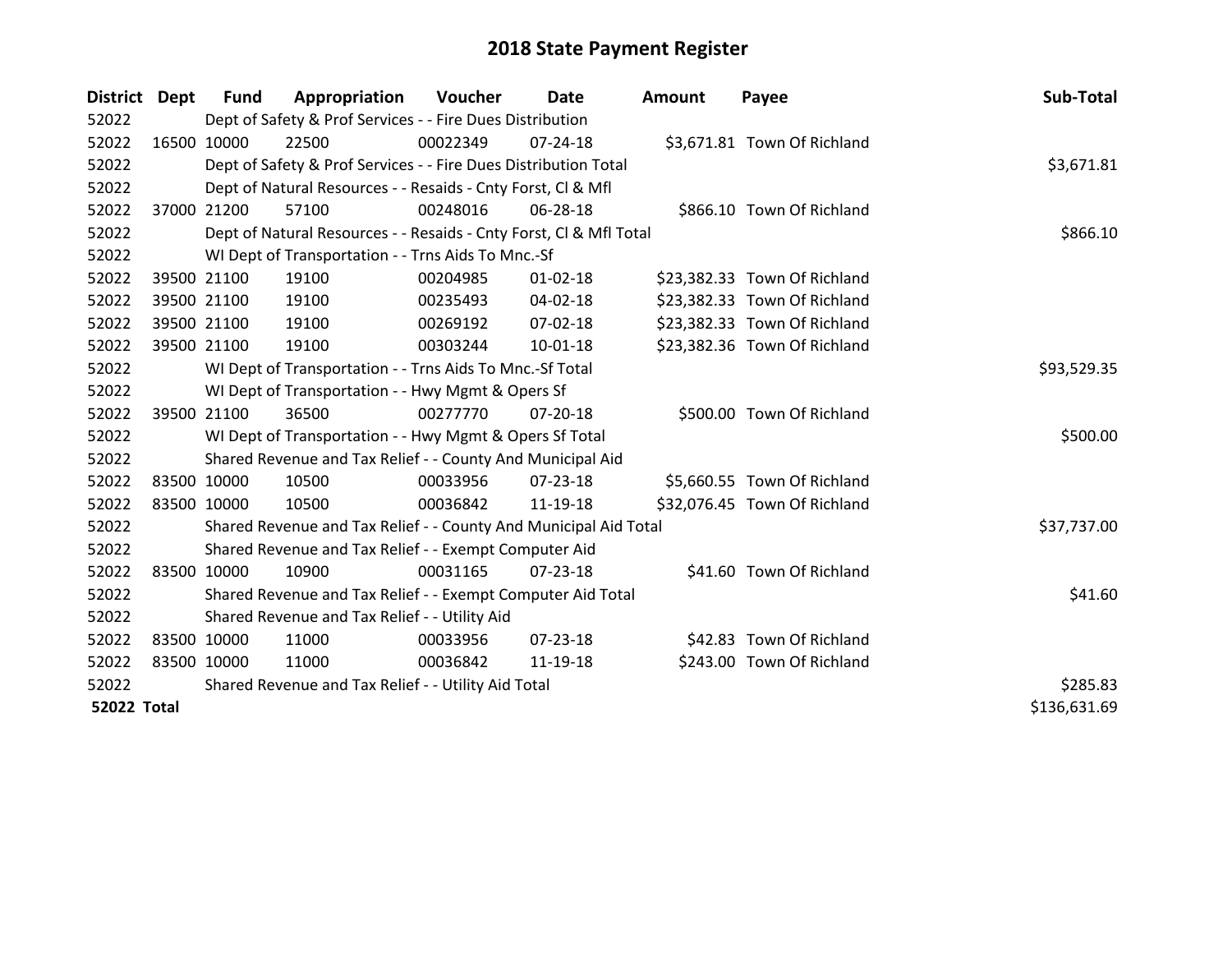| <b>District</b>    | Dept  | Fund        | Appropriation                                                      | Voucher  | Date           | Amount | Payee                        | Sub-Total    |
|--------------------|-------|-------------|--------------------------------------------------------------------|----------|----------------|--------|------------------------------|--------------|
| 52024              |       |             | Dept of Safety & Prof Services - - Fire Dues Distribution          |          |                |        |                              |              |
| 52024              |       | 16500 10000 | 22500                                                              | 00022350 | $07 - 25 - 18$ |        | \$1,480.24 Town Of Richwood  |              |
| 52024              |       |             | Dept of Safety & Prof Services - - Fire Dues Distribution Total    |          |                |        |                              | \$1,480.24   |
| 52024              |       |             | Dept of Natural Resources - - Aids In Lieu Of Taxes - Gener        |          |                |        |                              |              |
| 52024              | 37000 | 10000       | 50300                                                              | 00212233 | 02-05-18       |        | \$20,819.47 Town Of Richwood |              |
| 52024              |       | 37000 10000 | 50300                                                              | 00230180 | $04 - 20 - 18$ |        | \$766.11 Town Of Richwood    |              |
| 52024              |       |             | Dept of Natural Resources - - Aids In Lieu Of Taxes - Gener Total  |          |                |        |                              | \$21,585.58  |
| 52024              |       |             | Dept of Natural Resources - - Resaids - Cnty Forst, CI & Mfl       |          |                |        |                              |              |
| 52024              | 37000 | 21200       | 57100                                                              | 00248017 | 06-28-18       |        | \$633.78 Town Of Richwood    |              |
| 52024              |       |             | Dept of Natural Resources - - Resaids - Cnty Forst, Cl & Mfl Total |          |                |        |                              | \$633.78     |
| 52024              |       |             | WI Dept of Transportation - - Trns Aids To Mnc.-Sf                 |          |                |        |                              |              |
| 52024              |       | 39500 21100 | 19100                                                              | 00204986 | $01 - 02 - 18$ |        | \$27,730.31 Town Of Richwood |              |
| 52024              |       | 39500 21100 | 19100                                                              | 00235494 | 04-02-18       |        | \$27,730.31 Town Of Richwood |              |
| 52024              |       | 39500 21100 | 19100                                                              | 00269193 | 07-02-18       |        | \$27,730.31 Town Of Richwood |              |
| 52024              |       | 39500 21100 | 19100                                                              | 00303245 | 10-01-18       |        | \$27,730.34 Town Of Richwood |              |
| 52024              |       |             | WI Dept of Transportation - - Trns Aids To Mnc.-Sf Total           |          |                |        |                              | \$110,921.27 |
| 52024              |       |             | Shared Revenue and Tax Relief - - County And Municipal Aid         |          |                |        |                              |              |
| 52024              |       | 83500 10000 | 10500                                                              | 00033957 | 07-23-18       |        | \$7,947.36 Town Of Richwood  |              |
| 52024              |       | 83500 10000 | 10500                                                              | 00036843 | 11-19-18       |        | \$45,035.07 Town Of Richwood |              |
| 52024              |       |             | Shared Revenue and Tax Relief - - County And Municipal Aid Total   |          |                |        |                              | \$52,982.43  |
| 52024              |       |             | Shared Revenue and Tax Relief - - Exempt Computer Aid              |          |                |        |                              |              |
| 52024              |       | 83500 10000 | 10900                                                              | 00031166 | $07 - 23 - 18$ |        | \$5.07 Town Of Richwood      |              |
| 52024              |       |             | Shared Revenue and Tax Relief - - Exempt Computer Aid Total        |          |                |        |                              | \$5.07       |
| <b>52024 Total</b> |       |             |                                                                    |          |                |        |                              | \$187,608.37 |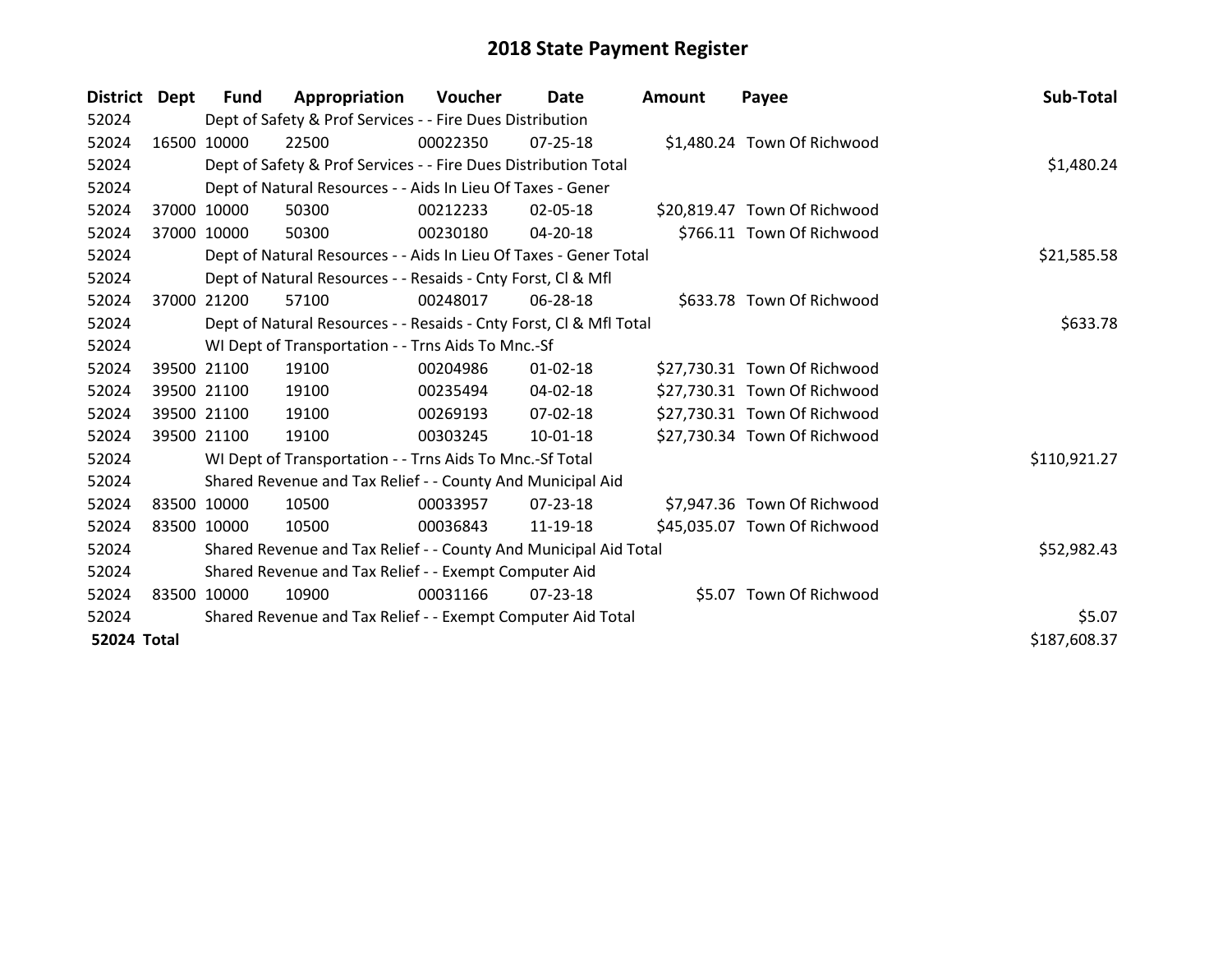| District Dept |             | <b>Fund</b> | Appropriation                                                          | Voucher     | <b>Date</b>    | <b>Amount</b> | Payee                          | Sub-Total   |
|---------------|-------------|-------------|------------------------------------------------------------------------|-------------|----------------|---------------|--------------------------------|-------------|
| 52026         |             |             | Dept of Safety & Prof Services - - Fire Dues Distribution              |             |                |               |                                |             |
| 52026         | 16500 10000 |             | 22500                                                                  | 00022351    | $07 - 25 - 18$ |               | \$2,093.77 Town Of Rockbridge  |             |
| 52026         |             |             | Dept of Safety & Prof Services - - Fire Dues Distribution Total        |             |                |               |                                | \$2,093.77  |
| 52026         |             |             | Dept of Natural Resources - - Aids In Lieu Of Taxes - Gener            |             |                |               |                                |             |
| 52026         |             | 37000 10000 | 50300                                                                  | 00212252    | 02-05-18       |               | \$2,448.84 Town Of Rockbridge  |             |
| 52026         |             | 37000 10000 | 50300                                                                  | 00212253    | $02 - 05 - 18$ |               | \$1,775.23 Town Of Rockbridge  |             |
| 52026         |             |             | Dept of Natural Resources - - Aids In Lieu Of Taxes - Gener Total      |             |                |               |                                | \$4,224.07  |
| 52026         |             |             | Dept of Natural Resources - - Resaids - Cnty Forst, Cl & Mfl           |             |                |               |                                |             |
| 52026         |             | 37000 21200 | 57100                                                                  | 00248018    | 06-28-18       |               | \$777.22 Town Of Rockbridge    |             |
| 52026         |             |             | Dept of Natural Resources - - Resaids - Cnty Forst, Cl & Mfl Total     |             |                |               |                                | \$777.22    |
| 52026         |             |             | WI Dept of Transportation - - Trns Aids To Mnc.-Sf                     |             |                |               |                                |             |
| 52026         |             | 39500 21100 | 19100                                                                  | 00204987    | $01 - 02 - 18$ |               | \$19,852.59 Town Of Rockbridge |             |
| 52026         |             | 39500 21100 | 19100                                                                  | 00235495    | 04-02-18       |               | \$19,852.59 Town Of Rockbridge |             |
| 52026         |             | 39500 21100 | 19100                                                                  | 00269194    | 07-02-18       |               | \$19,852.59 Town Of Rockbridge |             |
| 52026         |             | 39500 21100 | 19100                                                                  | 00303246    | $10 - 01 - 18$ |               | \$19,852.59 Town Of Rockbridge |             |
| 52026         |             |             | WI Dept of Transportation - - Trns Aids To Mnc.-Sf Total               | \$79,410.36 |                |               |                                |             |
| 52026         |             |             | Department of Military Affairs - - Disaster Recovery Aid               |             |                |               |                                |             |
| 52026         |             | 46500 10000 | 30500                                                                  | 00041675    | $04 - 16 - 18$ |               | \$2,220.99 Town Of Rockbridge  |             |
| 52026         |             |             | Department of Military Affairs - - Disaster Recovery Aid Total         |             |                |               |                                | \$2,220.99  |
| 52026         |             |             | Department of Military Affairs - - Federal Aid, Local Assistance       |             |                |               |                                |             |
| 52026         |             | 46500 10000 | 34200                                                                  | 00041675    | $04 - 16 - 18$ |               | \$13,325.95 Town Of Rockbridge |             |
| 52026         |             |             | Department of Military Affairs - - Federal Aid, Local Assistance Total |             |                |               |                                | \$13,325.95 |
| 52026         |             |             | Shared Revenue and Tax Relief - - County And Municipal Aid             |             |                |               |                                |             |
| 52026         | 83500 10000 |             | 10500                                                                  | 00033958    | 07-23-18       |               | \$7,470.36 Town Of Rockbridge  |             |
| 52026         |             | 83500 10000 | 10500                                                                  | 00036844    | 11-19-18       |               | \$42,332.06 Town Of Rockbridge |             |
| 52026         |             |             | Shared Revenue and Tax Relief - - County And Municipal Aid Total       |             |                |               |                                | \$49,802.42 |
| 52026         |             |             | Shared Revenue and Tax Relief - - Exempt Computer Aid                  |             |                |               |                                |             |
| 52026         |             | 83500 10000 | 10900                                                                  | 00031167    | $07 - 23 - 18$ |               | \$15.22 Town Of Rockbridge     |             |
| 52026         |             |             | Shared Revenue and Tax Relief - - Exempt Computer Aid Total            |             |                |               |                                | \$15.22     |
| 52026         |             |             | Shared Revenue and Tax Relief - - Utility Aid                          |             |                |               |                                |             |
| 52026         | 83500 10000 |             | 11000                                                                  | 00033958    | $07 - 23 - 18$ |               | \$142.63 Town Of Rockbridge    |             |
| 52026         |             | 83500 10000 | 11000                                                                  | 00036844    | 11-19-18       |               | \$757.42 Town Of Rockbridge    |             |
| 52026         |             |             | Shared Revenue and Tax Relief - - Utility Aid Total                    |             |                |               |                                | \$900.05    |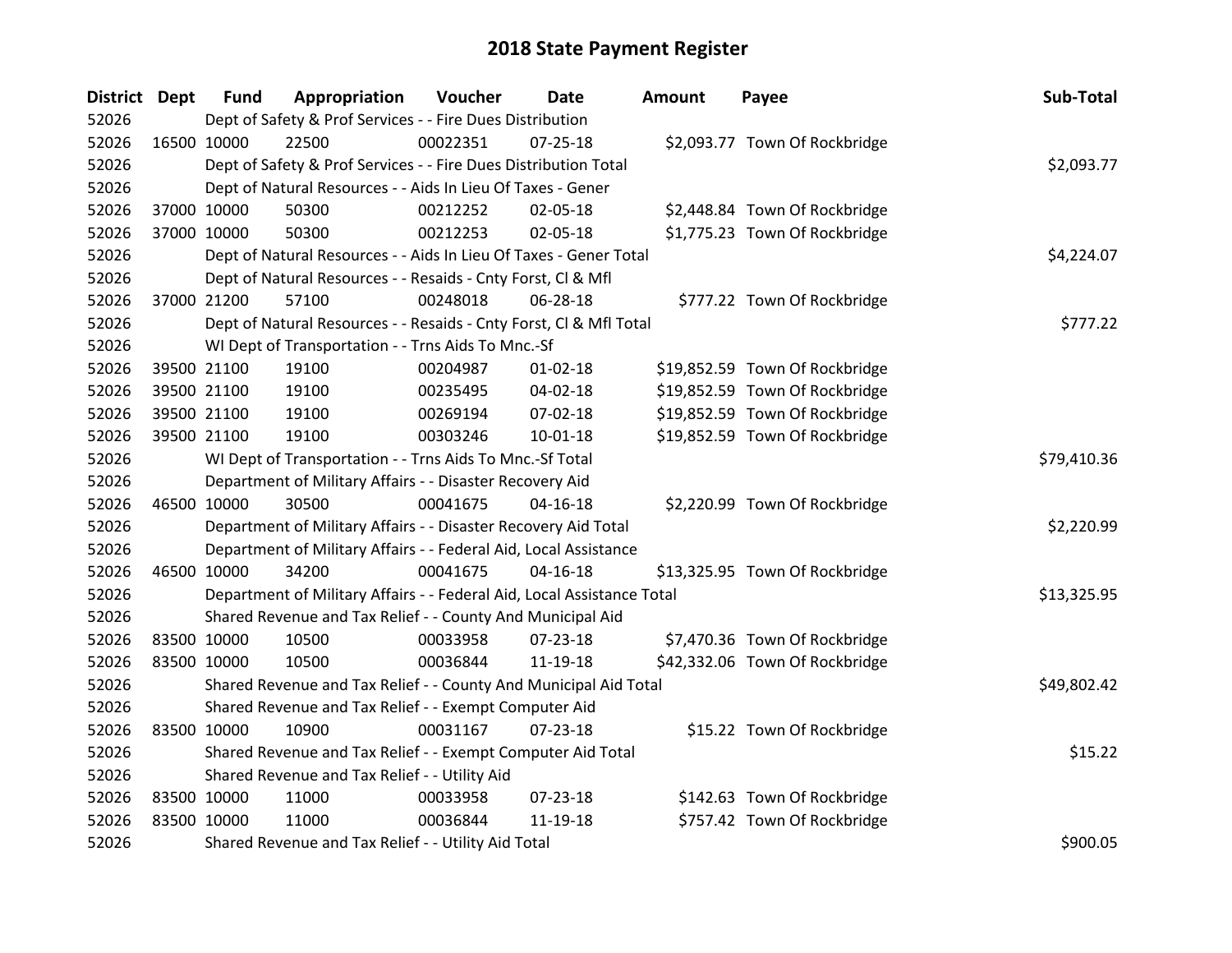|                    | District Dept Fund Appropriation | Voucher | <b>Date</b> | Amount | Payee | Sub-Total    |
|--------------------|----------------------------------|---------|-------------|--------|-------|--------------|
| <b>52026 Total</b> |                                  |         |             |        |       | \$152,770.05 |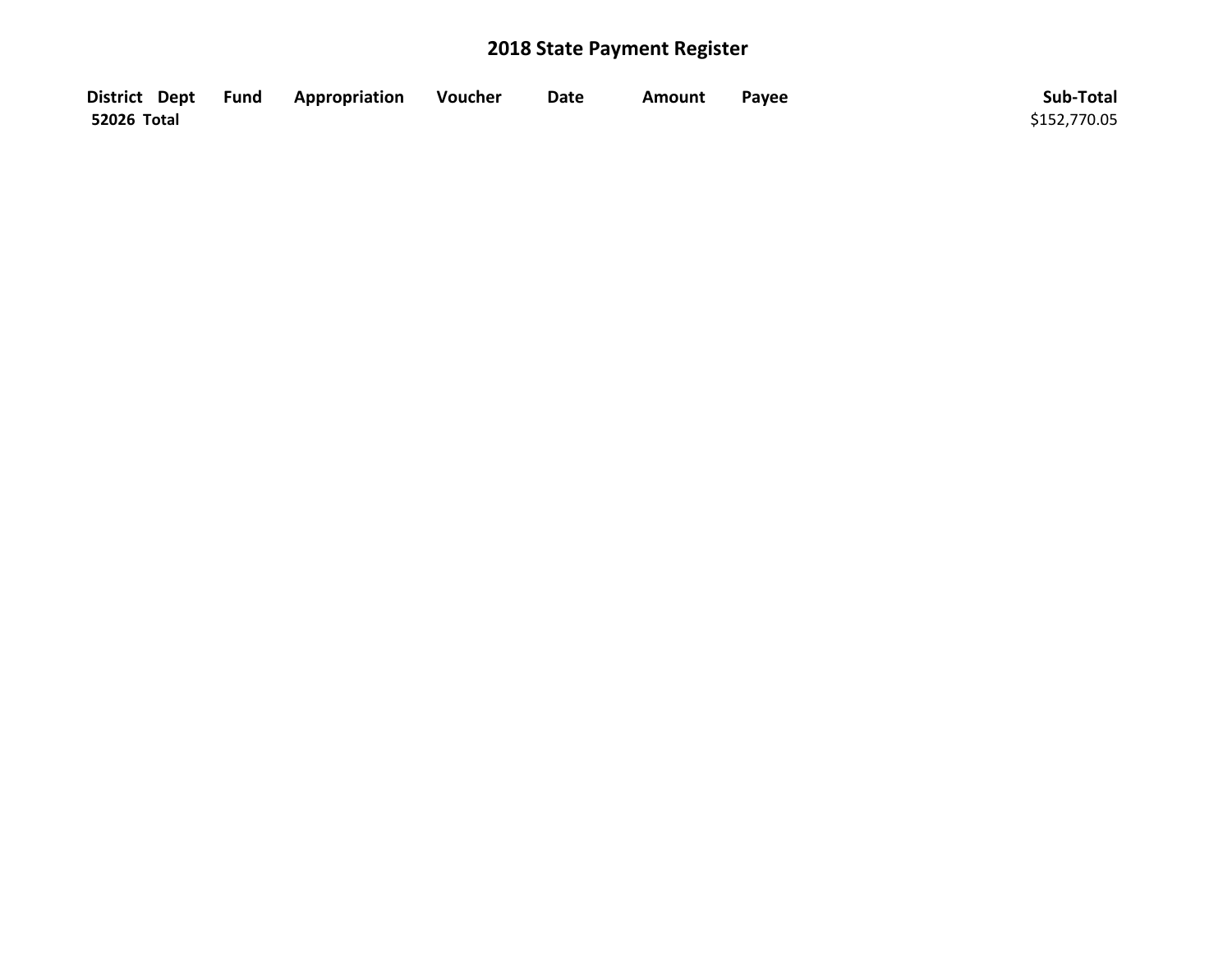| District Dept      |             | <b>Fund</b> | Appropriation                                                          | Voucher      | Date           | <b>Amount</b> | Payee                      | Sub-Total    |
|--------------------|-------------|-------------|------------------------------------------------------------------------|--------------|----------------|---------------|----------------------------|--------------|
| 52028              |             |             | Dept of Safety & Prof Services - - Fire Dues Distribution              |              |                |               |                            |              |
| 52028              | 16500 10000 |             | 22500                                                                  | 00022352     | $07 - 25 - 18$ |               | \$1,232.89 Town Of Sylvan  |              |
| 52028              |             |             | Dept of Safety & Prof Services - - Fire Dues Distribution Total        |              |                |               |                            | \$1,232.89   |
| 52028              |             |             | Dept of Natural Resources - - Aids In Lieu Of Taxes - Gener            |              |                |               |                            |              |
| 52028              | 37000 10000 |             | 50300                                                                  | 00212258     | 02-05-18       |               | \$265.43 Town Of Sylvan    |              |
| 52028              | 37000 10000 |             | 50300                                                                  | 00230428     | 04-20-18       |               | \$114.93 Town Of Sylvan    |              |
| 52028              |             |             | Dept of Natural Resources - - Aids In Lieu Of Taxes - Gener Total      |              |                |               |                            | \$380.36     |
| 52028              |             |             | Dept of Natural Resources - - Resaids - Cnty Forst, Cl & Mfl           |              |                |               |                            |              |
| 52028              | 37000 21200 |             | 57100                                                                  | 00248019     | 06-28-18       |               | \$844.57 Town Of Sylvan    |              |
| 52028              |             |             | Dept of Natural Resources - - Resaids - Cnty Forst, Cl & Mfl Total     |              |                |               |                            | \$844.57     |
| 52028              |             |             | WI Dept of Transportation - - Trns Aids To Mnc.-Sf                     |              |                |               |                            |              |
| 52028              | 39500 21100 |             | 19100                                                                  | 00204988     | $01 - 02 - 18$ |               | \$25,514.52 Town Of Sylvan |              |
| 52028              | 39500 21100 |             | 19100                                                                  | 00235496     | 04-02-18       |               | \$25,514.52 Town Of Sylvan |              |
| 52028              | 39500 21100 |             | 19100                                                                  | 00269195     | 07-02-18       |               | \$25,514.52 Town Of Sylvan |              |
| 52028              | 39500 21100 |             | 19100                                                                  | 00303247     | 10-01-18       |               | \$25,514.52 Town Of Sylvan |              |
| 52028              |             |             | WI Dept of Transportation - - Trns Aids To Mnc.-Sf Total               | \$102,058.08 |                |               |                            |              |
| 52028              |             |             | WI Dept of Transportation - - Hwy Mgmt & Opers Sf                      |              |                |               |                            |              |
| 52028              | 39500 21100 |             | 36500                                                                  | 00233755     | 03-23-18       |               | \$500.00 Town Of Sylvan    |              |
| 52028              |             |             | WI Dept of Transportation - - Hwy Mgmt & Opers Sf Total                |              |                |               |                            | \$500.00     |
| 52028              |             |             | Department of Military Affairs - - Disaster Recovery Aid               |              |                |               |                            |              |
| 52028              | 46500 10000 |             | 30500                                                                  | 00039252     | $02 - 16 - 18$ |               | \$7,509.85 Town Of Sylvan  |              |
| 52028              |             |             | Department of Military Affairs - - Disaster Recovery Aid Total         |              |                |               |                            | \$7,509.85   |
| 52028              |             |             | Department of Military Affairs - - Federal Aid, Local Assistance       |              |                |               |                            |              |
| 52028              | 46500 10000 |             | 34200                                                                  | 00039252     | $02 - 16 - 18$ |               | \$45,059.11 Town Of Sylvan |              |
| 52028              |             |             | Department of Military Affairs - - Federal Aid, Local Assistance Total |              |                |               |                            | \$45,059.11  |
| 52028              |             |             | Shared Revenue and Tax Relief - - County And Municipal Aid             |              |                |               |                            |              |
| 52028              | 83500 10000 |             | 10500                                                                  | 00033959     | 07-23-18       |               | \$5,579.43 Town Of Sylvan  |              |
| 52028              | 83500 10000 |             | 10500                                                                  | 00036845     | 11-19-18       |               | \$31,670.49 Town Of Sylvan |              |
| 52028              |             |             | Shared Revenue and Tax Relief - - County And Municipal Aid Total       |              |                |               |                            | \$37,249.92  |
| 52028              |             |             | Shared Revenue and Tax Relief - - Exempt Computer Aid                  |              |                |               |                            |              |
| 52028              | 83500 10000 |             | 10900                                                                  | 00031168     | 07-23-18       |               | \$47.69 Town Of Sylvan     |              |
| 52028              |             |             | Shared Revenue and Tax Relief - - Exempt Computer Aid Total            |              |                |               |                            | \$47.69      |
| <b>52028 Total</b> |             |             |                                                                        |              |                |               |                            | \$194,882.47 |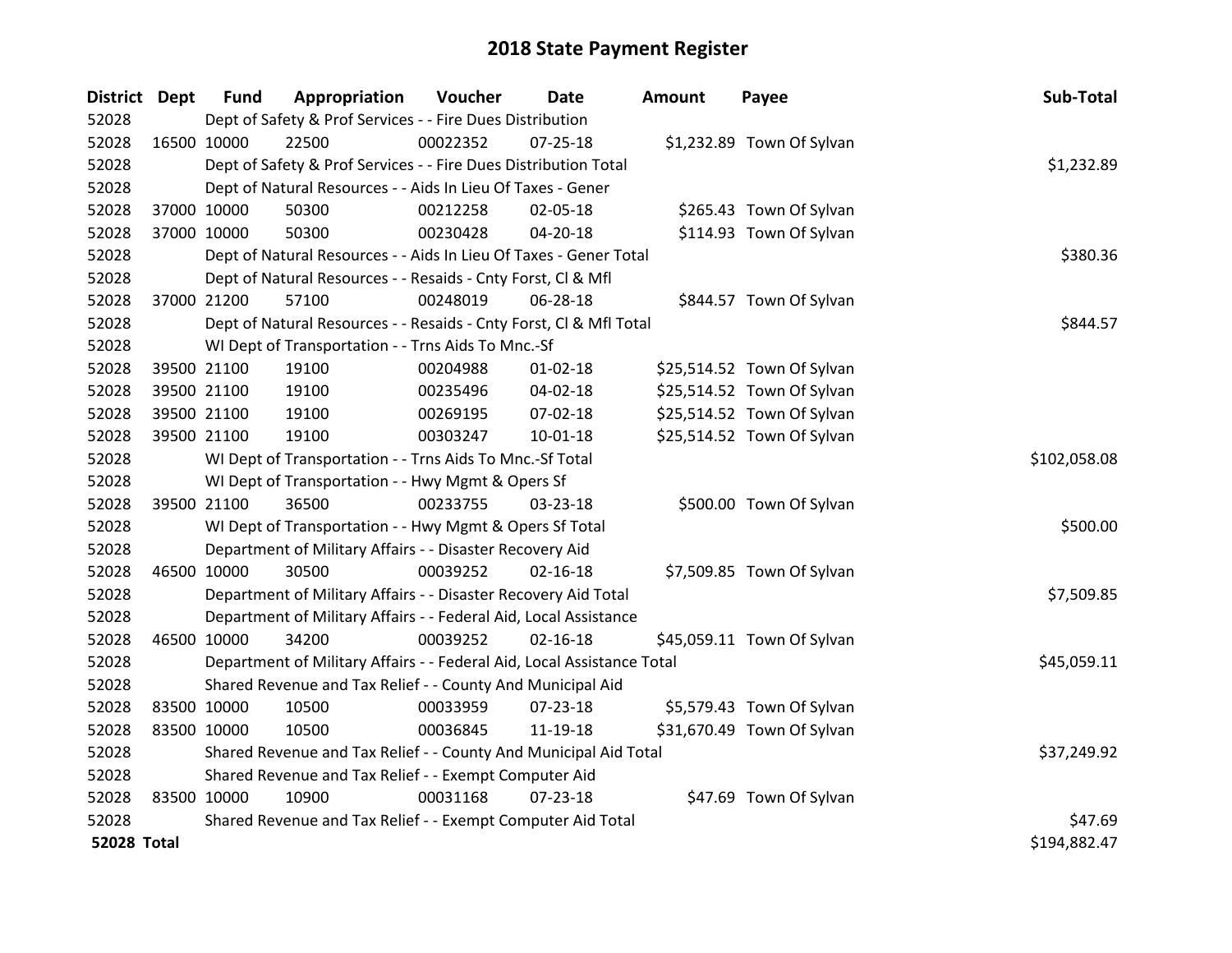| District Dept      |             | <b>Fund</b> | Appropriation                                                          | Voucher  | Date           | Amount | Payee                        | Sub-Total    |
|--------------------|-------------|-------------|------------------------------------------------------------------------|----------|----------------|--------|------------------------------|--------------|
| 52030              |             |             | Dept of Safety & Prof Services - - Fire Dues Distribution              |          |                |        |                              |              |
| 52030              | 16500 10000 |             | 22500                                                                  | 00022353 | $07 - 25 - 18$ |        | \$1,260.02 Town Of Westford  |              |
| 52030              |             |             | Dept of Safety & Prof Services - - Fire Dues Distribution Total        |          |                |        |                              | \$1,260.02   |
| 52030              |             |             | Dept of Natural Resources - - Resaids - Cnty Forst, Cl & Mfl           |          |                |        |                              |              |
| 52030              | 37000 21200 |             | 57100                                                                  | 00248020 | 06-28-18       |        | \$606.84 Town Of Westford    |              |
| 52030              |             |             | Dept of Natural Resources - - Resaids - Cnty Forst, Cl & Mfl Total     |          |                |        |                              | \$606.84     |
| 52030              |             |             | WI Dept of Transportation - - Trns Aids To Mnc.-Sf                     |          |                |        |                              |              |
| 52030              | 39500 21100 |             | 19100                                                                  | 00204989 | $01 - 02 - 18$ |        | \$23,513.73 Town Of Westford |              |
| 52030              | 39500 21100 |             | 19100                                                                  | 00235497 | 04-02-18       |        | \$23,513.73 Town Of Westford |              |
| 52030              | 39500 21100 |             | 19100                                                                  | 00269196 | 07-02-18       |        | \$23,513.73 Town Of Westford |              |
| 52030              | 39500 21100 |             | 19100                                                                  | 00303248 | $10 - 01 - 18$ |        | \$23,513.74 Town Of Westford |              |
| 52030              |             |             | WI Dept of Transportation - - Trns Aids To Mnc.-Sf Total               |          |                |        |                              | \$94,054.93  |
| 52030              |             |             | Department of Military Affairs - - Disaster Recovery Aid               |          |                |        |                              |              |
| 52030              | 46500 10000 |             | 30500                                                                  | 00040334 | 03-16-18       |        | \$2,827.13 Town Of Westford  |              |
| 52030              |             |             | Department of Military Affairs - - Disaster Recovery Aid Total         |          |                |        |                              | \$2,827.13   |
| 52030              |             |             | Department of Military Affairs - - Federal Aid, Local Assistance       |          |                |        |                              |              |
| 52030              | 46500 10000 |             | 34200                                                                  | 00040334 | $03 - 16 - 18$ |        | \$16,962.75 Town Of Westford |              |
| 52030              |             |             | Department of Military Affairs - - Federal Aid, Local Assistance Total |          |                |        |                              | \$16,962.75  |
| 52030              |             |             | Shared Revenue and Tax Relief - - County And Municipal Aid             |          |                |        |                              |              |
| 52030              | 83500 10000 |             | 10500                                                                  | 00033960 | $07 - 23 - 18$ |        | \$6,383.61 Town Of Westford  |              |
| 52030              | 83500 10000 |             | 10500                                                                  | 00036846 | 11-19-18       |        | \$36,173.82 Town Of Westford |              |
| 52030              |             |             | Shared Revenue and Tax Relief - - County And Municipal Aid Total       |          |                |        |                              | \$42,557.43  |
| 52030              |             |             | Shared Revenue and Tax Relief - - Exempt Computer Aid                  |          |                |        |                              |              |
| 52030              | 83500 10000 |             | 10900                                                                  | 00031169 | $07 - 23 - 18$ |        | \$1.01 Town Of Westford      |              |
| 52030              |             |             | Shared Revenue and Tax Relief - - Exempt Computer Aid Total            |          |                |        |                              | \$1.01       |
| 52030              |             |             | Shared Revenue and Tax Relief - - Utility Aid                          |          |                |        |                              |              |
| 52030              | 83500 10000 |             | 11000                                                                  | 00033960 | 07-23-18       |        | \$19.14 Town Of Westford     |              |
| 52030              | 83500 10000 |             | 11000                                                                  | 00036846 | 11-19-18       |        | \$113.02 Town Of Westford    |              |
| 52030              |             |             | Shared Revenue and Tax Relief - - Utility Aid Total                    |          |                |        |                              | \$132.16     |
| <b>52030 Total</b> |             |             |                                                                        |          |                |        |                              | \$158,402.27 |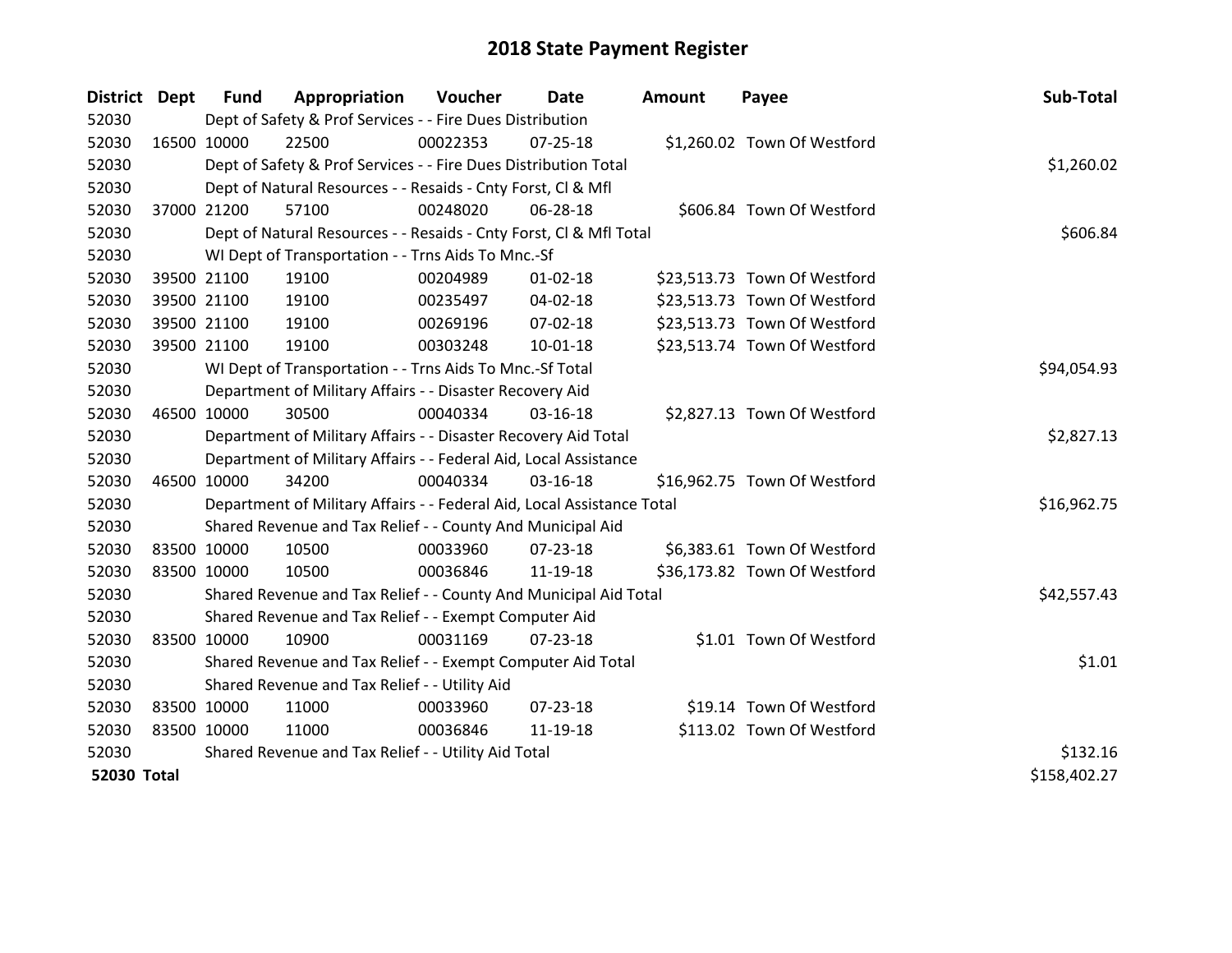| <b>District</b> | Dept        | Fund                                                         | Appropriation                                                      | Voucher  | Date           | <b>Amount</b> | Payee                      | Sub-Total    |
|-----------------|-------------|--------------------------------------------------------------|--------------------------------------------------------------------|----------|----------------|---------------|----------------------------|--------------|
| 52032           |             |                                                              | Dept of Safety & Prof Services - - Fire Dues Distribution          |          |                |               |                            |              |
| 52032           |             | 16500 10000                                                  | 22500                                                              | 00022354 | $07 - 25 - 18$ |               | \$1,319.53 Town Of Willow  |              |
| 52032           |             |                                                              | Dept of Safety & Prof Services - - Fire Dues Distribution Total    |          |                |               |                            | \$1,319.53   |
| 52032           |             |                                                              | Dept of Natural Resources - - Aids In Lieu Of Taxes - Gener        |          |                |               |                            |              |
| 52032           | 37000       | 10000                                                        | 50300                                                              | 00212044 | 02-05-18       |               | \$4,698.02 Town Of Willow  |              |
| 52032           |             | 37000 10000                                                  | 50300                                                              | 00228985 | 04-20-18       |               | \$180.46 Town Of Willow    |              |
| 52032           |             |                                                              | Dept of Natural Resources - - Aids In Lieu Of Taxes - Gener Total  |          |                |               |                            | \$4,878.48   |
| 52032           |             | Dept of Natural Resources - - Resaids - Cnty Forst, Cl & Mfl |                                                                    |          |                |               |                            |              |
| 52032           | 37000       | 21200                                                        | 57100                                                              | 00248021 | 06-28-18       |               | \$883.28 Town Of Willow    |              |
| 52032           |             |                                                              | Dept of Natural Resources - - Resaids - Cnty Forst, Cl & Mfl Total |          |                |               |                            | \$883.28     |
| 52032           |             |                                                              | WI Dept of Transportation - - Trns Aids To Mnc.-Sf                 |          |                |               |                            |              |
| 52032           |             | 39500 21100                                                  | 19100                                                              | 00204990 | $01 - 02 - 18$ |               | \$23,376.96 Town Of Willow |              |
| 52032           |             | 39500 21100                                                  | 19100                                                              | 00235498 | 04-02-18       |               | \$23,376.96 Town Of Willow |              |
| 52032           |             | 39500 21100                                                  | 19100                                                              | 00269197 | 07-02-18       |               | \$23,376.96 Town Of Willow |              |
| 52032           |             | 39500 21100                                                  | 19100                                                              | 00303249 | 10-01-18       |               | \$23,376.97 Town Of Willow |              |
| 52032           |             |                                                              | WI Dept of Transportation - - Trns Aids To Mnc.-Sf Total           |          |                |               |                            | \$93,507.85  |
| 52032           |             |                                                              | Shared Revenue and Tax Relief - - County And Municipal Aid         |          |                |               |                            |              |
| 52032           | 83500 10000 |                                                              | 10500                                                              | 00033961 | 07-23-18       |               | \$5,987.56 Town Of Willow  |              |
| 52032           |             | 83500 10000                                                  | 10500                                                              | 00036847 | 11-19-18       |               | \$33,929.49 Town Of Willow |              |
| 52032           |             |                                                              | Shared Revenue and Tax Relief - - County And Municipal Aid Total   |          |                |               |                            | \$39,917.05  |
| 52032           |             |                                                              | Shared Revenue and Tax Relief - - Exempt Computer Aid              |          |                |               |                            |              |
| 52032           |             | 83500 10000                                                  | 10900                                                              | 00031170 | 07-23-18       |               | \$4.06 Town Of Willow      |              |
| 52032           |             |                                                              | Shared Revenue and Tax Relief - - Exempt Computer Aid Total        |          |                |               |                            | \$4.06       |
| 52032 Total     |             |                                                              |                                                                    |          |                |               |                            | \$140,510.25 |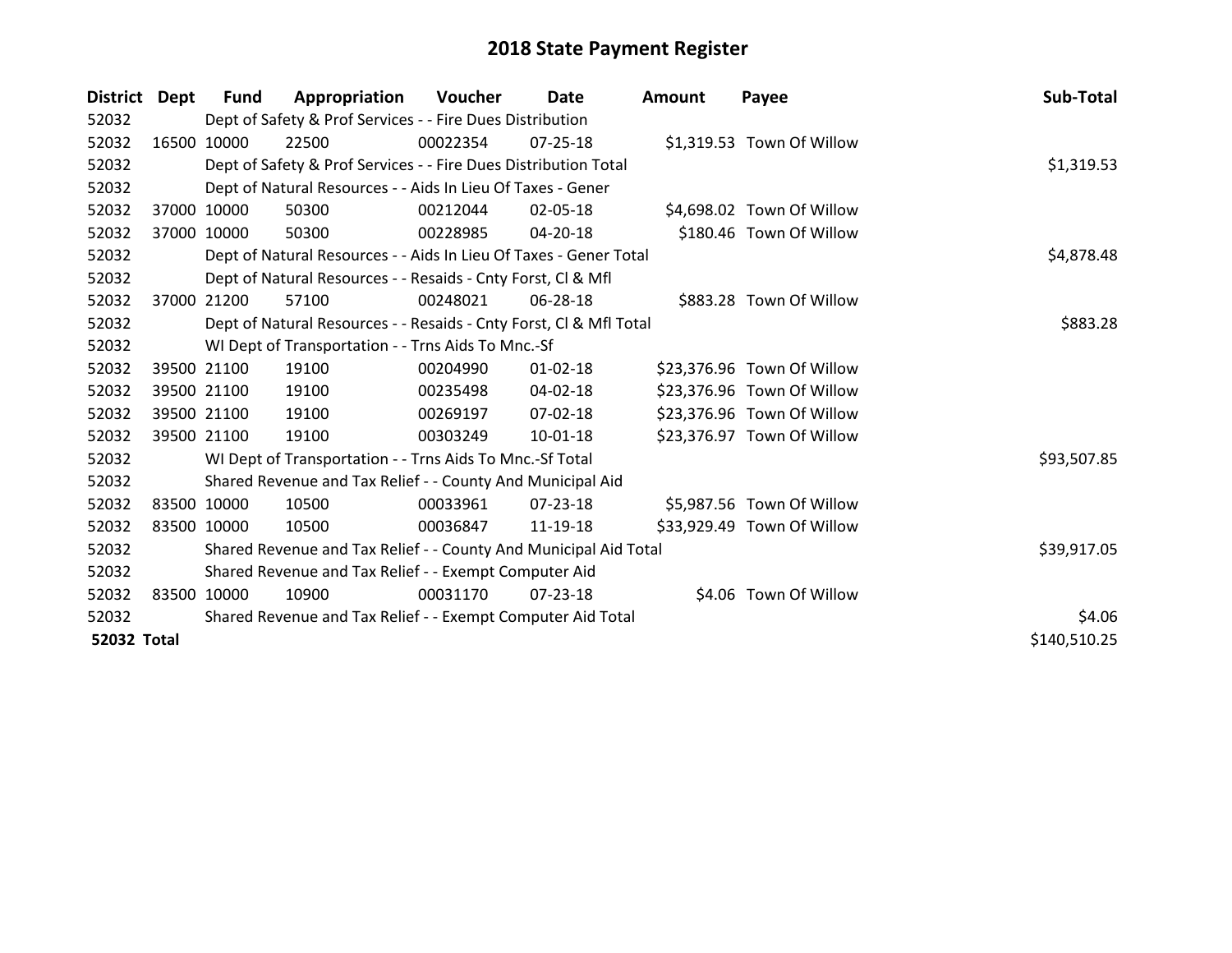| <b>District</b>    | <b>Dept</b> | Fund        | Appropriation                                                    | Voucher  | Date           | <b>Amount</b> | Payee                        | Sub-Total   |
|--------------------|-------------|-------------|------------------------------------------------------------------|----------|----------------|---------------|------------------------------|-------------|
| 52106              |             |             | Dept of Safety & Prof Services - - Fire Dues Distribution        |          |                |               |                              |             |
| 52106              |             | 16500 10000 | 22500                                                            | 00022355 | 07-24-18       |               | \$192.39 Boaz, Village Of    |             |
| 52106              |             |             | Dept of Safety & Prof Services - - Fire Dues Distribution Total  |          | \$192.39       |               |                              |             |
| 52106              |             |             | WI Dept of Transportation - - Trns Aids To Mnc.-Sf               |          |                |               |                              |             |
| 52106              |             | 39500 21100 | 19100                                                            | 00204991 | $01 - 02 - 18$ |               | $$1,313.95$ Boaz, Village Of |             |
| 52106              |             | 39500 21100 | 19100                                                            | 00235499 | 04-02-18       |               | $$1,313.95$ Boaz, Village Of |             |
| 52106              |             | 39500 21100 | 19100                                                            | 00269198 | 07-02-18       |               | \$1,313.95 Boaz, Village Of  |             |
| 52106              |             | 39500 21100 | 19100                                                            | 00303250 | 10-01-18       |               | \$1,313.95 Boaz, Village Of  |             |
| 52106              |             |             | WI Dept of Transportation - - Trns Aids To Mnc.-Sf Total         |          |                |               |                              | \$5,255.80  |
| 52106              |             |             | Shared Revenue and Tax Relief - - County And Municipal Aid       |          |                |               |                              |             |
| 52106              |             | 83500 10000 | 10500                                                            | 00033962 | $07 - 23 - 18$ |               | \$8,558.93 Boaz, Village Of  |             |
| 52106              |             | 83500 10000 | 10500                                                            | 00036848 | 11-19-18       |               | \$48,500.60 Boaz, Village Of |             |
| 52106              |             |             | Shared Revenue and Tax Relief - - County And Municipal Aid Total |          |                |               |                              | \$57,059.53 |
| 52106              |             |             | Shared Revenue and Tax Relief - - Exempt Computer Aid            |          |                |               |                              |             |
| 52106              | 83500       | 10000       | 10900                                                            | 00031171 | $07 - 23 - 18$ |               | \$2.03 Boaz, Village Of      |             |
| 52106              |             |             | Shared Revenue and Tax Relief - - Exempt Computer Aid Total      |          |                |               |                              | \$2.03      |
| <b>52106 Total</b> |             |             |                                                                  |          |                |               |                              | \$62,509.75 |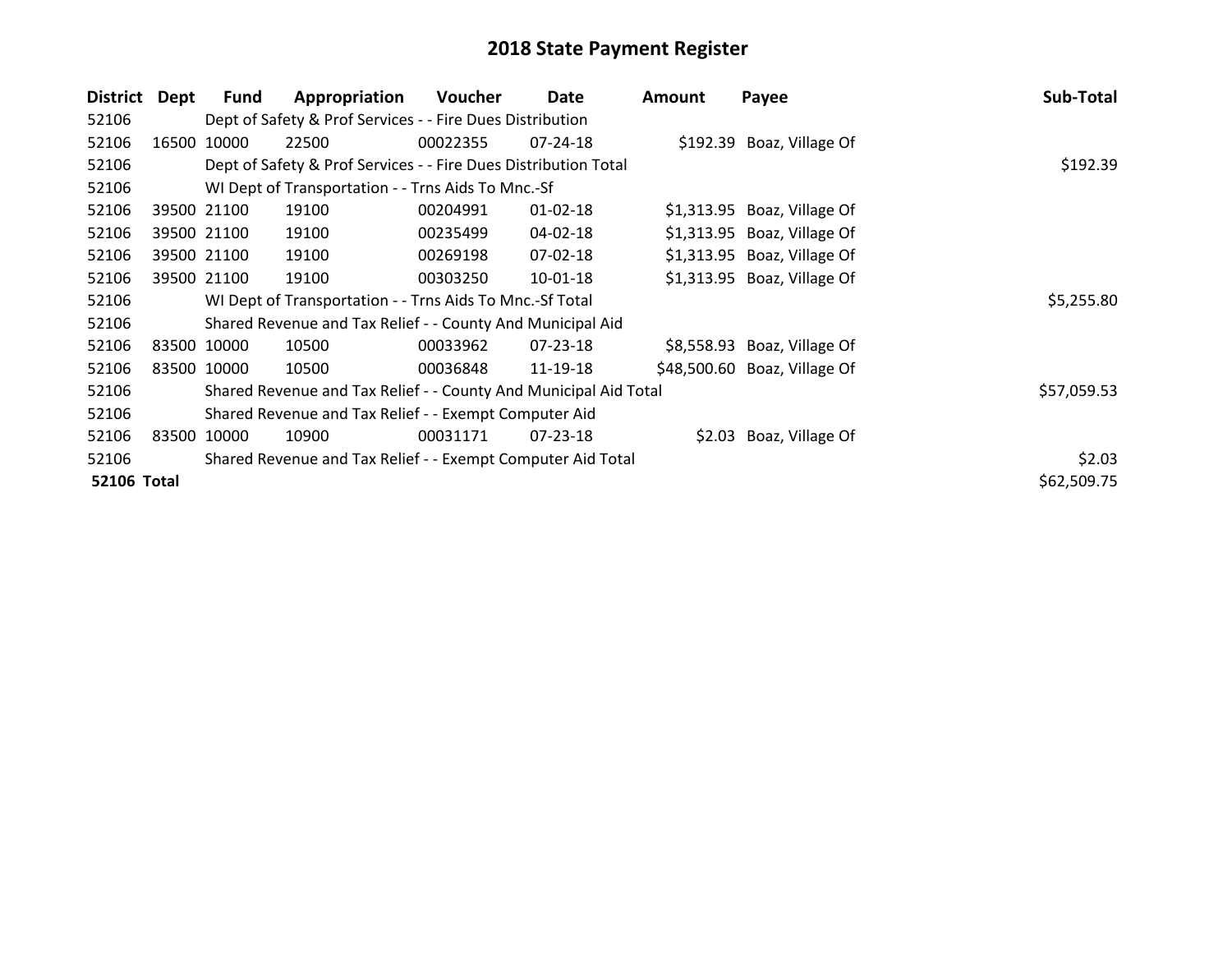| <b>District</b>    | Dept        | <b>Fund</b> | Appropriation                                                         | Voucher  | Date           | <b>Amount</b> | Payee                            | Sub-Total   |
|--------------------|-------------|-------------|-----------------------------------------------------------------------|----------|----------------|---------------|----------------------------------|-------------|
| 52111              |             |             | Dept of Safety & Prof Services - - Fire Dues Distribution             |          |                |               |                                  |             |
| 52111              |             | 16500 10000 | 22500                                                                 | 00022356 | 07-24-18       |               | \$616.43 Village Of Cazenovia    |             |
| 52111              |             |             | Dept of Safety & Prof Services - - Fire Dues Distribution Total       |          |                |               |                                  | \$616.43    |
| 52111              |             |             | Dept of Natural Resources - - Fin Asst For Responsible Units          |          |                |               |                                  |             |
| 52111              | 37000       | 27400       | 67000                                                                 | 00235912 | $05-11-18$     |               | \$1,752.15 Village Of Cazenovia  |             |
| 52111              |             |             | Dept of Natural Resources - - Fin Asst For Responsible Units Total    |          |                |               |                                  | \$1,752.15  |
| 52111              |             |             | WI Dept of Transportation - - Trns Aids To Mnc.-Sf                    |          |                |               |                                  |             |
| 52111              |             | 39500 21100 | 19100                                                                 | 00204992 | $01 - 02 - 18$ |               | \$3,600.52 Village Of Cazenovia  |             |
| 52111              |             | 39500 21100 | 19100                                                                 | 00235500 | 04-02-18       |               | \$3,600.52 Village Of Cazenovia  |             |
| 52111              |             | 39500 21100 | 19100                                                                 | 00269199 | $07 - 02 - 18$ |               | \$3,600.52 Village Of Cazenovia  |             |
| 52111              |             | 39500 21100 | 19100                                                                 | 00303251 | $10 - 01 - 18$ |               | \$3,600.52 Village Of Cazenovia  |             |
| 52111              |             |             | WI Dept of Transportation - - Trns Aids To Mnc.-Sf Total              |          |                |               |                                  | \$14,402.08 |
| 52111              |             |             | Shared Revenue and Tax Relief - - Expenditure Restraint Program       |          |                |               |                                  |             |
| 52111              |             | 83500 10000 | 10100                                                                 | 00033963 | $07 - 23 - 18$ |               | \$1,279.88 Village Of Cazenovia  |             |
| 52111              |             | 83500 10000 | 10100                                                                 | 00036849 | 11-19-18       |               | \$0.08 Village Of Cazenovia      |             |
| 52111              |             |             | Shared Revenue and Tax Relief - - Expenditure Restraint Program Total |          |                |               |                                  | \$1,279.96  |
| 52111              |             |             | Shared Revenue and Tax Relief - - County And Municipal Aid            |          |                |               |                                  |             |
| 52111              |             | 83500 10000 | 10500                                                                 | 00033963 | $07 - 23 - 18$ |               | \$12,196.18 Village Of Cazenovia |             |
| 52111              |             | 83500 10000 | 10500                                                                 | 00036849 | 11-19-18       |               | \$69,111.68 Village Of Cazenovia |             |
| 52111              |             |             | Shared Revenue and Tax Relief - - County And Municipal Aid Total      |          |                |               |                                  | \$81,307.86 |
| 52111              |             |             | Shared Revenue and Tax Relief - - Exempt Computer Aid                 |          |                |               |                                  |             |
| 52111              | 83500 10000 |             | 10900                                                                 | 00031172 | $07 - 23 - 18$ |               | \$198.88 Village Of Cazenovia    |             |
| 52111              |             |             | Shared Revenue and Tax Relief - - Exempt Computer Aid Total           |          |                |               |                                  | \$198.88    |
| <b>52111 Total</b> |             |             |                                                                       |          |                |               |                                  | \$99,557.36 |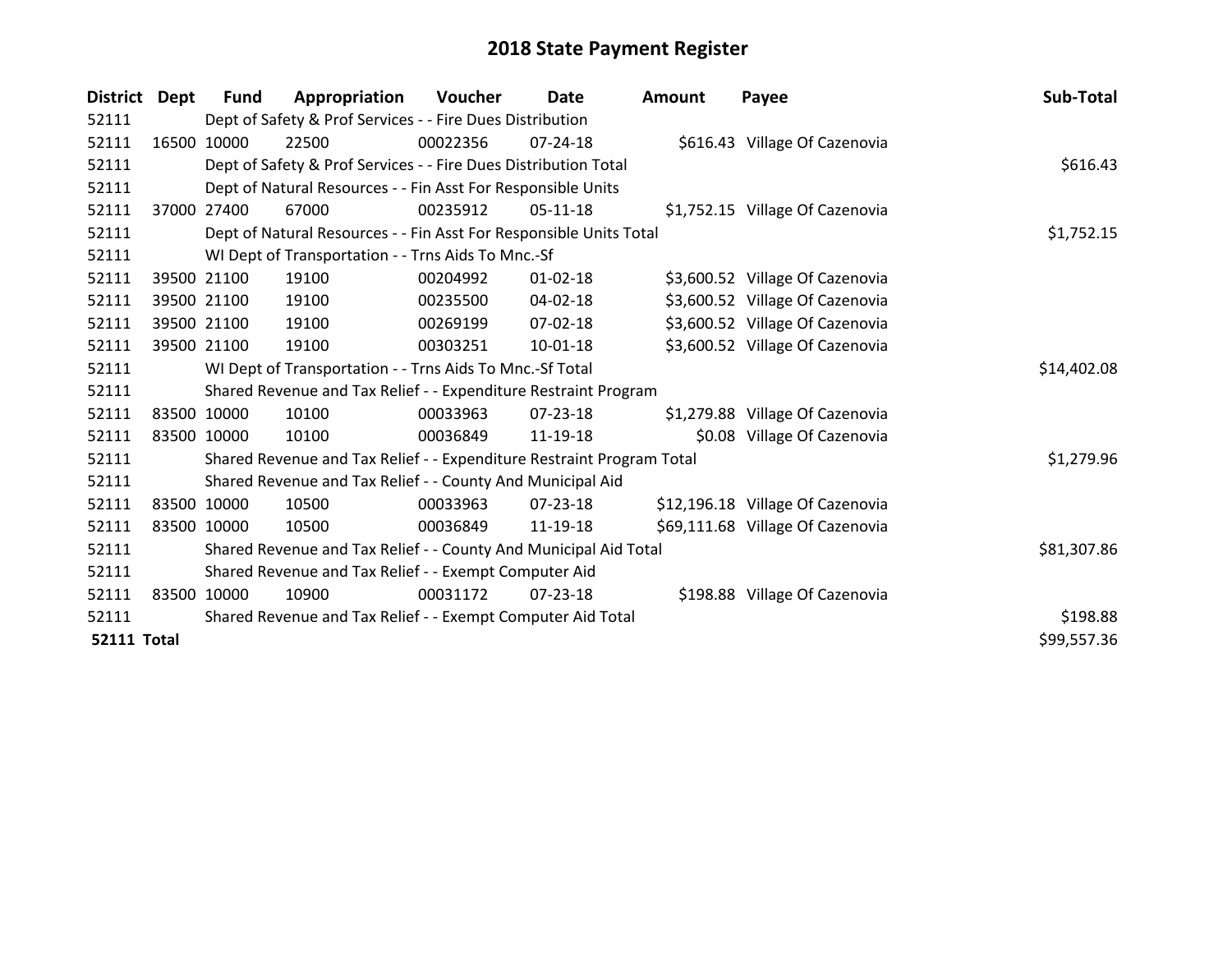| District Dept |             | <b>Fund</b> | Appropriation                                                                   | Voucher            | <b>Date</b>    | <b>Amount</b> | Payee                             | Sub-Total    |
|---------------|-------------|-------------|---------------------------------------------------------------------------------|--------------------|----------------|---------------|-----------------------------------|--------------|
| 52146         |             |             | Dept of Safety & Prof Services - - Fire Dues Distribution                       |                    |                |               |                                   |              |
| 52146         |             | 16500 10000 | 22500                                                                           | 00022357           | $07 - 25 - 18$ |               | \$1,525.51 Village Of Lone Rock   |              |
| 52146         |             |             | Dept of Safety & Prof Services - - Fire Dues Distribution Total                 |                    |                |               |                                   | \$1,525.51   |
| 52146         |             |             | Dept of Natural Resources - - Aids In Lieu Of Taxes - Gener                     |                    |                |               |                                   |              |
| 52146         |             | 37000 10000 | 50300                                                                           | 00230425           | 04-23-18       |               | \$13.75 Village Of Lone Rock      |              |
| 52146         |             |             | Dept of Natural Resources - - Aids In Lieu Of Taxes - Gener Total               |                    |                |               |                                   | \$13.75      |
| 52146         |             |             | Dept of Natural Resources - - Resaids - Cnty Forst, Cl & Mfl                    |                    |                |               |                                   |              |
| 52146         |             | 37000 21200 | 57100                                                                           | 00248022           | 06-28-18       |               | \$8.00 Village Of Lone Rock       |              |
| 52146         |             |             | Dept of Natural Resources - - Resaids - Cnty Forst, Cl & Mfl Total              |                    |                |               |                                   | \$8.00       |
| 52146         |             |             | WI Dept of Transportation - - Trns Aids To Mnc.-Sf                              |                    |                |               |                                   |              |
| 52146         |             | 39500 21100 | 19100                                                                           | 00204993           | $01 - 02 - 18$ |               | \$6,253.20 Village Of Lone Rock   |              |
| 52146         |             | 39500 21100 | 19100                                                                           | 00235501           | 04-02-18       |               | \$6,253.20 Village Of Lone Rock   |              |
| 52146         |             | 39500 21100 | 19100                                                                           | 00269200           | 07-02-18       |               | \$6,253.20 Village Of Lone Rock   |              |
| 52146         |             | 39500 21100 | 19100                                                                           | 00303252           | $10 - 01 - 18$ |               | \$6,253.23 Village Of Lone Rock   |              |
| 52146         |             |             | WI Dept of Transportation - - Trns Aids To Mnc.-Sf Total                        | \$25,012.83        |                |               |                                   |              |
| 52146         |             |             | Department of Health Services - - Emergency Medical Services, Ai                |                    |                |               |                                   |              |
| 52146         |             | 43500 10000 | 11900                                                                           | 00229379           | 08-31-18       |               | \$4,646.10 Village Of Lone Rock   |              |
| 52146         |             |             | Department of Health Services - - Emergency Medical Services, Ai Total          |                    |                |               |                                   | \$4,646.10   |
| 52146         |             |             | Department of Health Services - - Prepaid Medical Transport Reimbursement       |                    |                |               |                                   |              |
| 52146         | 43500 10000 |             | 16300                                                                           | AMBULANCE 11-08-18 |                |               | \$2,571.50 Village Of Lone Rock   |              |
| 52146         |             |             | Department of Health Services - - Prepaid Medical Transport Reimbursement Total |                    |                |               |                                   | \$2,571.50   |
| 52146         |             |             | Department of Justice - - Law Enforcement Train, Local                          |                    |                |               |                                   |              |
| 52146         | 45500 10000 |             | 23100                                                                           | 00054858           | 11-07-18       |               | \$160.00 Village Of Lone Rock     |              |
| 52146         |             |             | Department of Justice - - Law Enforcement Train, Local Total                    |                    |                |               |                                   | \$160.00     |
| 52146         |             |             | Department of Administration - - Federal Aid, Local Assistance                  |                    |                |               |                                   |              |
| 52146         |             | 50500 10000 | 74300                                                                           | 00082170           | 06-25-18       |               | \$51,223.00 Village Of Lone Rock  |              |
| 52146         |             | 50500 10000 | 74300                                                                           | 00082669           | 06-25-18       |               | \$10,000.00 Village Of Lone Rock  |              |
| 52146         |             | 50500 10000 | 74300                                                                           | 00085542           | 08-29-18       |               | \$70,000.00 Village Of Lone Rock  |              |
| 52146         |             | 50500 10000 | 74300                                                                           | 00086820           | 08-30-18       |               | \$145,277.00 Village Of Lone Rock |              |
| 52146         |             | 50500 10000 | 74300                                                                           | 00088049           | 09-12-18       |               | \$85,193.00 Village Of Lone Rock  |              |
| 52146         |             | 50500 10000 | 74300                                                                           | 00090153           | $10-17-18$     |               | \$28,186.00 Village Of Lone Rock  |              |
| 52146         | 50500 10000 |             | 74300                                                                           | 00092274           | 11-26-18       |               | \$85,121.00 Village Of Lone Rock  |              |
| 52146         |             |             | Department of Administration - - Federal Aid, Local Assistance Total            |                    |                |               |                                   | \$475,000.00 |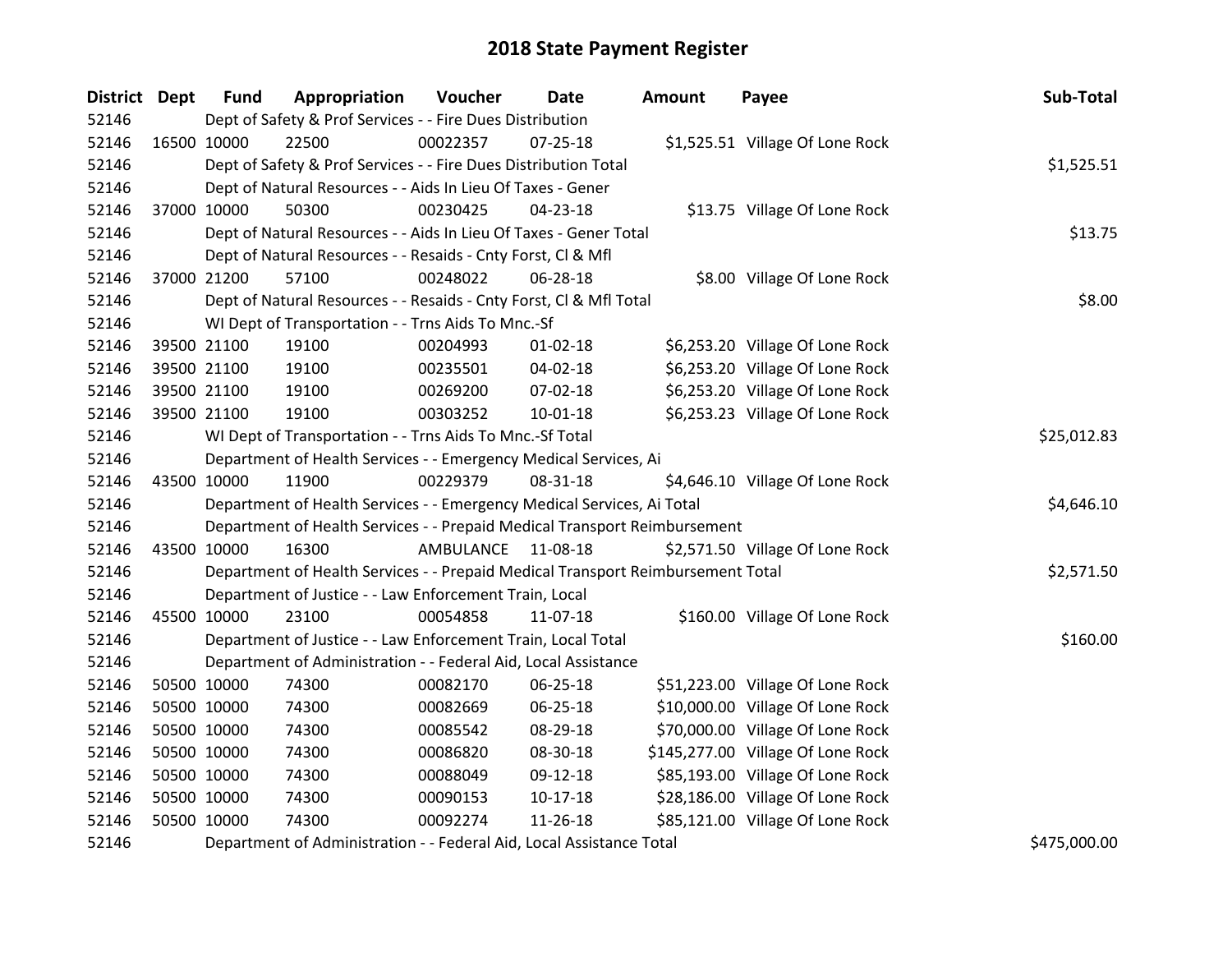| <b>District</b>    | Dept        | Fund | Appropriation                                                    | <b>Voucher</b> | Date           | <b>Amount</b> | Payee                             | Sub-Total    |
|--------------------|-------------|------|------------------------------------------------------------------|----------------|----------------|---------------|-----------------------------------|--------------|
| 52146              |             |      | Shared Revenue and Tax Relief - - County And Municipal Aid       |                |                |               |                                   |              |
| 52146              | 83500 10000 |      | 10500                                                            | 00033964       | $07 - 23 - 18$ |               | \$20,534.37 Village Of Lone Rock  |              |
| 52146              | 83500 10000 |      | 10500                                                            | 00036850       | 11-19-18       |               | \$113,789.92 Village Of Lone Rock |              |
| 52146              |             |      | Shared Revenue and Tax Relief - - County And Municipal Aid Total |                |                |               |                                   | \$134,324.29 |
| 52146              |             |      | Shared Revenue and Tax Relief - - Exempt Computer Aid            |                |                |               |                                   |              |
| 52146              | 83500 10000 |      | 10900                                                            | 00031173       | $07 - 23 - 18$ |               | \$21.31 Village Of Lone Rock      |              |
| 52146              |             |      | Shared Revenue and Tax Relief - - Exempt Computer Aid Total      |                |                |               |                                   | \$21.31      |
| 52146              |             |      | Shared Revenue and Tax Relief - - Lottery & Gaming Credit        |                |                |               |                                   |              |
| 52146              | 83500 52100 |      | 36300                                                            | 00027571       | $03 - 26 - 18$ |               | \$3,231.24 Village Of Lone Rock   |              |
| 52146              |             |      | Shared Revenue and Tax Relief - - Lottery & Gaming Credit Total  |                |                |               |                                   | \$3,231.24   |
| <b>52146 Total</b> |             |      |                                                                  |                |                |               |                                   | \$646,514.53 |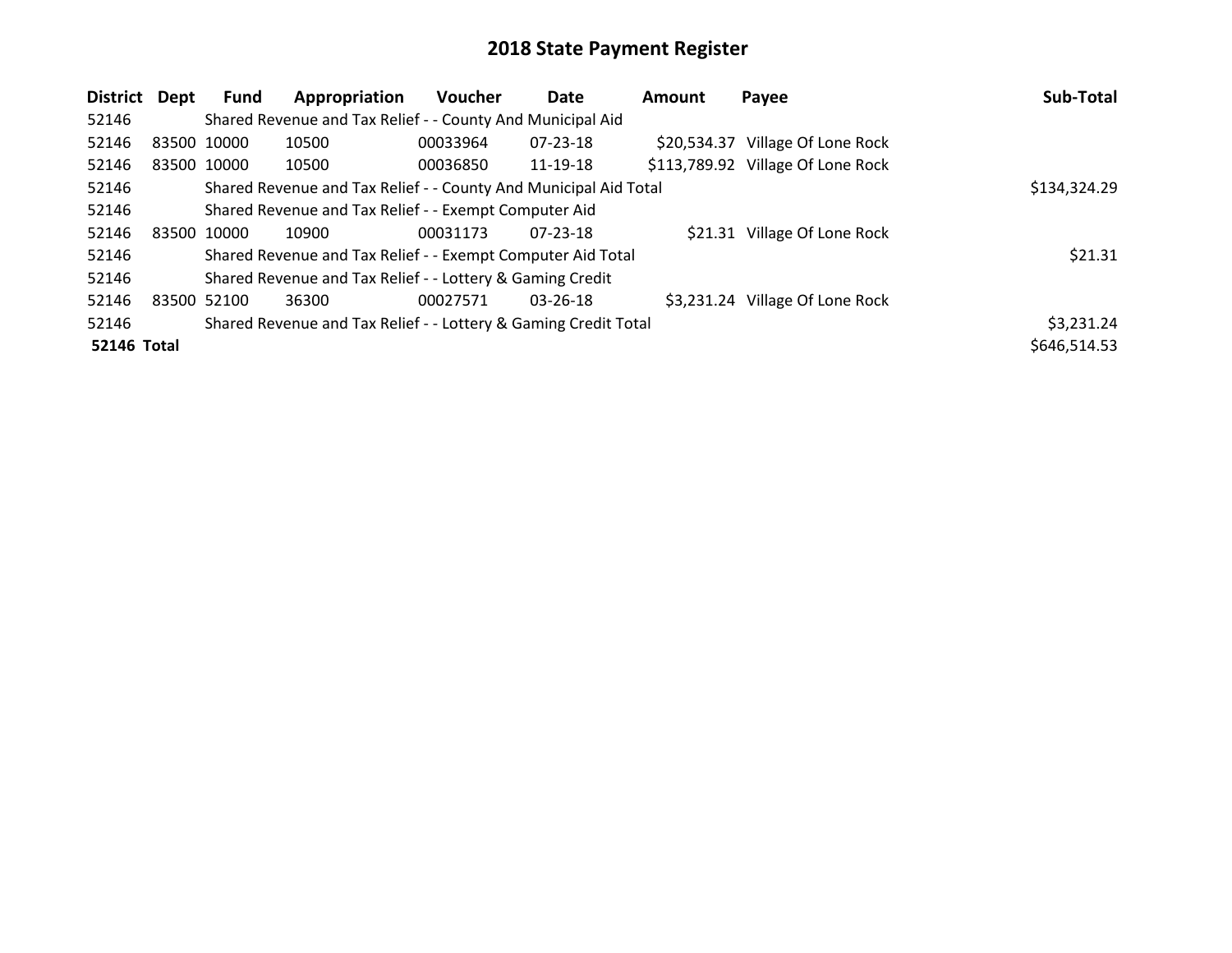| District Dept |             | <b>Fund</b>                                              | Appropriation                                                                   | Voucher   | Date           | <b>Amount</b> | Payee                        | Sub-Total   |
|---------------|-------------|----------------------------------------------------------|---------------------------------------------------------------------------------|-----------|----------------|---------------|------------------------------|-------------|
| 52186         |             |                                                          | Dept of Safety & Prof Services - - Fire Dues Distribution                       |           |                |               |                              |             |
| 52186         | 16500 10000 |                                                          | 22500                                                                           | 00022358  | $07 - 24 - 18$ |               | \$946.15 Village Of Viola    |             |
| 52186         |             |                                                          | Dept of Safety & Prof Services - - Fire Dues Distribution Total                 |           | \$946.15       |               |                              |             |
| 52186         |             |                                                          | WI Dept of Transportation - - Trns Aids To Mnc.-Sf                              |           |                |               |                              |             |
| 52186         |             | 39500 21100                                              | 19100                                                                           | 00204994  | $01 - 02 - 18$ |               | \$7,301.94 Village Of Viola  |             |
| 52186         |             | 39500 21100                                              | 19100                                                                           | 00235502  | 04-02-18       |               | \$7,301.94 Village Of Viola  |             |
| 52186         |             | 39500 21100                                              | 19100                                                                           | 00269201  | 07-02-18       |               | \$7,301.94 Village Of Viola  |             |
| 52186         |             | 39500 21100                                              | 19100                                                                           | 00303253  | $10-01-18$     |               | \$7,301.97 Village Of Viola  |             |
| 52186         |             |                                                          | WI Dept of Transportation - - Trns Aids To Mnc.-Sf Total                        |           |                |               |                              | \$29,207.79 |
| 52186         |             |                                                          | WI Dept of Transportation - - Trns Facl Econ Astsf                              |           |                |               |                              |             |
| 52186         |             | 39500 21100                                              | 26000                                                                           | 00219853  | 02-08-18       |               | \$1,837.49 Village Of Viola  |             |
| 52186         |             | 39500 21100                                              | 26000                                                                           | 00279045  | 07-26-18       |               | \$2,250.50 Village Of Viola  |             |
| 52186         |             | 39500 21100                                              | 26000                                                                           | 00311865  | $10-17-18$     |               | \$15,102.72 Village Of Viola |             |
| 52186         |             | 39500 21100                                              | 26000                                                                           | 00321088  | 11-07-18       |               | \$14,092.44 Village Of Viola |             |
| 52186         |             | WI Dept of Transportation - - Trns Facl Econ Astsf Total | \$33,283.15                                                                     |           |                |               |                              |             |
| 52186         |             |                                                          | Department of Health Services - - Prepaid Medical Transport Reimbursement       |           |                |               |                              |             |
| 52186         | 43500 10000 |                                                          | 16300                                                                           | AMBULANCE | 11-08-18       |               | \$2,000.00 Village Of Viola  |             |
| 52186         |             |                                                          | Department of Health Services - - Prepaid Medical Transport Reimbursement Total |           |                |               |                              | \$2,000.00  |
| 52186         |             |                                                          | Department of Justice - - Law Enforcement Train, Local                          |           |                |               |                              |             |
| 52186         |             | 45500 10000                                              | 23100                                                                           | 00053783  | 10-25-18       |               | \$160.00 Village Of Viola    |             |
| 52186         |             |                                                          | Department of Justice - - Law Enforcement Train, Local Total                    |           |                |               |                              | \$160.00    |
| 52186         |             |                                                          | Department of Military Affairs - - Disaster Recovery Aid                        |           |                |               |                              |             |
| 52186         |             | 46500 10000                                              | 30500                                                                           | 00042484  | 05-03-18       |               | \$522.83 Village Of Viola    |             |
| 52186         |             | 46500 10000                                              | 30500                                                                           | 00045286  | 06-25-18       |               | \$961.94 Village Of Viola    |             |
| 52186         |             | 46500 10000                                              | 30500                                                                           | 00047510  | 08-08-18       |               | \$171.43 Village Of Viola    |             |
| 52186         |             | 46500 10000                                              | 30500                                                                           | 00049753  | $10-02-18$     |               | \$3,433.97 Village Of Viola  |             |
| 52186         |             | 46500 10000                                              | 30500                                                                           | 00050034  | 10-05-18       |               | \$4,250.00 Village Of Viola  |             |
| 52186         |             | 46500 10000                                              | 30500                                                                           | 00050184  | 10-09-18       |               | \$8,500.00 Village Of Viola  |             |
| 52186         |             | 46500 10000                                              | 30500                                                                           | 00052213  | $11 - 27 - 18$ |               | \$10,484.60 Village Of Viola |             |
| 52186         |             |                                                          | Department of Military Affairs - - Disaster Recovery Aid Total                  |           |                |               |                              | \$28,324.77 |
| 52186         |             |                                                          | Department of Military Affairs - - Federal Aid, Local Assistance                |           |                |               |                              |             |
| 52186         |             | 46500 10000                                              | 34200                                                                           | 00041399  | 04-06-18       |               | \$3,136.94 Village Of Viola  |             |
| 52186         |             | 46500 10000                                              | 34200                                                                           | 00045286  | 06-25-18       |               | \$5,771.65 Village Of Viola  |             |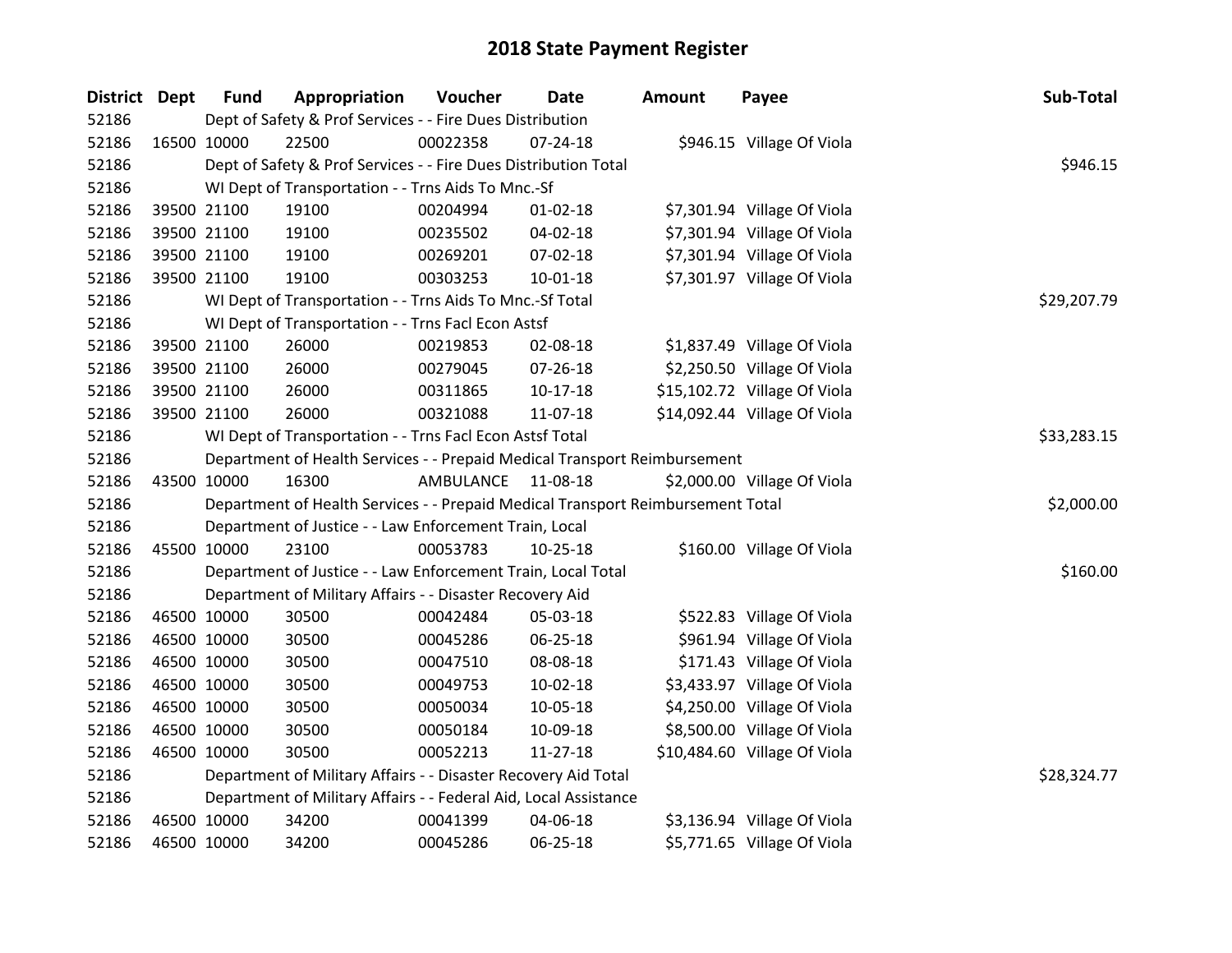| <b>District</b>    | <b>Dept</b> | Fund                                                                 | Appropriation                                                          | Voucher  | <b>Date</b> | <b>Amount</b> | Payee                         | Sub-Total    |
|--------------------|-------------|----------------------------------------------------------------------|------------------------------------------------------------------------|----------|-------------|---------------|-------------------------------|--------------|
| 52186              |             | 46500 10000                                                          | 34200                                                                  | 00047510 | 08-08-18    |               | \$1,028.57 Village Of Viola   |              |
| 52186              |             | 46500 10000                                                          | 34200                                                                  | 00049753 | 10-02-18    |               | \$20,603.80 Village Of Viola  |              |
| 52186              |             | 46500 10000                                                          | 34200                                                                  | 00050034 | 10-05-18    |               | \$25,500.00 Village Of Viola  |              |
| 52186              |             | 46500 10000                                                          | 34200                                                                  | 00050184 | 10-09-18    |               | \$51,000.00 Village Of Viola  |              |
| 52186              | 46500 10000 |                                                                      | 34200                                                                  | 00052213 | 11-27-18    |               | \$62,907.61 Village Of Viola  |              |
| 52186              |             |                                                                      | Department of Military Affairs - - Federal Aid, Local Assistance Total |          |             |               |                               | \$169,948.57 |
| 52186              |             |                                                                      | Department of Administration - - Federal Aid, Local Assistance         |          |             |               |                               |              |
| 52186              |             | 50500 10000                                                          | 74300                                                                  | 00089070 | 10-02-18    |               | \$8,000.00 Village Of Viola   |              |
| 52186              |             | 50500 10000                                                          | 74300                                                                  | 00091665 | 11-13-18    |               | \$25,300.00 Village Of Viola  |              |
| 52186              |             | Department of Administration - - Federal Aid, Local Assistance Total | \$33,300.00                                                            |          |             |               |                               |              |
| 52186              |             |                                                                      | Shared Revenue and Tax Relief - - County And Municipal Aid             |          |             |               |                               |              |
| 52186              |             | 83500 10000                                                          | 10500                                                                  | 00033965 | 07-23-18    |               | \$42,303.26 Village Of Viola  |              |
| 52186              |             | 83500 10000                                                          | 10500                                                                  | 00036851 | 11-19-18    |               | \$237,718.49 Village Of Viola |              |
| 52186              |             |                                                                      | Shared Revenue and Tax Relief - - County And Municipal Aid Total       |          |             |               |                               | \$280,021.75 |
| 52186              |             |                                                                      | Shared Revenue and Tax Relief - - Exempt Computer Aid                  |          |             |               |                               |              |
| 52186              |             | 83500 10000                                                          | 10900                                                                  | 00031174 | 07-23-18    |               | \$4.06 Village Of Viola       |              |
| 52186              |             | 83500 10000                                                          | 10900                                                                  | 00032483 | 07-23-18    |               | \$97.73 Village Of Viola      |              |
| 52186              |             |                                                                      | Shared Revenue and Tax Relief - - Exempt Computer Aid Total            |          |             |               |                               | \$101.79     |
| 52186              |             | Shared Revenue and Tax Relief - - Utility Aid                        |                                                                        |          |             |               |                               |              |
| 52186              | 83500       | 10000                                                                | 11000                                                                  | 00033965 | 07-23-18    |               | \$45.39 Village Of Viola      |              |
| 52186              |             |                                                                      | Shared Revenue and Tax Relief - - Utility Aid Total                    |          |             |               |                               | \$45.39      |
| <b>52186 Total</b> |             |                                                                      |                                                                        |          |             |               |                               | \$577,339.36 |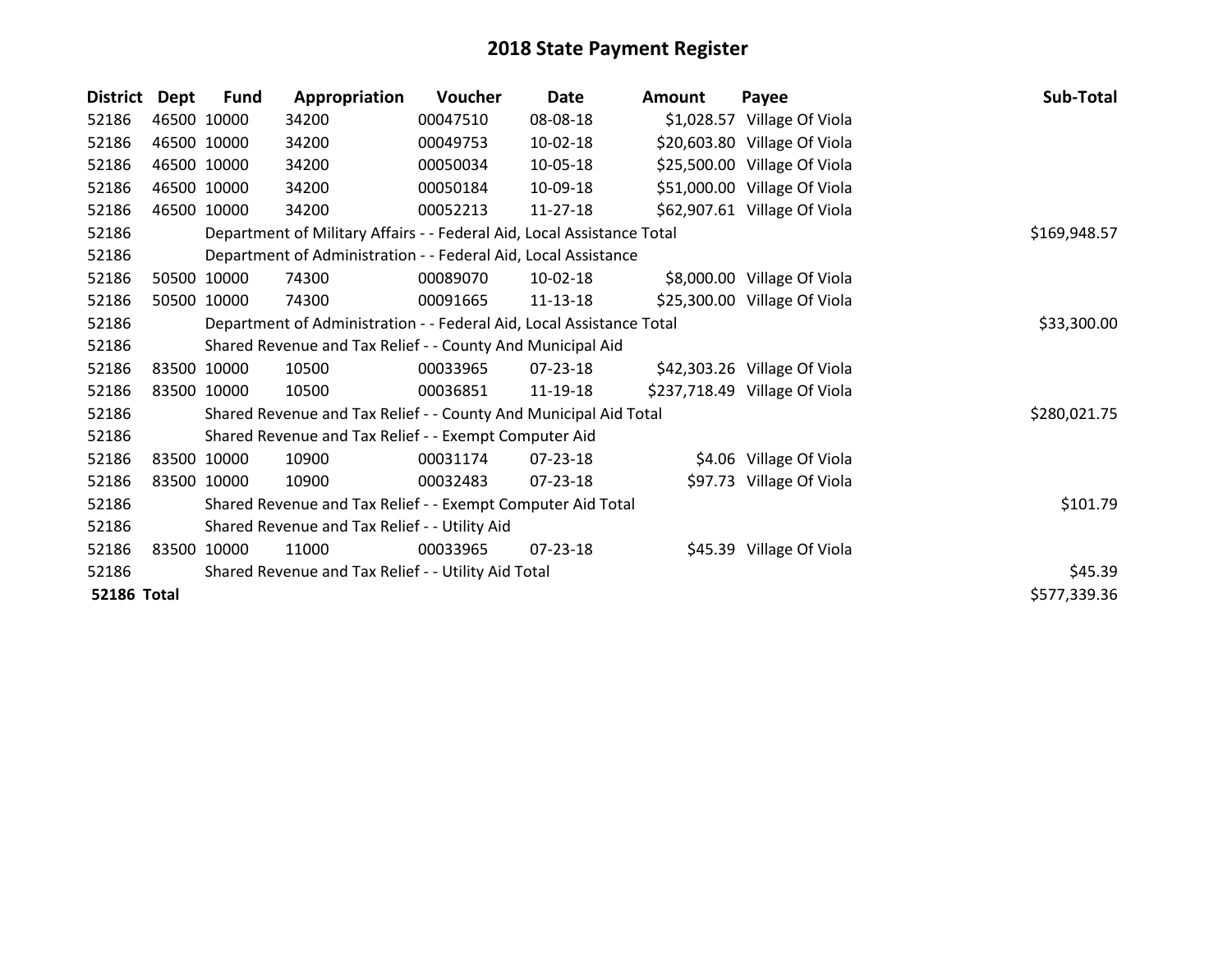| <b>District</b>    | Dept        | <b>Fund</b>                                               | Appropriation                                                    | <b>Voucher</b> | Date           | <b>Amount</b> | Payee                      | Sub-Total   |
|--------------------|-------------|-----------------------------------------------------------|------------------------------------------------------------------|----------------|----------------|---------------|----------------------------|-------------|
| 52196              |             | Dept of Safety & Prof Services - - Fire Dues Distribution |                                                                  |                |                |               |                            |             |
| 52196              |             | 16500 10000                                               | 22500                                                            | 00022359       | $07 - 24 - 18$ |               | \$141.44 Village Of Yuba   |             |
| 52196              |             |                                                           | Dept of Safety & Prof Services - - Fire Dues Distribution Total  |                |                |               |                            | \$141.44    |
| 52196              |             |                                                           | WI Dept of Transportation - - Trns Aids To Mnc.-Sf               |                |                |               |                            |             |
| 52196              |             | 39500 21100                                               | 19100                                                            | 00204995       | $01 - 02 - 18$ |               | \$615.16 Village Of Yuba   |             |
| 52196              |             | 39500 21100                                               | 19100                                                            | 00235503       | 04-02-18       |               | \$615.16 Village Of Yuba   |             |
| 52196              |             | 39500 21100                                               | 19100                                                            | 00269202       | 07-02-18       |               | \$615.16 Village Of Yuba   |             |
| 52196              |             | 39500 21100                                               | 19100                                                            | 00303254       | $10 - 01 - 18$ |               | \$615.19 Village Of Yuba   |             |
| 52196              |             |                                                           | WI Dept of Transportation - - Trns Aids To Mnc.-Sf Total         |                |                |               |                            | \$2,460.67  |
| 52196              |             |                                                           | Shared Revenue and Tax Relief - - County And Municipal Aid       |                |                |               |                            |             |
| 52196              | 83500 10000 |                                                           | 10500                                                            | 00033966       | 07-23-18       |               | \$1,415.69 Village Of Yuba |             |
| 52196              | 83500 10000 |                                                           | 10500                                                            | 00036852       | 11-19-18       |               | \$8,022.24 Village Of Yuba |             |
| 52196              |             |                                                           | Shared Revenue and Tax Relief - - County And Municipal Aid Total |                |                |               |                            | \$9,437.93  |
| <b>52196 Total</b> |             |                                                           |                                                                  |                |                |               |                            | \$12,040.04 |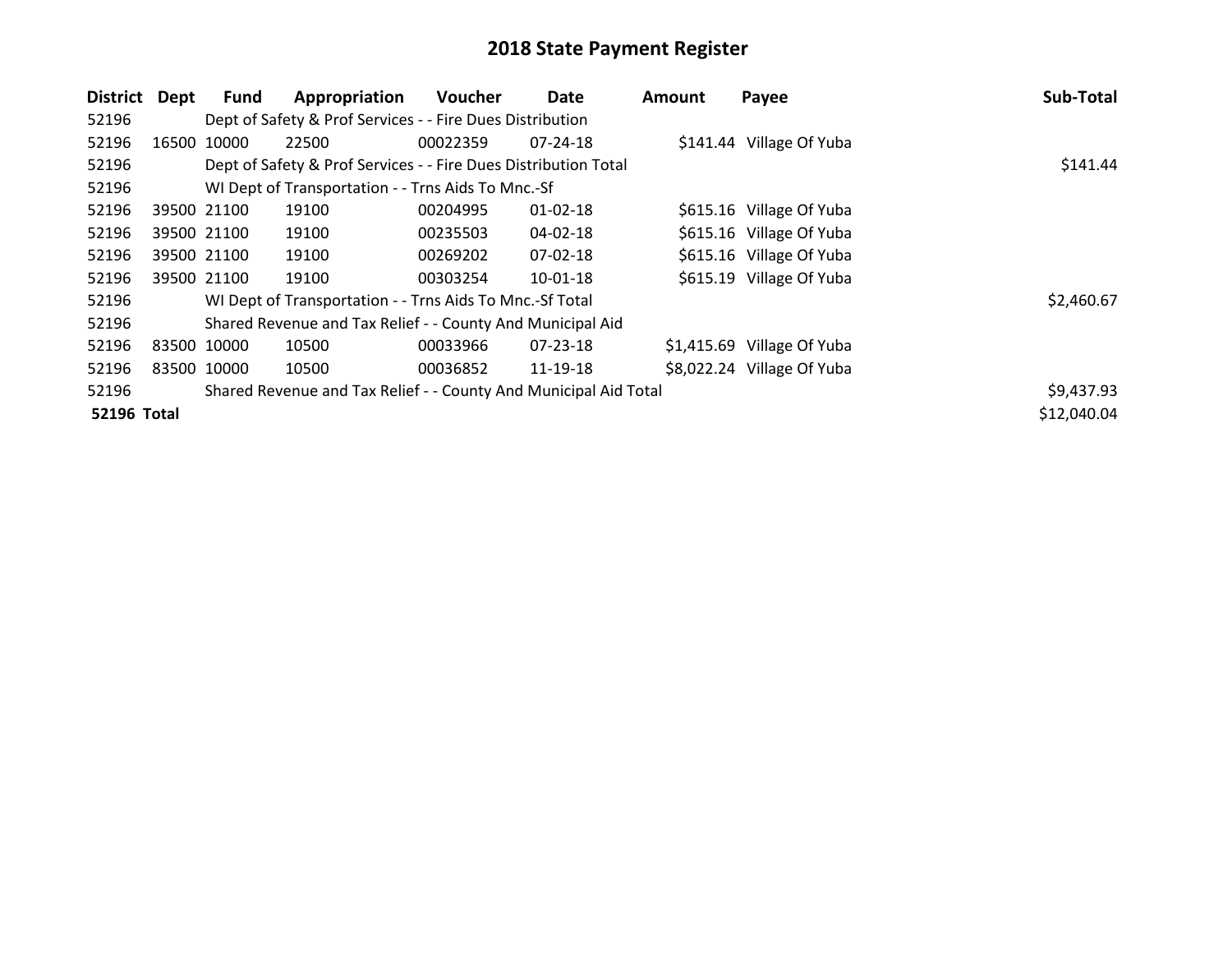| District Dept | <b>Fund</b>                                               | Appropriation                                                   | Voucher  | <b>Date</b>    | <b>Amount</b> | Payee                               | Sub-Total    |
|---------------|-----------------------------------------------------------|-----------------------------------------------------------------|----------|----------------|---------------|-------------------------------------|--------------|
| 52276         | Dept of Safety & Prof Services - - Fire Dues Distribution |                                                                 |          |                |               |                                     |              |
| 52276         | 16500 10000                                               | 22500                                                           | 00022360 | $07 - 25 - 18$ |               | \$11,677.85 City Of Richland Center |              |
| 52276         |                                                           | Dept of Safety & Prof Services - - Fire Dues Distribution Total |          |                |               |                                     | \$11,677.85  |
| 52276         |                                                           | Dept of Natural Resources - - Gpo - Federal Funds               |          |                |               |                                     |              |
| 52276         | 37000 10000                                               | 94100                                                           | 00237599 | 05-17-18       |               | \$16,939.12 City Of Richland Center |              |
| 52276         | 37000 10000                                               | 94100                                                           | 00279606 | $11 - 15 - 18$ |               | \$10,120.75 City Of Richland Center |              |
| 52276         |                                                           | Dept of Natural Resources - - Gpo - Federal Funds Total         |          |                |               |                                     | \$27,059.87  |
| 52276         |                                                           | WI Dept of Transportation - - Conn Hwy Aids St Fds              |          |                |               |                                     |              |
| 52276         | 39500 21100                                               | 16200                                                           | 00205620 | $01 - 02 - 18$ |               | \$11,663.68 City Of Richland Center |              |
| 52276         | 39500 21100                                               | 16200                                                           | 00236128 | 04-02-18       |               | \$11,663.68 City Of Richland Center |              |
| 52276         | 39500 21100                                               | 16200                                                           | 00269827 | 07-02-18       |               | \$11,663.68 City Of Richland Center |              |
| 52276         | 39500 21100                                               | 16200                                                           | 00303879 | 10-01-18       |               | \$11,663.70 City Of Richland Center |              |
| 52276         |                                                           | WI Dept of Transportation - - Conn Hwy Aids St Fds Total        |          |                |               |                                     | \$46,654.74  |
| 52276         |                                                           | WI Dept of Transportation - - Tc, Trns Oper Aid Sf              |          |                |               |                                     |              |
| 52276         | 39500 21100                                               | 17700                                                           | 00233460 | 03-23-18       |               | \$2,574.00 City Of Richland Center  |              |
| 52276         | 39500 21100                                               | 17700                                                           | 00262499 | 06-13-18       |               | \$9,284.00 City Of Richland Center  |              |
| 52276         | 39500 21100                                               | 17700                                                           | 00289451 | 08-24-18       |               | \$27,852.00 City Of Richland Center |              |
| 52276         |                                                           | WI Dept of Transportation - - Tc, Trns Oper Aid Sf Total        |          |                |               |                                     | \$39,710.00  |
| 52276         |                                                           | WI Dept of Transportation - - Trnst/Trns-Rel Aid F              |          |                |               |                                     |              |
| 52276         | 39500 21100                                               | 18200                                                           | 00226406 | 03-01-18       |               | \$22,603.46 City Of Richland Center |              |
| 52276         | 39500 21100                                               | 18200                                                           | 00233462 | 03-23-18       |               | \$12,678.00 City Of Richland Center |              |
| 52276         | 39500 21100                                               | 18200                                                           | 00323476 | $11 - 15 - 18$ |               | \$23,212.74 City Of Richland Center |              |
| 52276         | 39500 21100                                               | 18200                                                           | 00323477 | $11 - 15 - 18$ |               | \$23,228.22 City Of Richland Center |              |
| 52276         | 39500 21100                                               | 18200                                                           | 00323558 | 11-15-18       |               | \$22,792.94 City Of Richland Center |              |
| 52276         |                                                           | WI Dept of Transportation - - Trnst/Trns-Rel Aid F Total        |          |                |               |                                     | \$104,515.36 |
| 52276         |                                                           | WI Dept of Transportation - - Trns Aids To Mnc.-Sf              |          |                |               |                                     |              |
| 52276         | 39500 21100                                               | 19100                                                           | 00204996 | $01 - 02 - 18$ |               | \$73,254.84 City Of Richland Center |              |
| 52276         | 39500 21100                                               | 19100                                                           | 00235504 | 04-02-18       |               | \$73,254.84 City Of Richland Center |              |
| 52276         | 39500 21100                                               | 19100                                                           | 00269203 | 07-02-18       |               | \$73,254.84 City Of Richland Center |              |
| 52276         | 39500 21100                                               | 19100                                                           | 00303255 | $10 - 01 - 18$ |               | \$73,254.87 City Of Richland Center |              |
| 52276         |                                                           | WI Dept of Transportation - - Trns Aids To Mnc.-Sf Total        |          |                |               |                                     | \$293,019.39 |
| 52276         |                                                           | Department of Justice - - Law Enforcement Train, Local          |          |                |               |                                     |              |
| 52276         | 45500 10000                                               | 23100                                                           | 00053679 | 10-18-18       |               | \$2,240.00 City Of Richland Center  |              |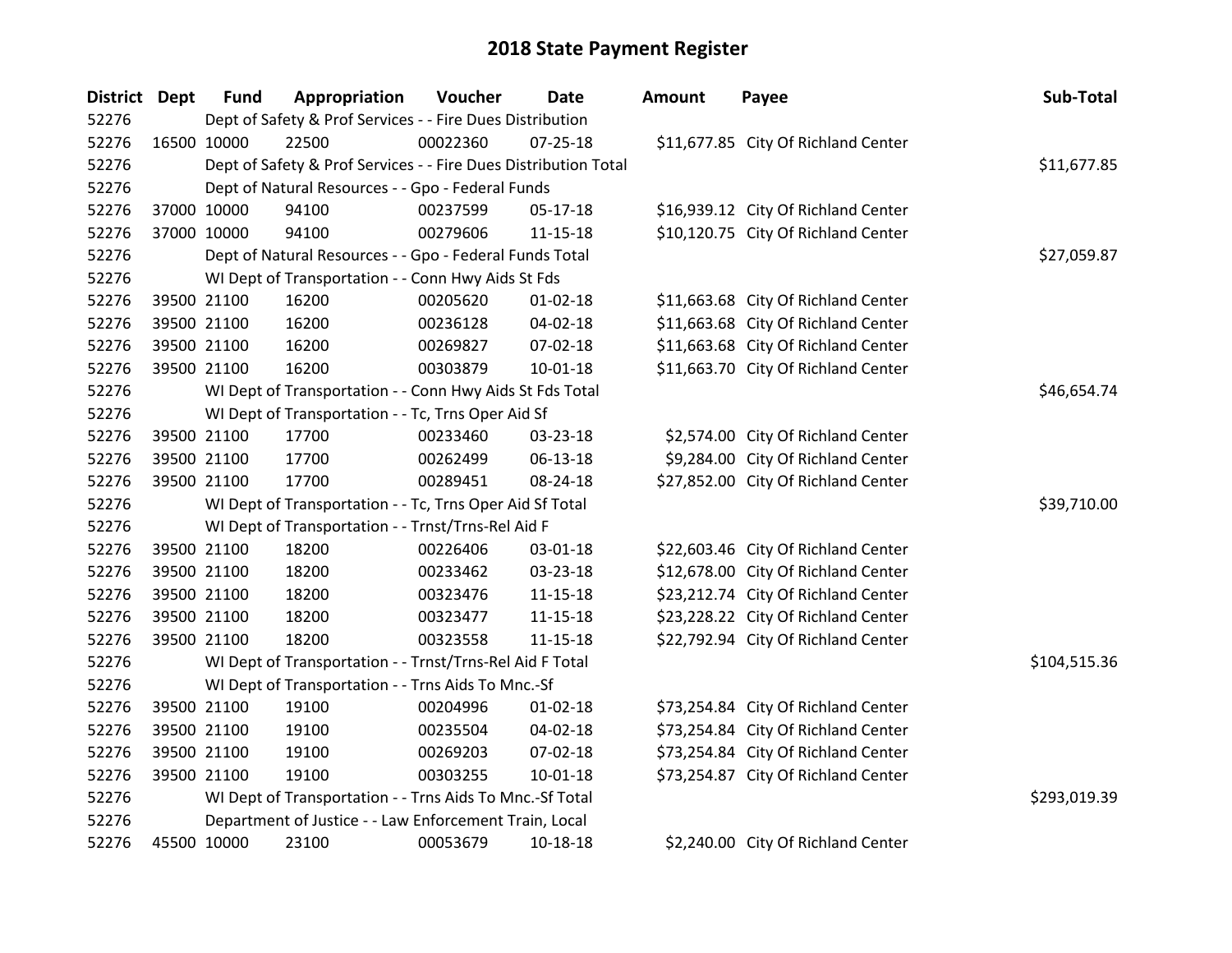| District Dept | <b>Fund</b>                                                     | Appropriation                                                          | Voucher  | <b>Date</b>    | <b>Amount</b> | Payee                                  | Sub-Total   |  |  |  |
|---------------|-----------------------------------------------------------------|------------------------------------------------------------------------|----------|----------------|---------------|----------------------------------------|-------------|--|--|--|
| 52276         |                                                                 | Department of Justice - - Law Enforcement Train, Local Total           |          |                |               |                                        | \$2,240.00  |  |  |  |
| 52276         |                                                                 | Department of Justice - - Internet Crimes Against Childr               |          |                |               |                                        |             |  |  |  |
| 52276         | 45500 10000                                                     | 28400                                                                  | 00039455 | $01 - 02 - 18$ |               | \$246.00 City Of Richland Center       |             |  |  |  |
| 52276         | 45500 10000                                                     | 28400                                                                  | 00043786 | 03-22-18       |               | \$222.61 City Of Richland Center       |             |  |  |  |
| 52276         |                                                                 | Department of Justice - - Internet Crimes Against Childr Total         |          |                |               |                                        | \$468.61    |  |  |  |
| 52276         |                                                                 | Department of Military Affairs - - Disaster Recovery Aid               |          |                |               |                                        |             |  |  |  |
| 52276         | 46500 10000                                                     | 30500                                                                  | 00042745 | 05-09-18       |               | \$2,981.66 City Of Richland Center     |             |  |  |  |
| 52276         | 46500 10000                                                     | 30500                                                                  | 00048959 | 09-14-18       |               | \$3,482.75 City Of Richland Center     |             |  |  |  |
| 52276         | 46500 10000                                                     | 30500                                                                  | 00050655 | 10-18-18       |               | \$11,306.68 City Of Richland Center    |             |  |  |  |
| 52276         |                                                                 | Department of Military Affairs - - Disaster Recovery Aid Total         |          |                |               |                                        | \$17,771.09 |  |  |  |
| 52276         |                                                                 | Department of Military Affairs - - Federal Aid, Local Assistance       |          |                |               |                                        |             |  |  |  |
| 52276         | 46500 10000                                                     | 34200                                                                  | 00042745 | 05-09-18       |               | \$17,889.95 City Of Richland Center    |             |  |  |  |
| 52276         | 46500 10000                                                     | 34200                                                                  | 00048959 | 09-14-18       |               | \$20,896.50 City Of Richland Center    |             |  |  |  |
| 52276         | 46500 10000                                                     | 34200                                                                  | 00050655 | 10-18-18       |               | \$67,840.07 City Of Richland Center    |             |  |  |  |
| 52276         |                                                                 | Department of Military Affairs - - Federal Aid, Local Assistance Total |          |                |               |                                        |             |  |  |  |
| 52276         |                                                                 | Public Defender Board - - Transcript, Discovery And Int                |          |                |               |                                        |             |  |  |  |
| 52276         | 55000 10000                                                     | 10600                                                                  | 00135333 | 04-04-18       |               | \$88.20 City Of Richland Center        |             |  |  |  |
| 52276         | 55000 10000                                                     | 10600                                                                  | 00141070 | 05-08-18       |               | \$64.68 City Of Richland Center        |             |  |  |  |
| 52276         | 55000 10000                                                     | 10600                                                                  | 00157479 | 08-21-18       |               | \$100.64 City Of Richland Center       |             |  |  |  |
| 52276         | 55000 10000                                                     | 10600                                                                  | 00160348 | 09-11-18       |               | \$41.44 City Of Richland Center        |             |  |  |  |
| 52276         | 55000 10000                                                     | 10600                                                                  | 00167467 | $11-07-18$     |               | \$108.80 City Of Richland Center       |             |  |  |  |
| 52276         | 55000 10000                                                     | 10600                                                                  | 00168519 | $11 - 16 - 18$ |               | \$11.84 City Of Richland Center        |             |  |  |  |
| 52276         |                                                                 | Public Defender Board - - Transcript, Discovery And Int Total          |          |                |               |                                        | \$415.60    |  |  |  |
| 52276         |                                                                 | Department of Revenue - - Payments For Municipal Svcs                  |          |                |               |                                        |             |  |  |  |
| 52276         | 56600 10000                                                     | 50100                                                                  | 00026896 | $01 - 31 - 18$ |               | \$32,295.38 City Of Richland Center    |             |  |  |  |
| 52276         |                                                                 | Department of Revenue - - Payments For Municipal Svcs Total            |          |                |               |                                        | \$32,295.38 |  |  |  |
| 52276         | Shared Revenue and Tax Relief - - Expenditure Restraint Program |                                                                        |          |                |               |                                        |             |  |  |  |
| 52276         | 83500 10000                                                     | 10100                                                                  | 00033967 | 07-23-18       |               | \$48,711.57 City Of Richland Center    |             |  |  |  |
| 52276         | 83500 10000                                                     | 10100                                                                  | 00036853 | 11-19-18       |               | \$0.05 City Of Richland Center         |             |  |  |  |
| 52276         |                                                                 | Shared Revenue and Tax Relief - - Expenditure Restraint Program Total  |          |                |               |                                        | \$48,711.62 |  |  |  |
| 52276         |                                                                 | Shared Revenue and Tax Relief - - County And Municipal Aid             |          |                |               |                                        |             |  |  |  |
| 52276         | 83500 10000                                                     | 10500                                                                  | 00033967 | 07-23-18       |               | \$184,335.08 City Of Richland Center   |             |  |  |  |
| 52276         | 83500 10000                                                     | 10500                                                                  | 00036853 | 11-19-18       |               | \$1,087,518.81 City Of Richland Center |             |  |  |  |